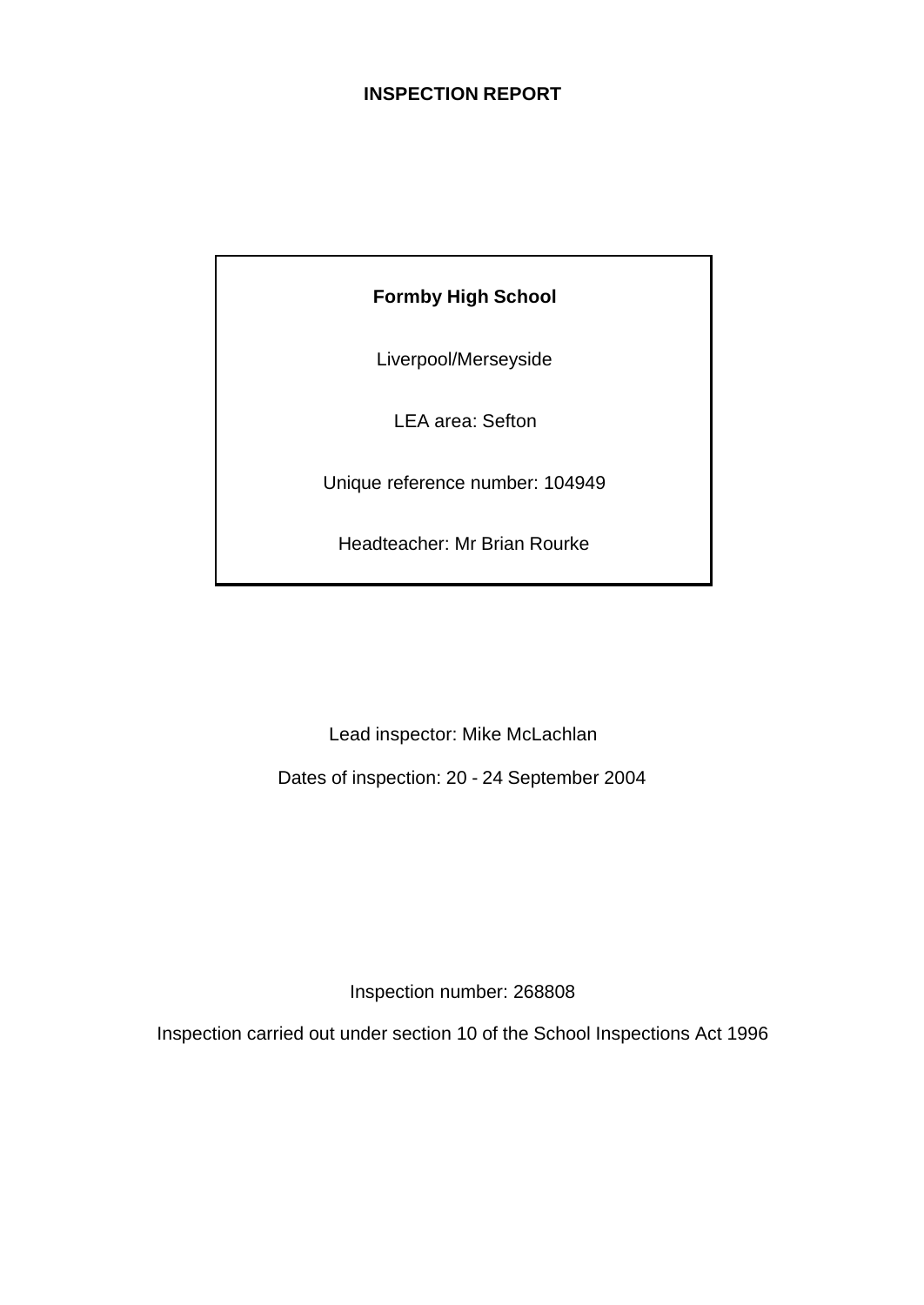#### © Crown copyright 2004-05

This report may be reproduced in whole or in part for non-commercial educational purposes, provided that all extracts quoted are reproduced verbatim without adaptation and on condition that the source and date thereof are stated.

Further copies of this report are obtainable from the school. Under the School Inspections Act 1996, the school must provide a copy of this report and/or its summary free of charge to certain categories of people. A charge not exceeding the full cost of reproduction may be made for any other copies supplied.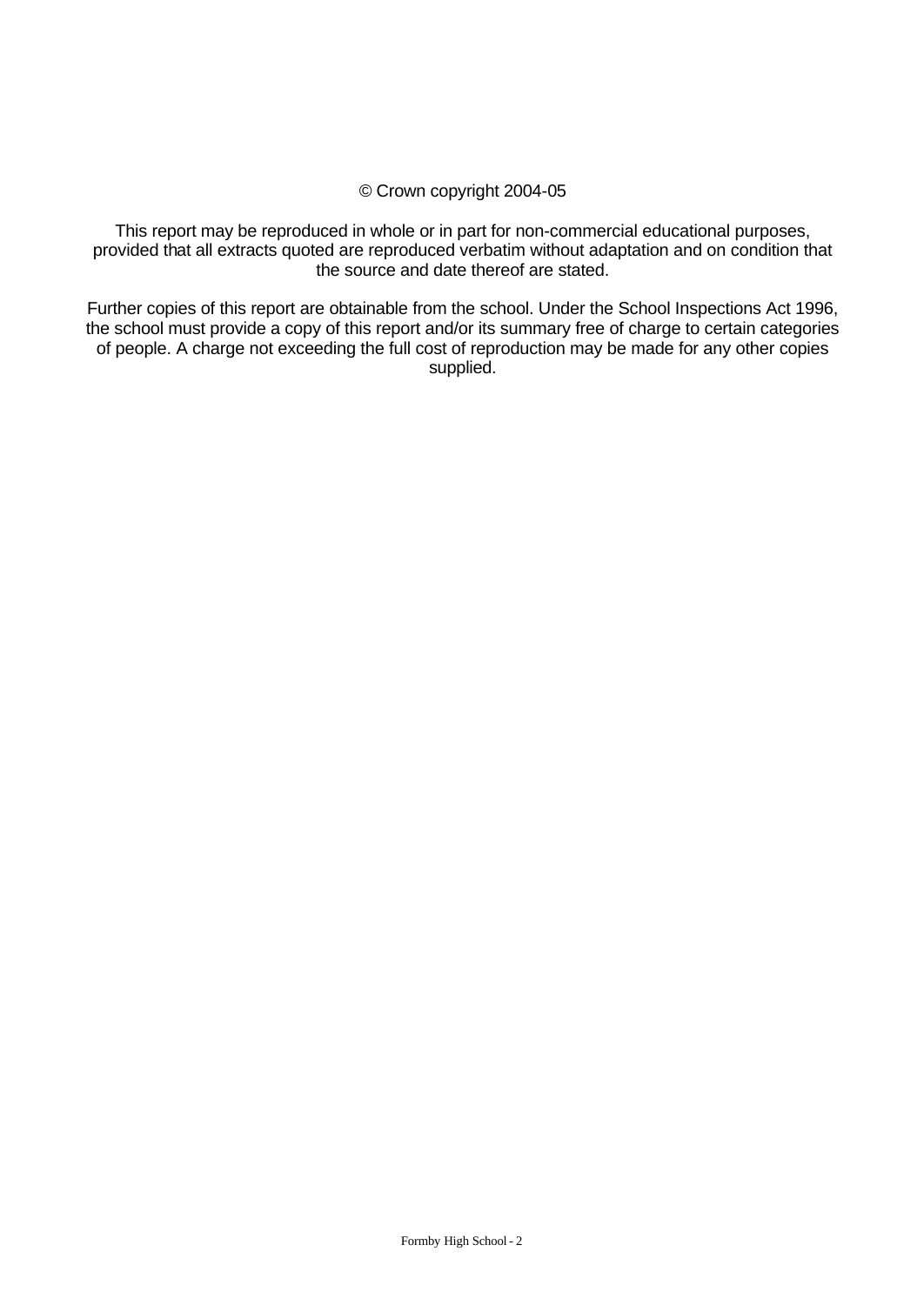## **INFORMATION ABOUT THE SCHOOL**

| Type of school:              | Comprehensive                          |
|------------------------------|----------------------------------------|
| School category:             | Community                              |
| Age range of students:       | $11 - 19$                              |
| Gender of students:          | Mixed                                  |
| Number on roll:              | 885                                    |
| School address:              | Freshfield Road<br>Formby<br>Liverpool |
| Postcode:                    | Merseyside<br><b>L37 3HW</b>           |
| Telephone number:            | 01704 873100                           |
| Fax number:                  | 01704 831748                           |
| Appropriate authority:       | Local education authority              |
| Name of chair of governors:  | Mr Malcolm Parry                       |
| Date of previous inspection: | 26 April 1999                          |

## **CHARACTERISTICS OF THE SCHOOL**

Formby High School is a comprehensive school for students aged 11 to 19. The school roll has increased by over a hundred students, to 885, since the last inspection and this includes an increase of over 40 students in the sixth form. This is due to the growing popularity and confidence the school enjoys in the community. As at the time of the last inspection, most of the students live in Formby but about one-third come from the neighbouring areas of Ainsdale, Birkdale, Southport, Crosby, Bootle and Seaforth. Overall, students' attainment on entry to the school has improved since the last inspection and is now just above average, although the school has students with the full range of ability and a small but significant proportion of students with below average reading ages. Attainment on entry to the sixth form is average. Overall in the main school and in the sixth form there are slightly fewer of the most able students than the national norm. In the main school the proportion of students with special educational needs is close to the national average, but the proportion with Statements of Special Educational Needs is below the national average. The proportion of students eligible for free school meals has increased and is now around the national average. The numbers of students who have English as an additional language or who are from ethnic minority groups are very small.

At the time of the last inspection about two-thirds of the students continued full-time studies at the end of Year 11 and 50 per cent of these entered the sixth form. While the numbers staying on remain the same, the proportion staying on at Formby High sixth form has increased to nearly 80 per cent of those staying on in sixth form or college. Approximately two-thirds of the students who have left after the age of 17 have proceeded to higher education and the vast majority of the rest into employment. The school has achieved performing arts college status in conjunction with Maghull High School. This joint provision has been called Sefton Arts College and this name reflects the excellent relationships enjoyed with many primary schools and partner organisations across the LEA.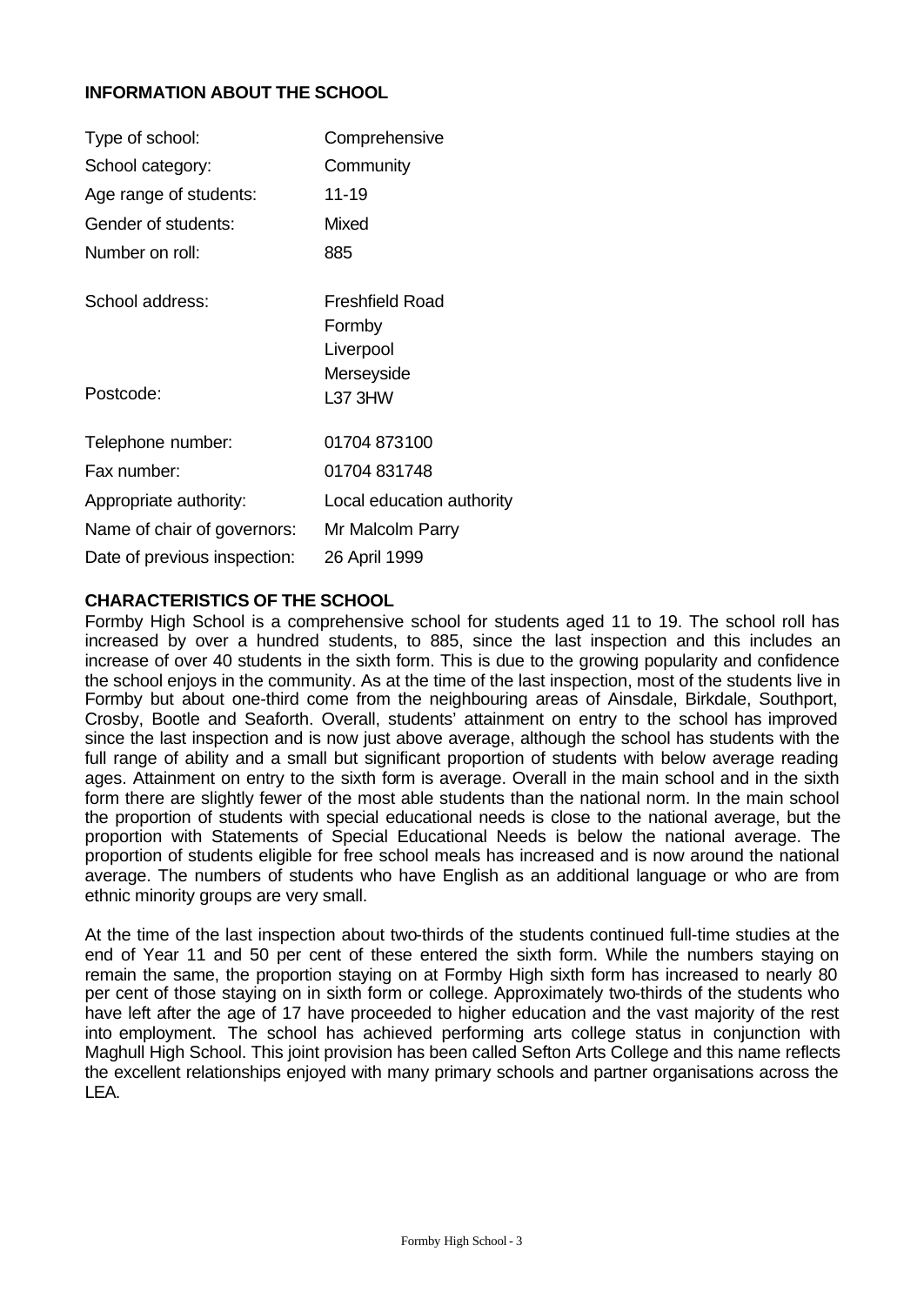## **INFORMATION ABOUT THE INSPECTION TEAM**

| Members of the inspection team |                          | <b>Subject responsibilities</b> |                                                           |
|--------------------------------|--------------------------|---------------------------------|-----------------------------------------------------------|
| 3654                           | Mike McLachlan           | Lead inspector                  |                                                           |
| 9052                           | <b>Helen Barter</b>      | Lay inspector                   |                                                           |
| 23082                          | Graham Loach             | Team inspector                  | <b>Mathematics</b>                                        |
| 2049                           | David Klemm              | Team inspector                  | English                                                   |
| 17799                          | <b>Anthony Stoddart</b>  | Team inspector                  | Science                                                   |
| 33055                          | <b>Jim Sparkes</b>       | Team inspector                  | <b>Information</b><br>communications<br>and<br>technology |
| 2866                           | <b>Robert Battey</b>     | Team inspector                  | Art and design                                            |
| 17156                          | <b>Ted Graham</b>        | Team inspector                  | Design and technology                                     |
| 33015                          | <b>Richard Winter</b>    | Team inspector                  | Geography                                                 |
|                                |                          |                                 | Special educational needs                                 |
|                                |                          |                                 | English as an additional language                         |
| 32340                          | Peter McKay              | Team inspector                  | History                                                   |
|                                |                          |                                 | Citizenship                                               |
| 21855                          | <b>Dennis Carty</b>      | Team inspector                  | <b>Business education</b>                                 |
|                                |                          |                                 | Modern foreign languages                                  |
|                                |                          |                                 | Work-related learning                                     |
| 8360                           | <b>Frederick Peacock</b> | Team inspector                  | <b>Music</b>                                              |
| 31037                          | <b>Ann Barwell</b>       | Team inspector                  | Physical education                                        |
| 30818                          | <b>Martin Pope</b>       | Team inspector                  | Religious education                                       |

The inspection contractor was:

ALTECQ INSPECTIONS LTD 102 Bath Road Cheltenham **Gloucestershire** GL53 7JX

Any concerns or complaints about the inspection or the report should be made initially to the contractor. The procedures are set out in the leaflet *'Complaining about Ofsted Inspections'*, which is available from Ofsted Publications Centre (telephone 07002 637833) or Ofsted's website (www.oftsed.gov.uk).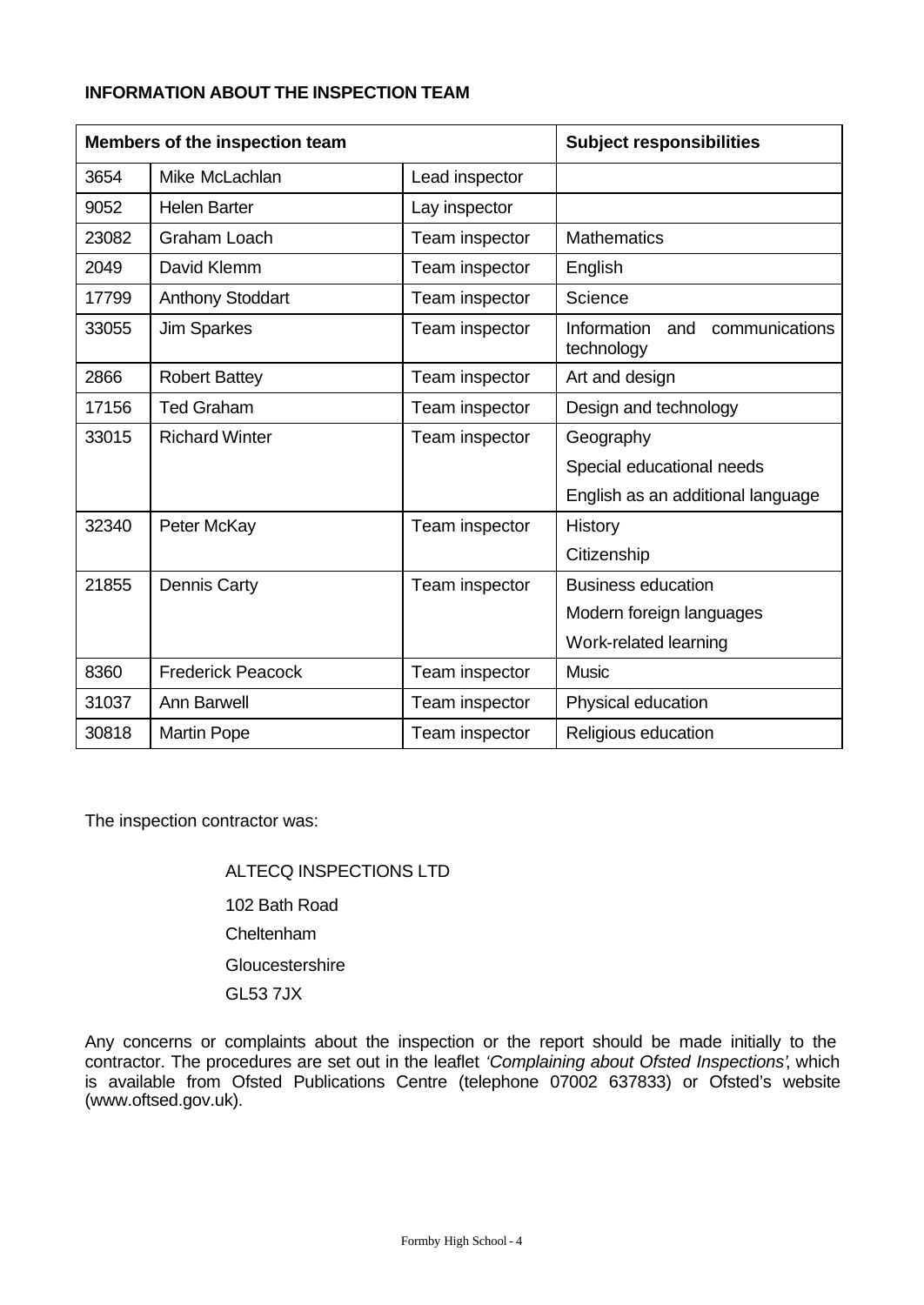## **REPORT CONTENTS**

|                                                                                                                                    | Page |
|------------------------------------------------------------------------------------------------------------------------------------|------|
| <b>PART A: SUMMARY OF THE REPORT</b>                                                                                               | 7    |
| <b>PART B: COMMENTARY ON THE MAIN INSPECTION FINDINGS</b>                                                                          |      |
| <b>STANDARDS ACHIEVED BY STUDENTS</b>                                                                                              | 11   |
| Standards achieved in areas of learning, subjects and courses                                                                      |      |
| Students' attitudes, values and other personal qualities                                                                           |      |
| <b>QUALITY OF EDUCATION PROVIDED BY THE SCHOOL</b>                                                                                 | 15   |
| Teaching and learning<br>The curriculum<br>Care, guidance and support<br>Partnership with parents, other schools and the community |      |
| <b>LEADERSHIP AND MANAGEMENT</b>                                                                                                   | 21   |
| <b>OTHER SPECIFIED FEATURES -</b>                                                                                                  | 23   |
| <b>PART C: THE QUALITY OF EDUCATION IN SUBJECTS AND COURSES</b>                                                                    | 25   |
| <b>SUBJECTS AND COURSES IN KEY STAGES 3 AND 4</b>                                                                                  |      |
| <b>SUBJECTS AND COURSES IN THE SIXTH FORMS</b>                                                                                     |      |
| PART D: SUMMARY OF THE MAIN INSPECTION JUDGEMENTS                                                                                  | 53   |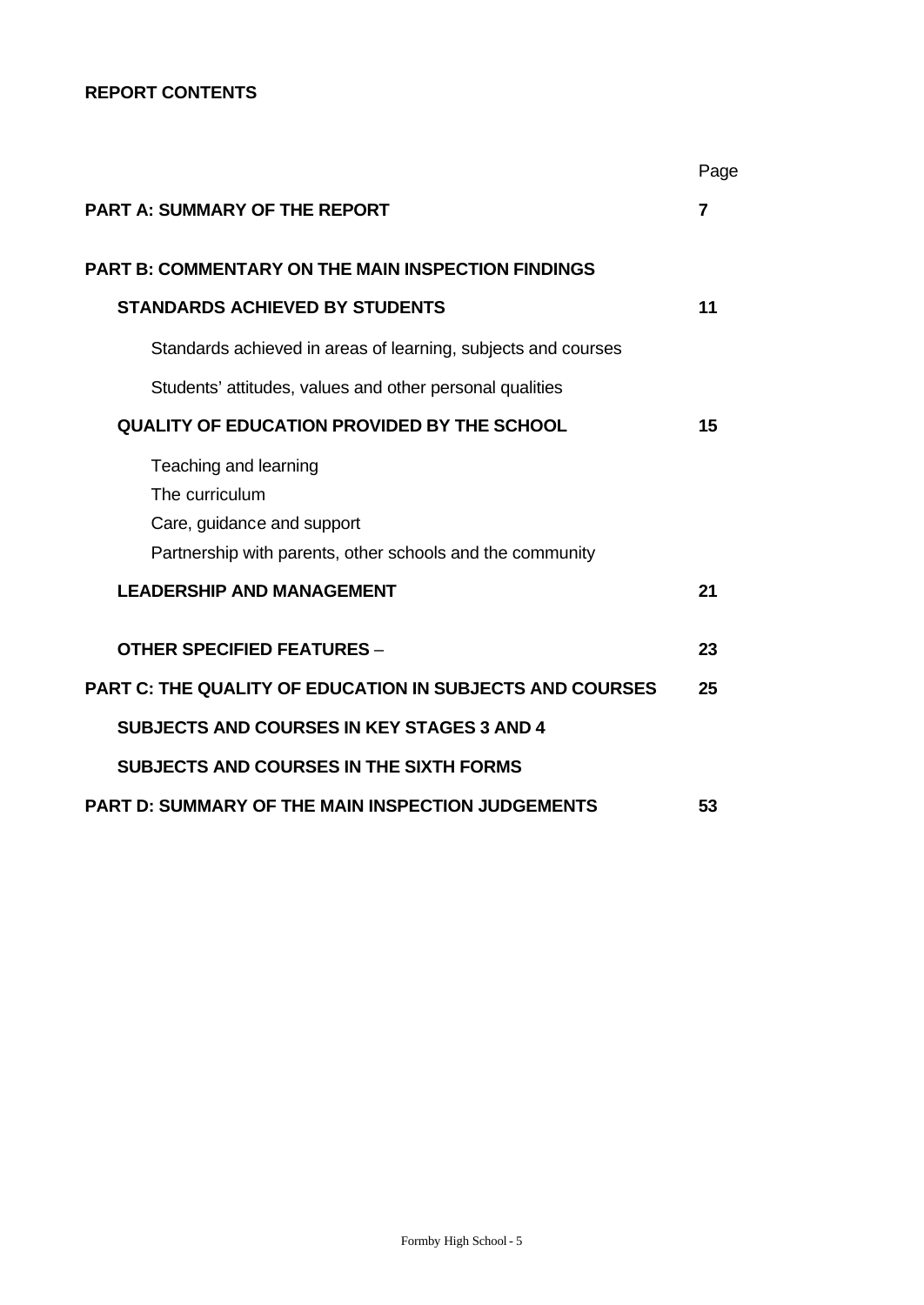# **PART A: SUMMARY OF THE REPORT**

## **OVERALL EVALUATION**

Formby High school is a **very good** school with some outstanding features. Students achieve **very well** in Years 7 to 9. In Years 10 and 11 achievement is **good** and has the capacity to improve further. Teaching is **very good**, as is the leadership of the school. Notwithstanding the many current successes, the headteacher, senior team and governors, together with all staff are resolutely committed to further improvement. The school provides very good value for money.

The school's main strengths and weaknesses are:

- The excellent leadership of the head and the clear vision for improvement a vision made manifest by the very good leadership of the governors and senior and middle managers, with the full support of all staff.
- The very good involvement with national and local strategies which have led to the very good teaching and learning and improving standards of attainment.
- The very good attitudes and involvement of the students in their academic studies and the vast range of extra-curricular opportunities available.
- The very good partnerships with other schools, parents and the community, through the joint Performing Arts College, the Creative Partnerships Merseyside, the excellent transition programmes and the shared post-16 provision.
- The very good care, guidance and support of all students and in particular those with special educational needs.
- The excellent use of extra funds to raise attainment and widen experiences.
- The excellent provision in art and music.
- Assessment of students' work and reports to parents do not always indicate sufficiently what students need to do in order to improve.
- There are insufficient vocational or other opportunities available in Years 10 to 11 and the sixth form in order to fully meet the needs of all students.
- There is insufficient time available to ensure all students receive their entitlement for religious education, personal and social education and citizenship.

The school has made very good progress since the last inspection. Examination results are good and improving. Leadership has improved and the school now evaluates its work very well. Support for special educational needs is now a real strength of the school's provision. The school has gained Performing Arts status and has used this together with a clear focus on teaching and learning to raise standards and provide a rich educational experience for all students.

#### **STANDARDS ACHIEVED Year 11 and 13 results**

| Performance compared with: |                                 | all schools | similar schools |       |      |
|----------------------------|---------------------------------|-------------|-----------------|-------|------|
|                            |                                 | 2001        | 2002*           | 2003* | 2003 |
| Year 11                    | GCSE/GNVQ examinations          | в           | B               | В     | A    |
| Year 13                    | A/AS level and VCE examinations | в           | В               | C     |      |

*Key: A - well above average; B – above average; C – average; D – below average; E – well below average*

*For Year 11, \* is best eight subjects and similar schools are those whose students attained similarly at the end of Year 9.*

Overall standards of achievement are **good**. In Years 7 to 9 achievement overall is very good. Standards and test results at the end of Year 9 in 2003 were above average but below what would be expected given the students' prior attainment. In 2004, however, there was a significant improvement and students achieved above expectations in English and science and particularly in mathematics. Standards of work seen across all subjects were at least above average and often well above average. Results are improving at a much faster rate than is seen nationally. Standards of the current Years 10 and 11 are above average and achievement is good. GCSE results rose significantly after the last inspection and have been maintained at an above average level compared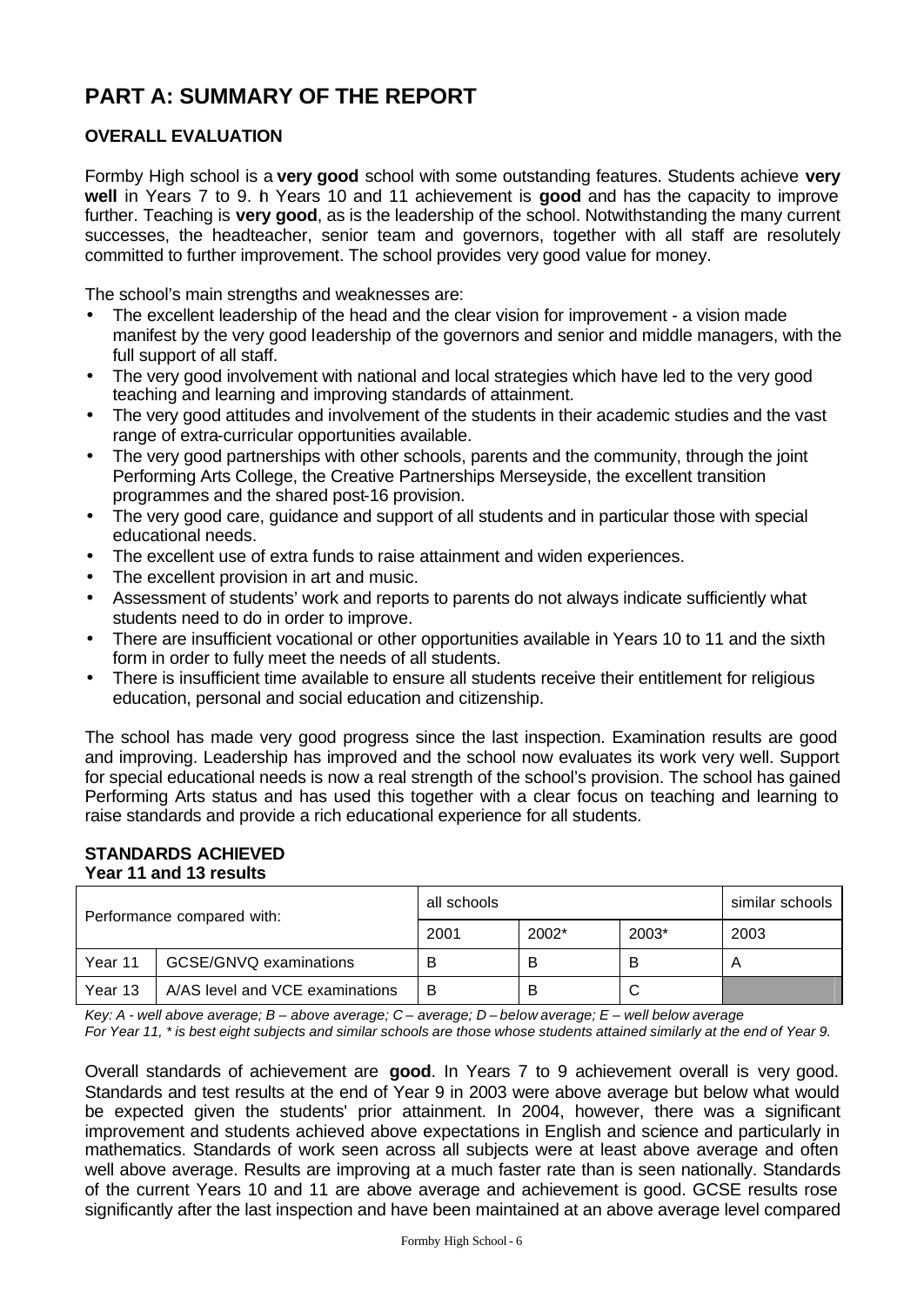to all schools and well above the performance of schools with similar prior attainment at the end of Year 9 and with a similar social mix. Achievement in art is exceptional. The small number of students from different minority ethnic groups achieve as well as their peers, as do students with special educational needs. The school contributes **very well** to the students' personal development, including their spiritual, moral, social and cultural development. Overall attitudes and behaviour and attendance are very good. Students are active citizens and take part in and enjoy all the school has to offer.

## **QUALITY OF EDUCATION**

The overall quality of education provided by the school is **very good**. Teaching is **very good**  because the school has made very good use of national and local strategies and initiatives to improve teaching and learning. Teachers plan lessons that have pace and variety and often use new technology well. The curriculum is good and there is an excellent range of well attended extracurriculum activities. Performing arts status has broadened the curriculum overall. Opportunities for vocational courses have improved but there is scope for further improvement to meet the needs of all students. The school provides good support, advice and guidance and students feel very well cared for and safe at school. There are very good links with parents. Links with other schools and colleges and with the community are excellent

## **LEADERSHIP AND MANAGEMENT**

Leadership and management are **very good** and this is clearly seen in the very good improvements since the last inspection. The governors support and challenge the work of the school well, take a keen interest in the school and use their individual skills and expertise very well. The leadership of the headteacher is excellent. The senior team are very good and provide complementary skills ensuring effective leadership and management of the school. Middle managers are also good leaders at a whole-school level as well as in their departments and are clearly focused on improving the school from its current very good position.

## **PARENTS' AND STUDENTS' VIEWS OF THE SCHOOL**

Parents speak highly of the school's academic and pastoral achievements and the significantly improved standing in the community since the last inspection. They are particularly impressed by the very good relationships that permeate the school and the care and support given to all students and particularly those with special educational needs. Some parents are unhappy about the information they receive from the school, particularly reports, as they feel they lack detail on what their children need to do to improve. The inspection confirmed this view. Students' views are very positive. They feel that staff really care, want and enable them all to do well and that all are treated as equals and their views are heard and acted on.

## **IMPROVEMENTS NEEDED**

The most important things the school should do to improve are:

- the assessment of students' work and the reports to parents should give more detailed information on what students need to know, do and understand in order to improve;
- the school, in conjunction with its many partners, needs to provide a wider range of vocational opportunities, particularly in Years 10 and 11 and the sixth form, in order to fully meet the needs of all students;
- the innovative approach to providing religious education, citizenship and personal, health and social education needs reviewing and closely monitoring to ensure adequate time is available and that all students receive their full entitlement;

and, in order to meet statutory requirements:

• the planned assessment and reporting arrangements for citizenship need implementing and monitoring and additional time is required for the delivery of religious education in the sixth form.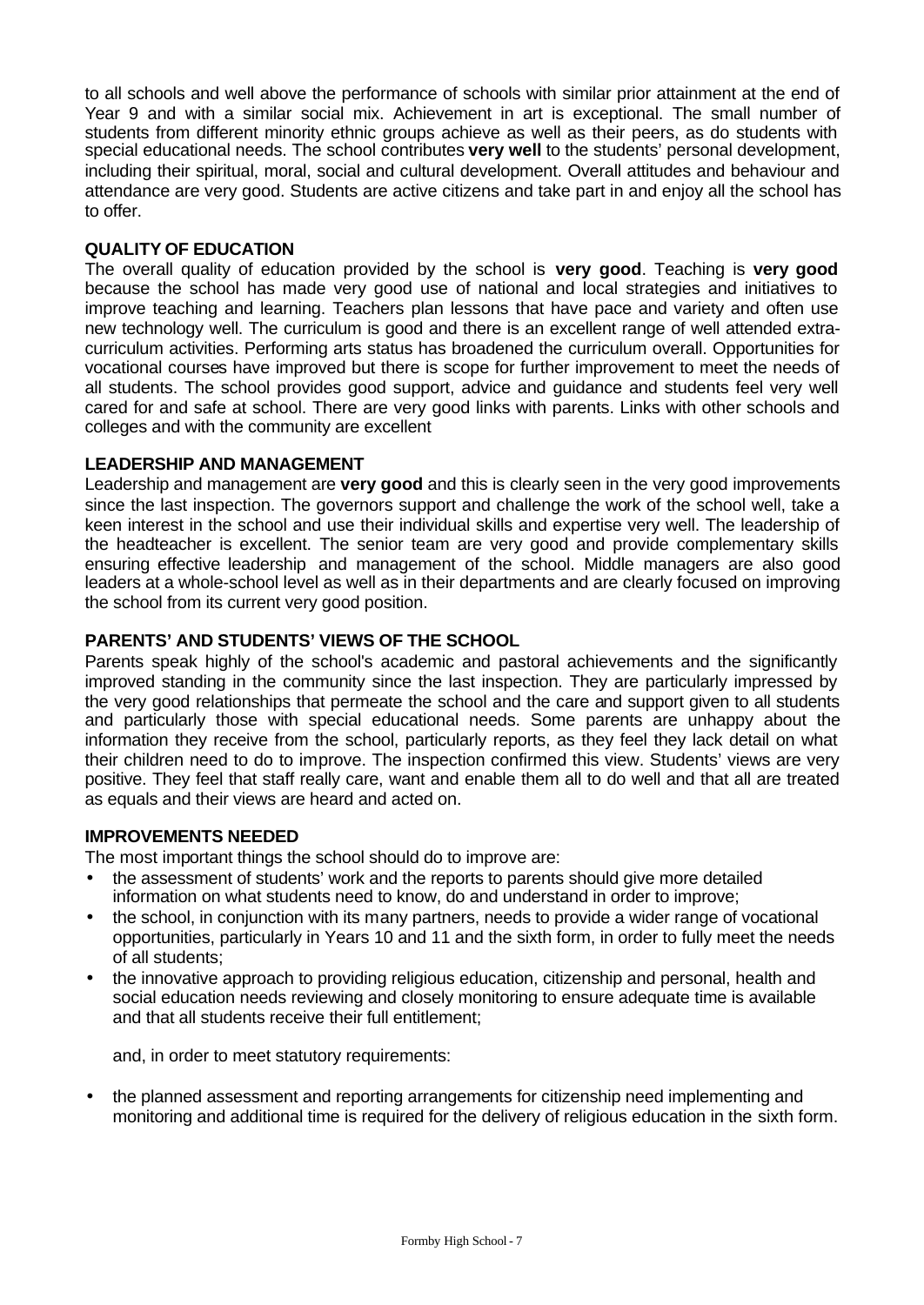# **SIXTH FORM SECTION OF THE SUMMARY REPORT**

## **OVERALL EVALUATION**

The sixth form is a growing, cost effective, **good** and developing feature of the school. Examination results overall are **in line** with national averages and this represents **good achievement.** Despite a dip in examination passes in 2004, the overall achievement in the sixth form is **good** and in 2002 and 2003 virtually all students gained their predicated grades. Overall, teaching is **very good**. The **l**eadership of the sixth form is **very good**, students feel well supported by subject teachers and the pastoral staff. The sixth form is **very well** managed. Improvement since the previous inspection **is good.**

The main strengths and weaknesses are:

- Leadership of the sixth form is very good and makes very good use of the new sixth form centre to create a sense of shared identity between staff and students.
- The support and quidance provided is good and this ensures that students feel their views are respected and they are treated as individuals.
- Achievement is good given the overall ability levels of the students when they join the sixth form.
- Overall teaching in the sixth form is very good.
- The proportion of students who passed A-levels fell in 2004; however, there is a good action plan in place to raise overall standards across the sixth form.
- Overall, the curriculum on offer at the school is not suitable for those who have not achieved good GCSE grades.

## **QUALITY AND STANDARDS IN SUBJECTS AND COURSES OF THE CURRICULUM**

Judgements about the provision in the subjects and courses inspected in the sixth form are shown below. They are based mainly on the quality of teaching and learning and how well students achieve. Not all subjects in the sixth form were inspected.

| <b>Curriculum area</b>                  | <b>Evaluation</b>                                                                                                                                                                                                                                                                                                                                                                                                                                                                                                 |
|-----------------------------------------|-------------------------------------------------------------------------------------------------------------------------------------------------------------------------------------------------------------------------------------------------------------------------------------------------------------------------------------------------------------------------------------------------------------------------------------------------------------------------------------------------------------------|
| English, languages and<br>communication | Provision is good. Standards in the 2002 A-level and AS examinations were<br>below average but improved in 2003 and were around the national average.<br>Boys achieved better than girls in the 2004 examinations. Students achieve<br>well because teaching is very good, stimulating, well organised and<br>challenging. Leadership and management are excellent.                                                                                                                                               |
| <b>Mathematics</b>                      | Provision is satisfactory. A-level results in 2003 and 2004 were below the<br>national average. AS results were well above the national average.<br>Standards and achievement seen during the inspection are satisfactory.<br>Teaching is satisfactory and is well planned but provides limited opportunities<br>for independent learning. The new head of mathematics is providing good<br>leadership. Management is now satisfactory, although there has been<br>insufficient monitoring of students' progress. |
| Science - Physics                       | Provision is good. In 2003 and 2004, A-level results were below average,<br>although above in 2002. In 2003, AS results were above average although a<br>high proportion failed to achieve a grade because of weaker prior attainment<br>at GCSE. The standard of students' work seen during the inspection is above<br>average. Overall teaching is good, lessons are brisk, well planned and use<br>technology well. Leadership and management are good.                                                        |
| Geography                               | Provision is very good. Standards in examinations are improving as in 2003<br>they were well below national averages. They were below in A-level in 2004<br>but at AS level standards were above national averages. Standards seen are<br>well above average and students' achievement is very good. Teaching and<br>learning are very good as students are actively engaged in learning.<br>Leadership and management are very good.                                                                             |
| Information Technology                  | Provision is good. Standards at A-level in 2003 were average and higher<br>than in the previous year. Standards of work seen are good and students are<br>achieving very well. Teaching is very good as teachers know their students<br>well and have high expectations. Leadership and management are very good<br>and have resulted in the successful implementation of the AVCE course.                                                                                                                        |
| Music and Music technology              | Provision is excellent. The AS and A2 music results in 2003 were above                                                                                                                                                                                                                                                                                                                                                                                                                                            |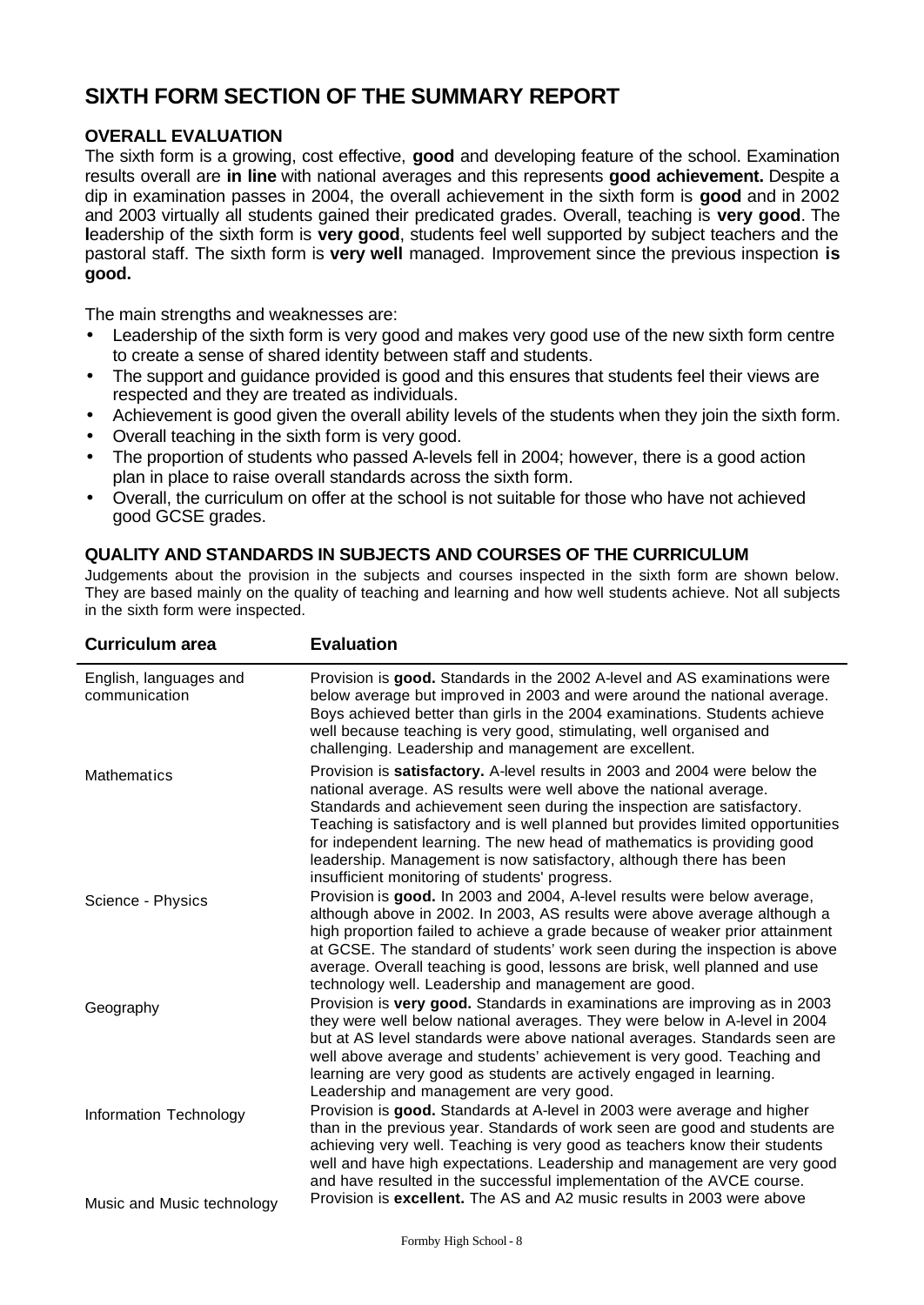average. Whilst the A2 results in 2004 were again above average the AS results fell below average as courses are very inclusive and open to students of all abilities. Standards seen are broadly average and achievement is very good. Teaching is very good, challenging and well planned. The quality of leadership is first rate.

*The curriculum areas are broadly common across all post-16 education and training. They do not necessarily correspond*  with subjects and courses taught by the school. Inspectors make judgements in the range: excellent; very good; good; *satisfactory; unsatisfactory; poor; very poor. Excellent and very good are equivalent to the judgement 'outstanding' in further education and sixth form college reports; poor and very poor are equivalent to 'very weak'.*

## **ADVICE, GUIDANCE AND SUPPORT**

Good advice, guidance and support are provided for all sixth form students. They are given clear guidance about expectations for work, behaviour and attendance as they start life in the sixth form centre. They feel that the head of sixth form listens very well to their views and concerns and supports them very well when they are experiencing difficulties. Students also support each other very well while recognising the need to grow in independence and to develop individual research skills. They say that older students are often a great help to them when they are thinking about university applications. Students are given good quality advice and guidance. Their progress is carefully monitored within subjects and courses. The very strong partnership between home and school continues into the sixth form and provides additional support as students work towards their final exams. Good guidance is given on higher education, training and work opportunities and students are counselled well on their future aspirations. However, the open policy has led to some students finding difficulty in keeping up with the expectations of AS and A-level courses.

## **LEADERSHIP AND MANAGEMENT OF THE SIXTH FORM**

The leadership and management of the sixth form are very good. Housed in new, purpose built accommodation the sixth form is developing its own identity within the school, though the qualities of care and concern for others are still strongly in evidence. The head of the sixth form, along with tutors, has generated a strong sense of community. There are good plans in hand to develop the sixth form further and ensure standards are maintained and improved. A very good collaborative venture with a neighbouring high school provides a greater variety of study opportunities at A-level. There are, however, insufficient courses available at the school for students who have not reached the higher grades at GCSE or who have achieved well in the alternative courses on offer in the main school. Plans are in hand to provide more formal partnerships between the school and other provider so that all students who wish to remain at the school can be better served.

## **STUDENTS' VIEWS OF THE SIXTH FORM**

Students feel that they have access to a wide range of courses, are suitably challenged and well supported by staff and have very good relationships with their tutors and feel that their views are taken into consideration. Students feel well advised when making choices about joining this or other sixth forms and about future careers or higher education. Students coming to the sixth from other schools report a warm and friendly welcome, which helps them to settle in very quickly. Students have reservations about the growing use of the sixth form centre by students from the main school and some feel that the aspirational targets set for them are not fully explained to their parents. Despite these few reservations all are proud of their school and its sixth form provision.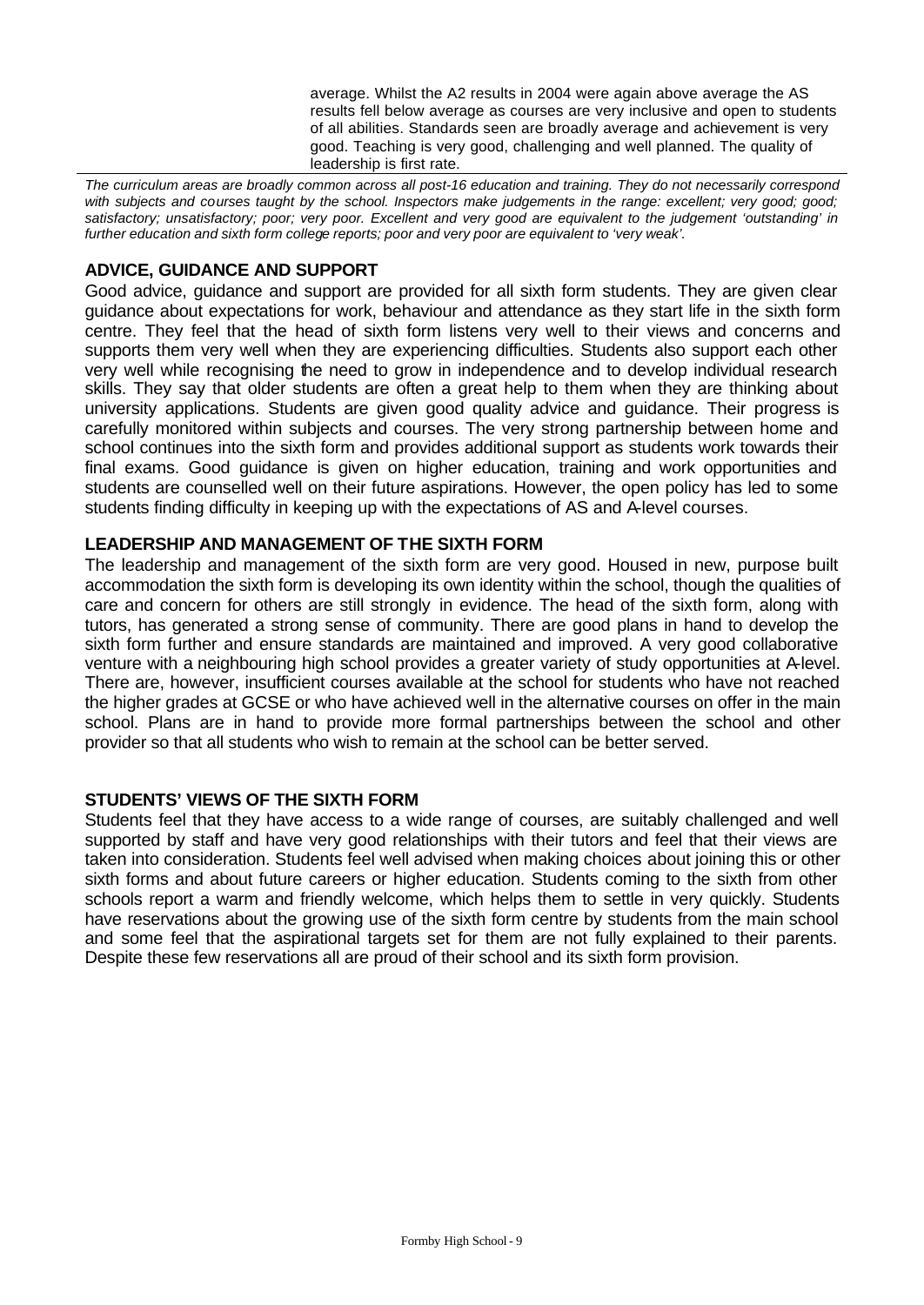# **PART B: COMMENTARY ON THE INSPECTION FINDINGS**

## **STANDARDS ACHIEVED BY STUDENTS**

#### **Standards achieved in subjects and courses**

Overall, standards of achievement are **good**. Standards of work seen are **very good** in Years 7 to 9 and **good** in Years 10 and 11.

#### **Main strengths and weaknesses**

- Overall, achievement is good. It is often very good and occasionally excellent in lessons.
- Students with special educational needs achieve very well, particularly in Years 7 to 9.
- Results in national tests at the end of Year 9 in 2004 were well above national averages and had improved significantly on the good 2003 results.
- The mathematics results were outstanding in the 2004 Year 9 tests.
- GCSE results have been consistently above average overall following the significant improvement made in GCSE results following the last inspection.
- Not all students achieved their predicted A-level grades in 2004.

## **Commentary**

#### **Main school**

1. When students join the school their standards of attainment are just above average. However, the profile of attainment on entry covers the full ability range and there is a small but significant proportion of students with below average ability and very few with well above average ability.

## **Key Stage 3 Years 7 - 9**

#### *Standards in national tests at the end of Year 9 – average point scores in 2003*

| Standards in: | School results | National results |
|---------------|----------------|------------------|
| English       | 37.0 (34.9)    | 33.4 (33.3)      |
| Mathematics   | 38.6(36.1)     | 35.4 (34.7)      |
| Science       | 35.8 (33.4)    | 33.6(33.3)       |

*There were 141 students in the year group. Figures in brackets are for the previous year.*

- 2. Overall, achievement is very good. Students achieve standards that are well above average by the end of Year 9 in English, mathematics and science. In 2003, students in English did better than students with similar standards at the start of Year 7, but in mathematics and science did less well. This position was significantly improved in 2004. Results over time have been improving at a faster rate than is seen nationally. Teachers' assessments in the majority of other subjects are above or well above average and standards seen during the inspection confirm these assessments.
- 3. Boys did better than girls in the English, mathematics and science tests. During the inspection, although there were some variations between subjects, particularly in science, overall there was little variation between the performance of boys and girls. Students with special educational needs make very good progress. Overall, higher ability students achieved very well in the 2004 tests and this shows significant improvement on the 2003 figures.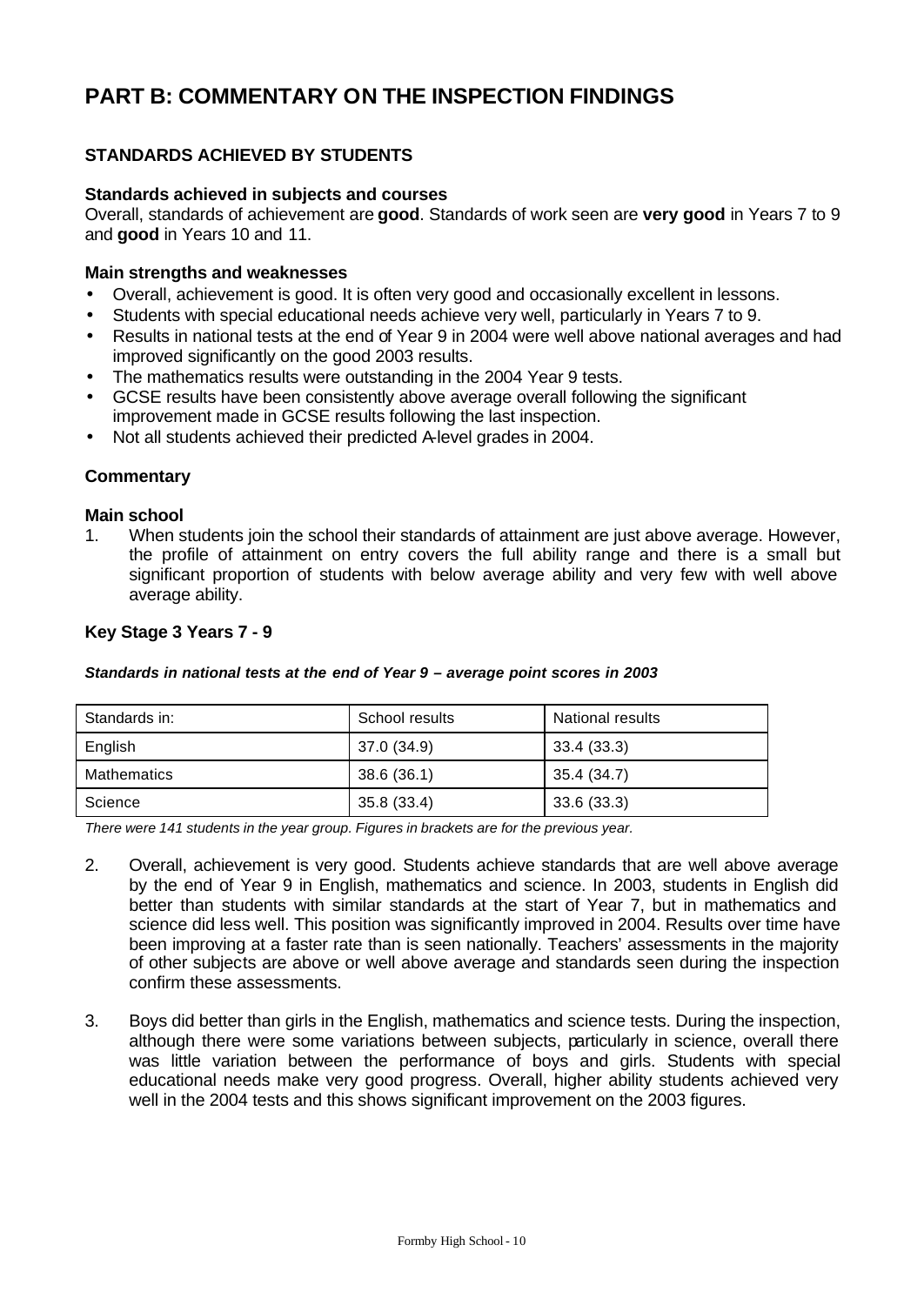## **KEY STAGE 4- YEARS 10 AND 11**

|                                                       | School results | National results |
|-------------------------------------------------------|----------------|------------------|
| Percentage of students gaining 5 or more A*-C grades  | 64 (60)        | 52 (50)          |
| Percentage of students gaining 5 or more A*-G grades  | 94 (94.)       | 91(91)           |
| Percentage of students gaining 1 or more A*-G grades  | 97 (97)        | 96(96.)          |
| Average point score per student (best eight subjects) | 38.5(38.7)     | 34.7 (34.8)      |

#### *Standards in GCSE/GNVQ examinations at the end of Year 11 in 2003*

*There were 146 students in the year group. The percentages include the equivalent GCSE grades obtained in GNVQ assessments. Figures in brackets are for the previous year.*

- 4. Overall, achievement in Years 10 and 11 is good. GCSE results in 2003 were above national averages and were well above average compared with schools with similar social intakes and schools with similar levels of attainment at the end of Year 9. Overall, this high level of performance has been maintained, in the as yet unvalidated results, in the 2004 GCSE examinations. Results over time have been improving at a faster rate than is seen nationally. The work seen during the inspection shows that the school is making good progress with its intended aim to achieve 70 per cent five A\*-C grades. Standards of work seen were above average or well above average in all subjects apart from art where they were judged to be excellent and in business education where standards seen were below average.
- 5. Overall, boys and girls achieve equally as well. Gifted and talented students achieve well but the school does not achieve many A\* grades, in part a reflection of the attainment on entry profile of students. Students with special educational needs make very good progress. In all years all students' literacy, numeracy and information technology skills are well developed and students use these skills well, although there are insufficient opportunities to use the skills in English and mathematics. The very small number of students with English as an additional language make very good progress in their language development and their achievement is at least good.

#### **Sixth form**

Overall, standards in post-16 examinations have been **above average** in 2001 and 2002 and **in line** in 2003 examinations and students have achieved **well** overall. The examination pass rate has been very high but fell to **below average** in the as yet unvalidated results in the 2004 examinations.

- 6. The attainment on entry to the sixth form is average overall as there are very few students with significant numbers of very high grades at GCSE. In 2002 and 2003 virtually all students passed their examinations, achieving in the main in line with expectations given their prior attainment at GCSE. This represents good achievement overall given that students meet courses and subject content which are challenging and, in some subjects, entirely new to them. In 2003 female students achieved results above the national average and male students in line, although in 2002 both were above national averages. The few students in the sixth form with special educational needs are very well integrated and achieve well.
- 7. In 2004 the pass rate fell to 80 per cent. This was due to a number of organisational factors, the destabilising effect of the late move into the new sixth form centre, some staffing and new course requirement difficulties and an open policy as the sixth form grew which led to a number of students starting courses that they found too challenging. The school has taken fast action to remedy the situation and overall standards of work seen during the inspection were at least satisfactory and the overall achievement of students was judged to be good. In the subjects inspected in depth, standards seen were average in English, mathematics and music and above average in physics and information technology and well above average in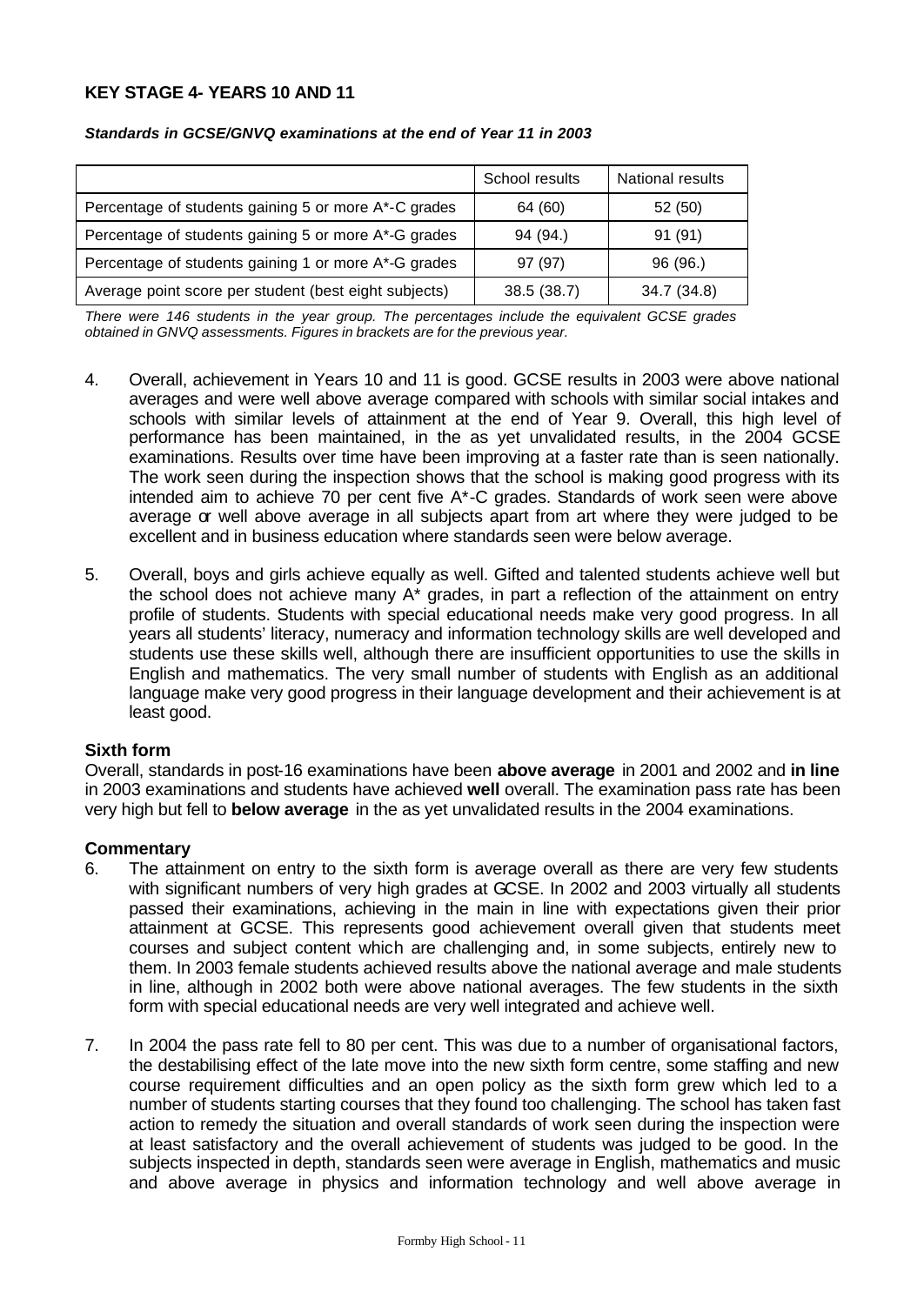geography. Achievement was satisfactory in mathematics but good in physics, information technology and English and very good in geography and music.

## **Pupils' attitudes, values and other personal qualities**

Students' attitudes and behaviour are **very good**. Their personal development through the provision for their spiritual, moral, social and cultural education is **very good.** Attendance in the main school and in the sixth form is **very good.** Punctuality is **good.**

#### **Main strengths and weaknesses**

- Students are very positive about every aspect of school life.
- Students' behaviour in lessons and around the school is very good.
- Students' relationships with one another and with adults are outstanding features of the school.
- Students' personal development is greatly enhanced by the wide range of extra-curricular activities available to them.
- Students like and engage with all that the school has to offer.

#### **Commentary**

- 8. Students' attitudes to school are very good. They want to learn and work with enthusiasm and interest. There is excellent participation from students of all ages in the very wide range of activities provided during and outside the school day. Students like the school very much and praise the extensive experiences offered to them both in the classroom and in the extracurricular activities on offer. Students particularly mention the performing arts, sports and the Duke of Edinburgh Award Scheme as highlights of their lives at school.
- 9. Students' behaviour is very good because they respect and understand the school's expectations of them. They are attentive in class and mature and responsible around the school. Very few students have encountered any bullying or anti-social behaviour but know that the school is quick to act if there are any incidents. Students get on extremely well with each other and there is a happy and friendly atmosphere throughout the school. There are excellent relationships between students and adults and a feeling of mutual trust and respect. Students are relaxed and confident because they know that staff trust them to act sensibly, for example, when using the learning resource centre outside lesson time.
- 10. Students' personal development is very good. They enjoy taking responsibility and appreciate the opportunity to have a say in the running of the school through their year and school councils. Their understanding of moral and social values is very good and demonstrated by their mature behaviour and relationships with others. Their cultural development is very well promoted throughout the curriculum and they have good knowledge of cultures other than their own. Participation in the performing arts and sports make a strong contribution to students' personal development. Their social, moral and cultural development is very well promoted through all aspects of practice and performance and helps them to develop a deeper awareness of others which enhances their spiritual development. This is much improved since the last inspection. Assemblies contribute well to students' personal development. Students are able to reflect on the thought for the day in morning tutor time, although there is some variation in the quality of opportunities offered to them to do this between different tutor groups.

#### **Attendance**

*Attendance in the latest complete reporting year 2003 (%)*

| Authorised absence |            | Unauthorised absence |     |  |
|--------------------|------------|----------------------|-----|--|
| School data:       | 6.9        | School data:         | 0.3 |  |
| National data:     | ר י<br>ے . | National data:       |     |  |

*The table gives the percentage of half days (sessions) missed through absence for the latest complete reporting year.*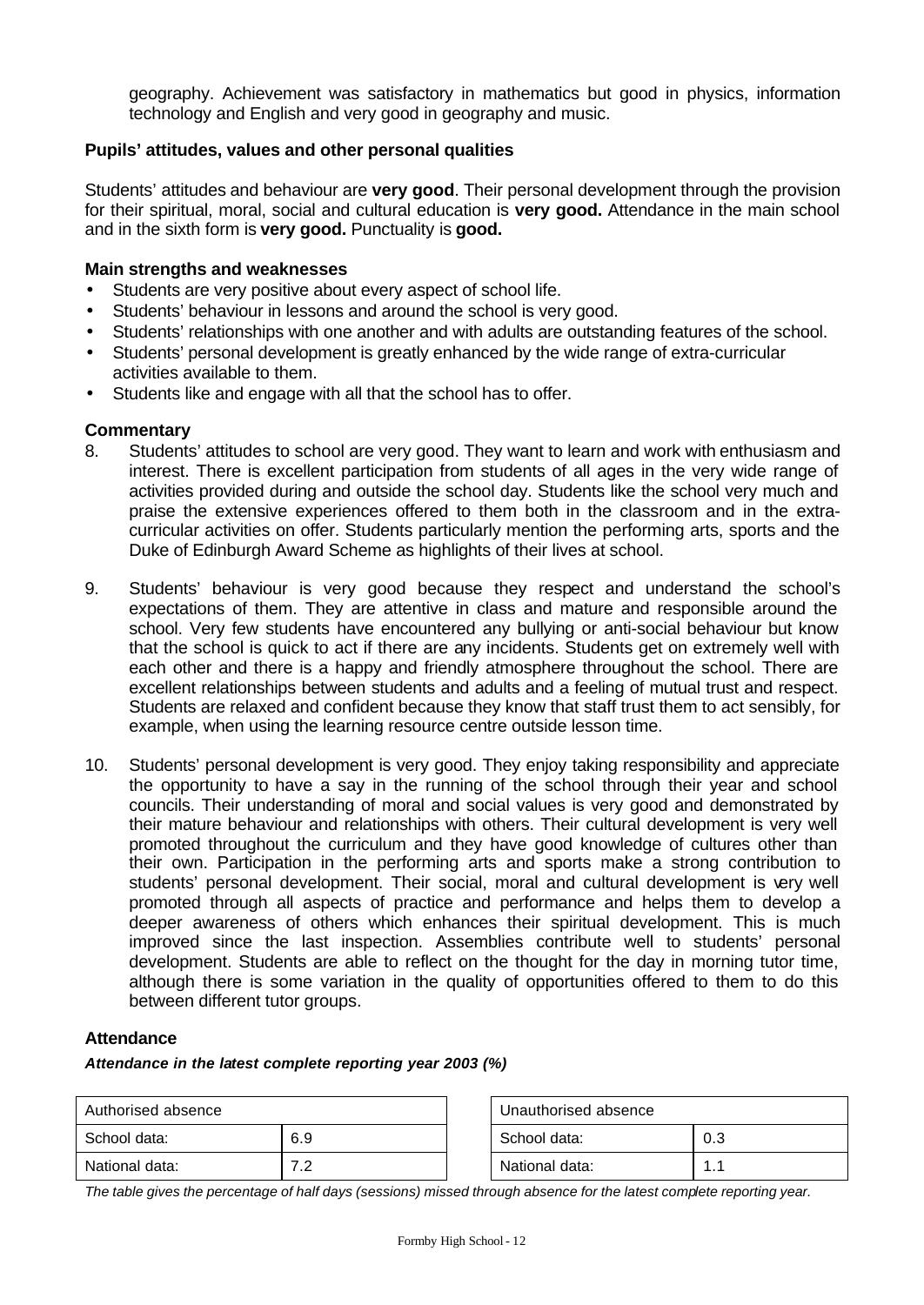11. Students' attendance is very good. Punctuality is good, although a few are slow to arrive in the morning. Attendance is consistently above the national average and there is very little unauthorised absence due to the school's very good recording and monitoring systems. The educational welfare officer supports the school very well when any students' attendance is giving cause for concern.

## **Exclusions**

## *Ethnic background of students Exclusions in the last school year*

| <b>Categories used in the Annual School Census</b> | No of<br>students on<br>roll | Number of<br>fixed period<br>exclusions | Number of<br>permanent<br>exclusions |
|----------------------------------------------------|------------------------------|-----------------------------------------|--------------------------------------|
| White - British                                    | 861                          |                                         |                                      |
| White – any other White background                 | 6                            |                                         |                                      |
| Mixed - White and Asian                            | 5                            |                                         |                                      |
| Asian or Asian British - Indian                    |                              |                                         |                                      |
| Black or Black British - Caribbean                 | 3                            | 0                                       |                                      |
| Black or Black British - African                   |                              |                                         |                                      |
| Chinese                                            | 6                            |                                         |                                      |
| No ethnic group recorded                           |                              |                                         |                                      |

*The table gives the number of exclusions, which may be different from the number of students excluded. There were 4 students in total on fixed term exclusions.*

12. The effectiveness of in-school support systems is evidenced in the very low levels of exclusion for a school of this size.

## **Sixth form**

- 13. Students have very positive attitudes to their studies. Attendance is very good and is monitored well. Punctuality is good, although there are some stragglers each morning. Most sixth form students enjoy life in Years 12 and 13 and are aware of the good opportunities that the school provides for them to achieve well, both as learners and as people. They think well of the school and speak with pride of the vast range of activities available to them. They are particularly positive about their new sixth form centre which they say gives them a sense of maturity and independence.
- 14. All students are actively involved in their lessons and in the extra-curricular and enrichment programmes. Some volunteer to help younger students as reading partners, help with clubs and take part in charity fundraising. Students are widely involved in performances and sports events and set good role models for those who are younger. They feel that they are treated with respect by adults and other students and appreciate the sociable atmosphere that exists amongst sixth form students.

## **QUALITY OF EDUCATION PROVIDED BY THE SCHOOL**

**The overall quality of education provided by the school is very good. Teaching is very good**  because the school has made very good use of national and local strategies and initiatives to improve teaching and learning. The curriculum is **good** and there is an **excellent** range of well attended extra-curricular activities. The school provides **very good** care, guidance and support and students feel very well cared for and safe at school. There are v**ery good** links with parents. Links with other schools and colleges and with the community are **excellent.**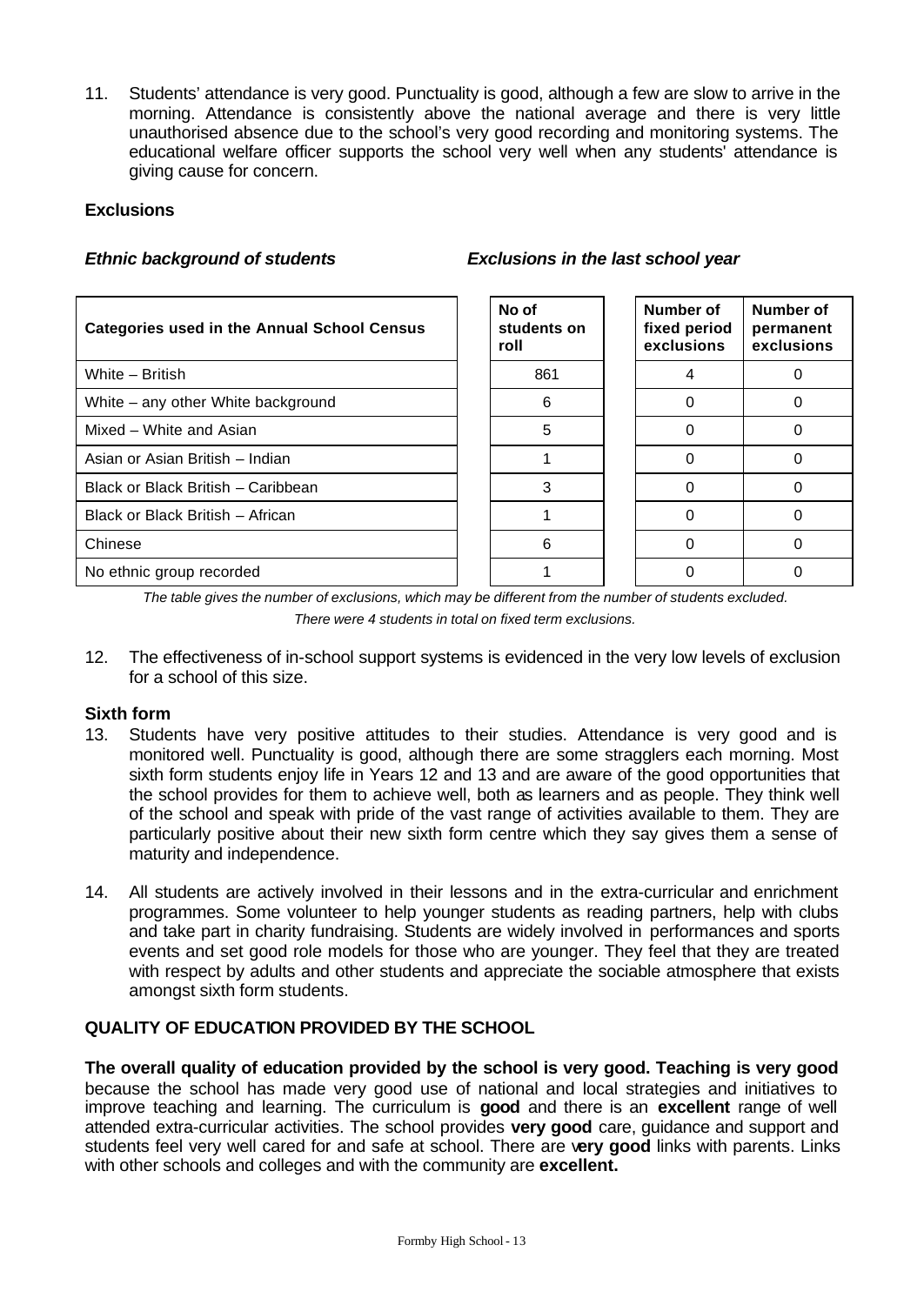## **Teaching and learning**

Teaching and learning are **very good.** The assessment of students' work is **good**.

#### **Main strengths and weaknesses**

- Very good working relationships exist between teachers and students.
- Teachers have very good subject knowledge, they anticipate questions and they offer alternative strategies for solving problems.
- Students respond positively to this very good teaching and effective learning takes place.
- The teaching of students with special education needs is very good and these students make very good progress.
- Alternative strategies to meet the needs of the most able students have not been fully developed in all subject areas.
- There are occasions where opportunities for students to learn independently are missed and lessons are teacher dominated.
- Target setting arrangements and marking are not always used effectively.

## **Commentary**

#### **Main school**

- 15. In Years 7 to 9 teaching is very good overall and excellent in art and design. Students respond positively to this very good teaching and effective learning takes place. The school's commitment to the implementation of the National Strategy for students in these year groups is having a very positive impact and there are no subject areas in which teaching and learning are unsatisfactory. Teaching and learning are at least good across all subject areas in Years 10 and 11, apart from business studies where it is satisfactory. It is particularly effective in English, mathematics, geography, religious education and art. A key feature of the very good teaching is the very good subject expertise of the teachers, as a result of which students are confident that any subject difficulties they have can be resolved by talking with their teachers.
- 16. Working relationships between teachers and students are very good and create a positive classroom atmosphere in which effective learning can take place. Teachers know their students well and continually encourage and praise them so that they have the confidence to answer questions and contribute to group discussions. In the best lessons students are challenged to develop and test hypotheses. They experience a very wide range of learning activities and are given opportunities to explore and extend their understanding by sharing experiences with each other.
- 17. Teaching and learning are very good in those classes consisting mainly of students with special education needs. Teachers of this group are very aware of the needs of each student and plan their lessons accordingly. A wide range of learning styles and experiences ensure that lessons engage students throughout. Support staff make a considerable contribution to students' learning and work closely with teachers before and during lessons. In a few less successful lessons teaching does not make full provision for the wide range of ability within the class. The same tasks are set for all students and do not present sufficient challenge for the more able students to apply and extend their knowledge and skills. On a few occasions, learning is restricted because teachers talk at the students too much and do not give them sufficient opportunity to become involved in the lessons.
- 18. Procedures for assessing students' progress and attainment are good. There are clear guidelines issued to departments in the form of a well-structured assessment policy and there is regular tracking of student assessment as students progress through the school. Challenging target-setting has been established which benchmarks students against the top 25 per cent of schools nationally. The use and understanding of the process varies within and across departments so that students are working towards targets they have already exceeded or they are unable to achieve because of the limited grades available through the examinations. There are some examples of excellent practice, for example in English where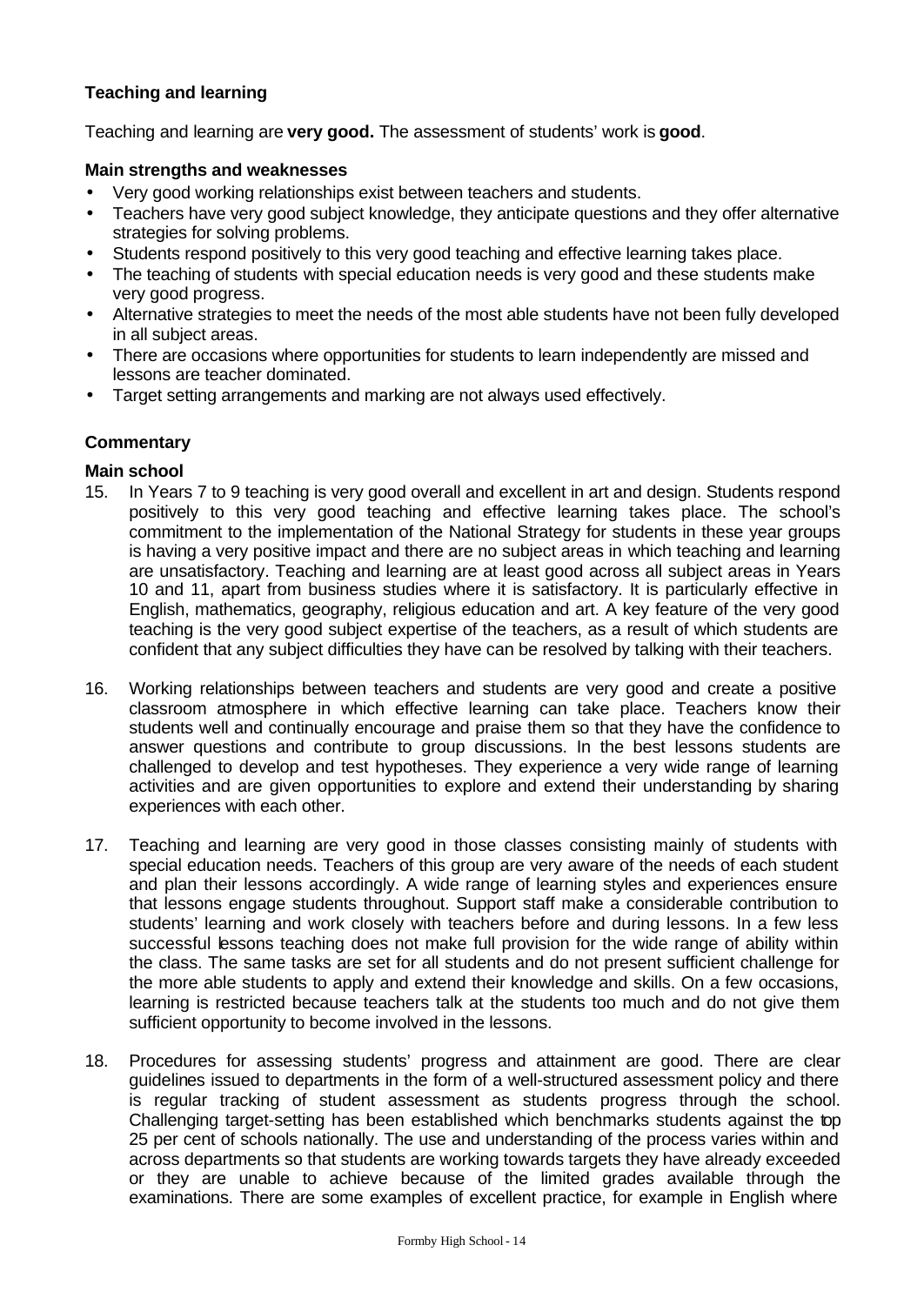assessment criteria are shared with students and used by them to assess progress towards targets. The quality of marking of students' work is generally good and, in many areas, very good. In the best practice students receive good, constructive subject specific advice that enables them to improve future performance. The quality of marking, however, lacks consistency within and between departments and while marking for accuracy is done well students are not always given advice on what they need to do, know or understand in order to improve. The challenge for the school is now to raise the standard of marking in all departments to that of the very best. Overall, the quality of teaching has improved significantly since the last inspection.

## **The sixth form**

- 19. Overall the quality of teaching is very good. It is very good in English, ICT, geography and music, good in physics and satisfactory in mathematics. Overall, students make good progress and achieve well given their prior experiences and achievements. Where teaching is excellent, students are highly motivated by the level of challenge set, the teacher's enthusiasm and the pace of the lessons. The very good working relationships between teachers and students lead to a strong and supportive work ethos that facilitates good learning. The demands of syllabus completion and a perception in some cases that learning has to be teacher-directed does result in some missed opportunities for students to engage in individual or group activities that would enhance understanding.
- 20. Departments have clear guidelines for assessing students' progress. Ambitious targets are set, although the quality of monitoring students' progress towards these targets varies across departments. Some students and parents do not fully understand the relationship and purpose of the initial target set and the final expected grade which may sometimes be lower. In most subjects marking is thorough and in some it is diagnostic so that students know how well they are doing and how to improve their work. In mathematics there is an over-reliance on students marking their own work and a corresponding lack of written feedback.

## *Summary of teaching observed during the inspection in 140 lessons*

| Excellent | Verv good   | Good      | Satisfactory | Unsatisfactorv | Poor | Verv poor |
|-----------|-------------|-----------|--------------|----------------|------|-----------|
| I2 (9%)   | (36%)<br>51 | 4 5 (32%) | 27 (19%)     | 5 (4%)         | 0(0) | 0(0)      |

*The table gives the number of lessons observed in each of the seven categories used to make judgements about lessons*

## **The curriculum**

The school provides a **good** curriculum. There is an **excellent** range of opportunities for enrichment. Accommodation and resources are both **good.**

## **Main strengths and weaknesses**

- There is a good enhanced curriculum through the performing arts status of the school and an excellent range of extra-curricular opportunities for all students.
- There is innovative development and review of the curriculum by the managers of the school, including the planning of ICT provision across the curriculum to support teaching and learning.
- Very good partnerships have been established with other educational institutions to provide more learning opportunities for students in Years 12 and 13.
- There is very good provision for students with special educational needs.
- There is a limited range of vocational courses and other activities on offer in Years 10 and 11 and in the sixth form to provide more opportunities and choice for students.
- There is insufficient time available to cover the wide range of personal, health and social education and citizenship adequately.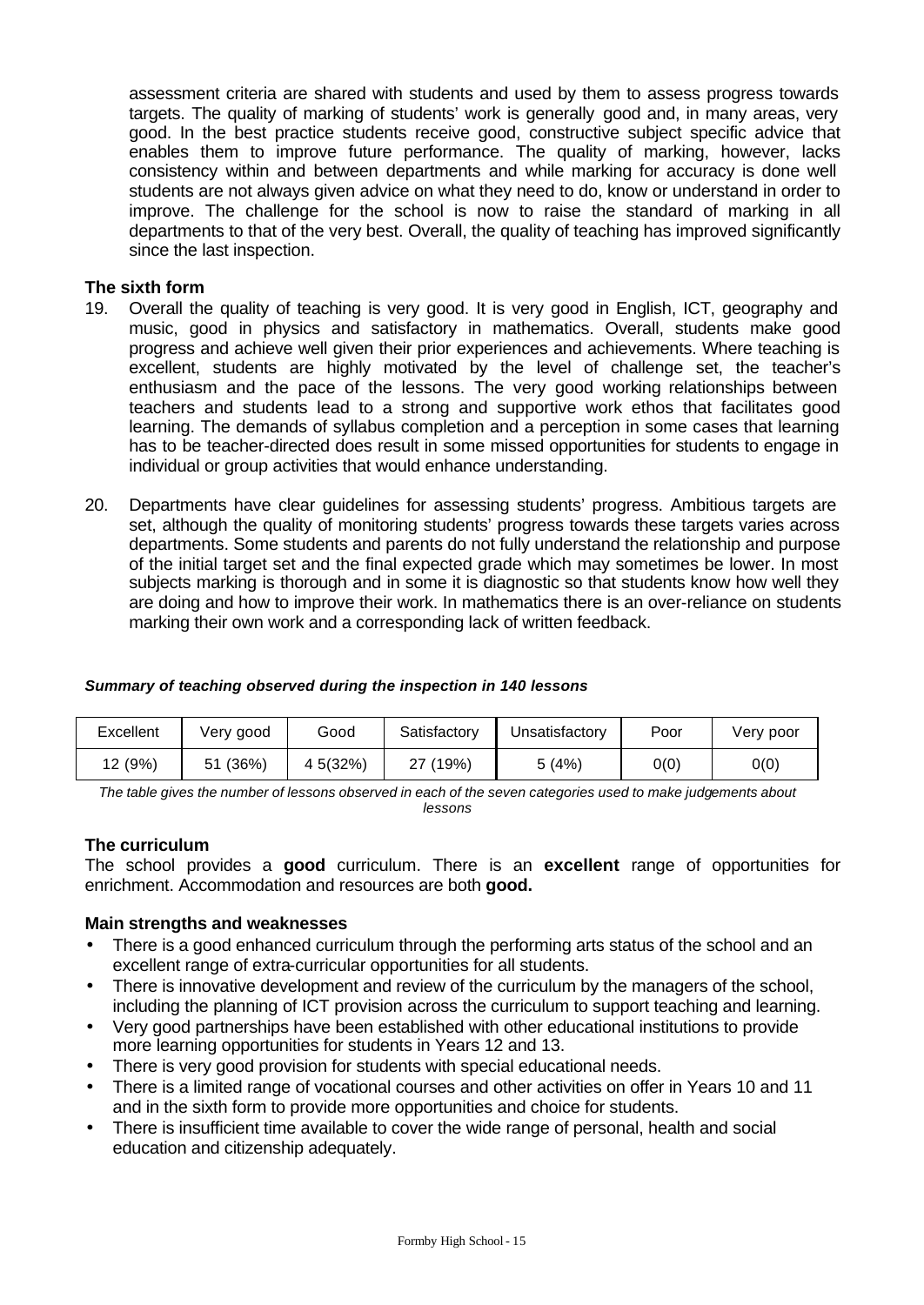- 21. The curriculum in Years 7 to 9 is good with enhanced provision for drama and dance. The curriculum is inclusive for all students, including those with learning difficulties and the gifted and talented. In Years 10 and 11 the school provides three routes of study that effectively offer good opportunities for all students. The majority of students follow a traditional academic programme of subjects. A vocational route of study provides courses in GNVQ performing arts, GNVQ ICT, business education and applied science. However, there is only a limited interest in these vocationally based courses and this reduces the overall effectiveness of the good curriculum provision. The school has not yet sufficiently informed parents and students of the relevance, importance and value of these courses. A third route of study involves a work-related learning programme, which includes the Sefton local education authority Impact programme. This is a well-established work placement programme and is very highly motivating for students. Currently, only a few students select for this route of study.
- 22. The school is meeting the statutory requirements of the National Curriculum, including the provision for religious education. There are adequate arrangements for a daily act of collective worship in assemblies and during tutorial time. There is very good provision for students with special educational needs across the main school and sixth form, through a good combination of in-class support and withdrawal to meet the needs of individual students. There is excellent support for learning outside the school day, for example the Early Birds club, lunchtime social development workshops and a homework club after school. Gifted and talented students are identified and there is good extension work provided in many, but not all, lessons and through the extensive opportunities provided by extra-curricular activities.
- 23. Across all the year groups the school has established a religious and values education programme (RAVE). This is a co-ordinated programme bringing together personal, social and health education (PSHE), a citizenship experience (ACE), religious education, tutorial time, the year assembly, thought for the day and collective worship. Although, overall, this is a good quality programme and is well planned, there is insufficient time available to cover the wide range of activities adequately during tutorial sessions. The monitoring of the outcomes, coverage and teaching quality of the RAVE programme is not sufficiently rigorous.
- 24. Students benefit from an excellent range of enrichment and extra-curricular activities heavily influenced by the Performing Arts status of the school. There are an extensive number of activities for students to take part in within the school, locally and in different parts of the country and even abroad. There is also good support for learning outside the school day through a well-established extra-curricular study programme for revision, including afterschool homework provision. The school acts on suggestions made by students for additional extra-curricular activities.
- 25. There is innovative development of the curriculum by the managers of the school. This includes the link established with Creative Partnerships, the development of teaching and learning strategies, the implementation of the Key Stage 3 Strategy in curriculum planning and the extensive provision for ICT across the school. The planning of the curriculum is reviewed and developed through a curriculum working party and monitored well by the governors of the school. Governors are also linked to subject departments and take this role seriously, providing further opportunities to monitor curriculum delivery. The school's provision for careers and work-related learning is covered in a separate section of this report.
- 26. The school has a good team of specialist teachers to deliver the planned curriculum. The teachers and ancillary staff are well qualified and experienced. The teaching assistants for students with special educational needs are deployed well. They provide good support for students in the classroom and guidance for teachers. Overall, the accommodation of the school is good and has significantly improved in the last five years. The school has a large sports hall and gym but no assembly hall so there is only one full assembly per week for each year group. The school holds two effective whole school assemblies at Christmas and summer at which the whole school comes together to celebrate its wide achievements. There are extensive grounds for sport together with new tennis courts but there is limited playground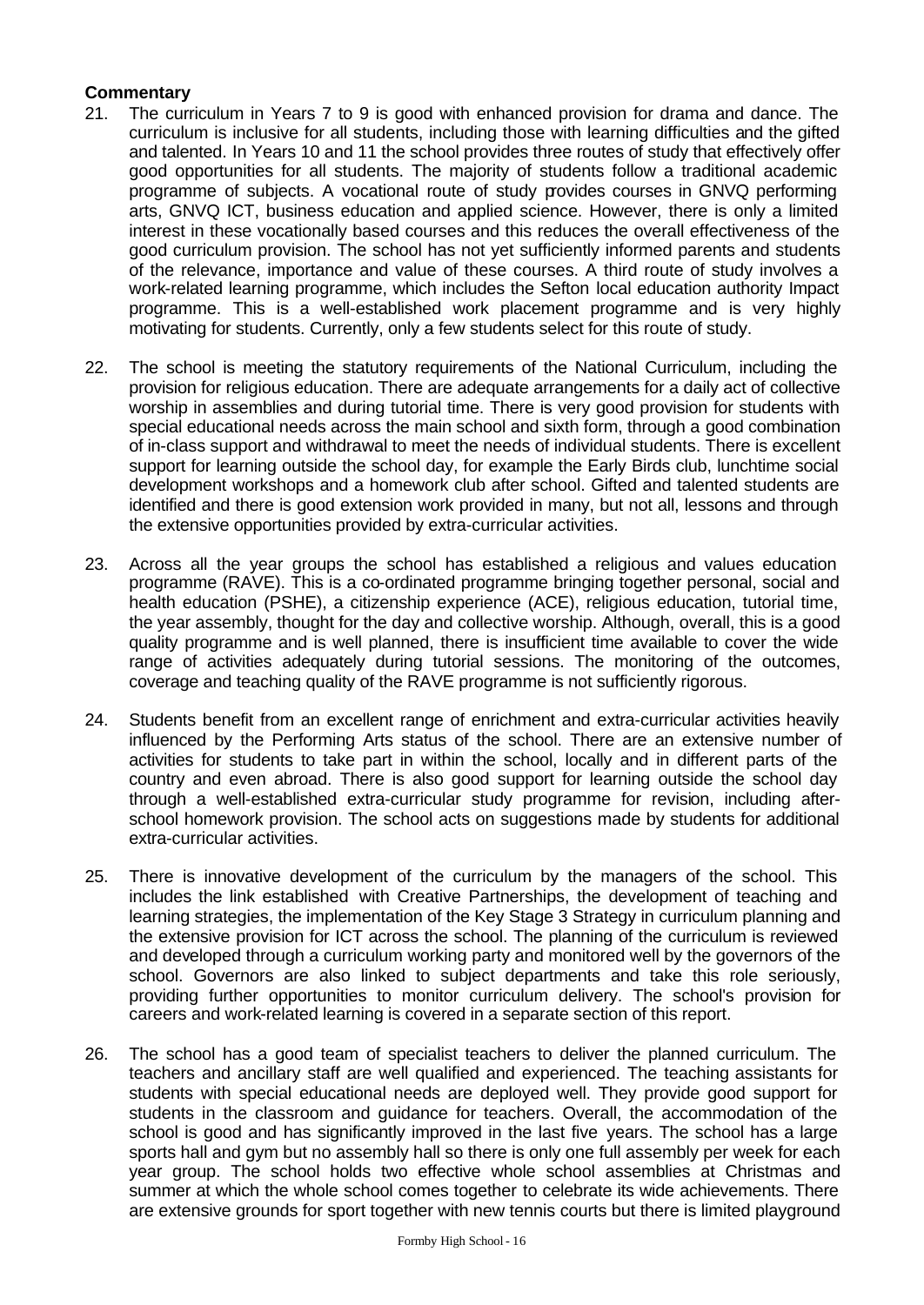space. The sports field needs to be upgraded to address health and safety issues. The school is well resourced to meet the needs of the curriculum with a good range of materials and teaching aids, including interactive white boards. There is very good provision for the use of ICT across the school to meet the teaching and learning needs of the curriculum.

## **Sixth Form**

- 27. There is a good and wide range of courses on offer in Years 12 and 13. Apart from some GCSE re-sit opportunities in Year 12 the courses are at advanced level and the school has recently introduced a number of Advanced Vocational courses to supplement the more traditional curriculum. To extend and make more cost effective advanced courses, the school has established a very good partnership with a neighbouring school and small numbers of students from both institutions make good use of this additional provision. While the curriculum provision is of good quality, it does not fully meet the needs of students who have achieved well but not at the higher levels of GCSE and some of these students are obliged to find alternative provision or take courses in which they do not eventually succeed. The school has good plans in place to establish more formal partnerships with local providers in order to serve better these students' pastoral and academic needs.
- 28. Sixth form students contribute to and benefit from the wide range of extra curricular activities; for example, a large number are actively involved in performing arts programmes and in the prestigious and demanding Duke of Edinburgh Gold award. While there are some very good individual and collective enrichment opportunities, the citizenship programme and the general religious education course are not fully developed. The recently built sixth form centre provides a very good focal point for the growing sixth form and provides very good additional computer facilities and teaching accommodation.

#### **Care, guidance and support**

Overall, provision is **very good**. The provision to ensure students' care, welfare, health and safety is **very good**. They are provided with **good** support, advice and guidance. The involvement of students of all ages through seeking, valuing and acting on their views is **very good**.

## **Main strengths and weaknesses**

- Students are cared for very well through the established pastoral system.
- Students have excellent and trusting relationships with staff.
- Support for students with special educational needs is very good.
- Students do not always know what they need to do next to improve their work.
- The transition and induction arrangements for students who are new to the school in Year 7 are excellent.

- 29. The care provided for all students is very much appreciated by parents who say that their children always have someone to turn to and that this makes them feel very secure. The pastoral support team are led and managed very well. Heads of year, assistants and tutors know the students very well and provide very good continuity of care and support for them as they move through the school. There is good awareness of child protection procedures and those relating to children in public care. The school is very well supported by the educational welfare officer when it has concerns about individual students. Arrangements for health and safety are good. This very good care and support means that students are happy, confident and ready to learn.
- 30. Students say that they feel very well supported by adults in the school. They are confident that their concerns are listened to, either individually or through the school council. They know that their suggestions are taken seriously and are proud of their achievement in, for example, helping the school to improve its catering arrangements. All pastoral support staff, including the school nurse, work very well together as a team and have the best interests of the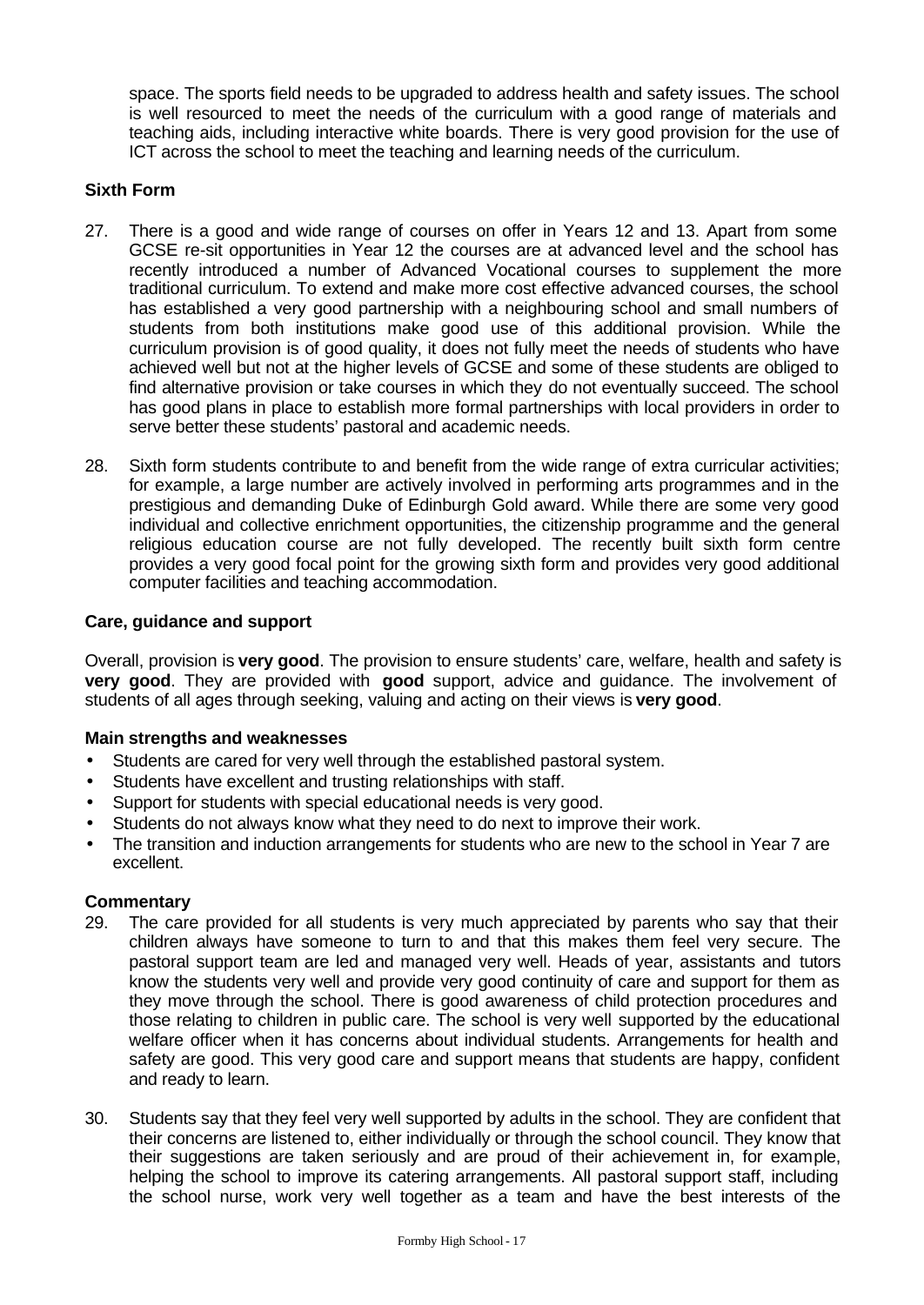students at heart. The learning mentor, for example, works with vulnerable students who are at risk of under-achievement. The quality of support and the care shown towards students with personal difficulties means that they achieve as well as others. On the whole, students feel that tutors are helpful, although the quality of support given in the short form time periods is inconsistent. Students generally feel that their heads of year are the most helpful to them when they have academic or personal worries.

- 31. The school has very effective systems for annual reviews to which all parents of students with Statements of Special Educational Needs are invited. The annual reviews and the open day are well attended by parents. There are very good links with specialist outside agencies who provide advice and resources for individual students. This advice is used well by special educational needs staff. This has resulted in more confident students who feel far more secure about their educational progress.
- 32. Overall, students receive good advice and guidance as they move through the school. They receive good help when making choices about subjects at the end of Year 9. Careers education and guidance are also good. Most students feel that teachers help them to understand how to improve their work and that the quality of individual guidance is good. In some subjects, students are given clear indications, for example through marking, on what they need to do to achieve the next level or a higher grade. However, there is some inconsistency between subjects and between different teachers and, overall, assessment is not always as effective as it might be in helping students understand what they need to know, understand and do to improve.

#### **Example of outstanding practice**

#### **Students who are new to the school in Year 7 settle into school life very quickly because they already know the school and its activities and can't wait to come.**

Excellent liaison procedures, established induction processes and strong links with primary schools are a key factor in this. The transition co-ordinator has developed excellent relationships with primary staff so that there is a clear dialogue about students' abilities and needs well before they make the move to Year 7. A great deal of work is done to ensure that tutor groupings are balanced, that students are with their friends and that those with special educational needs are supported from their first day. There is very little change necessary in these groupings once the students start school because of the care taken beforehand. However, it is also the school's innovative work in providing students in their primary schools with exciting opportunities in the performing arts, sports and Spanish which capture their enthusiasm and generate a real sense of excitement at coming to Formby High School. Year 7 students, in spite of a very short time at the school, already have a real sense of belonging and a genuine enthusiasm at the start of their secondary education.

#### **Sixth form**

- 33. Overall, good guidance and support is provided for all sixth form students. They are given clear guidance about expectations for work, behaviour and attendance as they start life in the sixth form centre. They feel that the head of sixth form listens very well to their views and concerns and supports them very well when they are experiencing difficulties. Students also support each other very well while recognising the need to grow in independence and to develop individual research skills. They say that older students are often a great help to them when they are thinking about university applications.
- 34. Students are given good quality advice and guidance. Their progress is carefully monitored within subjects and courses. Staff are vigilant where students appear to be falling behind with their coursework and instigate discussions with the students, parents and carers. The very strong partnership between home and school continues into the sixth form and provides additional support as students work towards their final exams. Good guidance is given on higher education, training and work opportunities and students are counselled well on their future aspirations.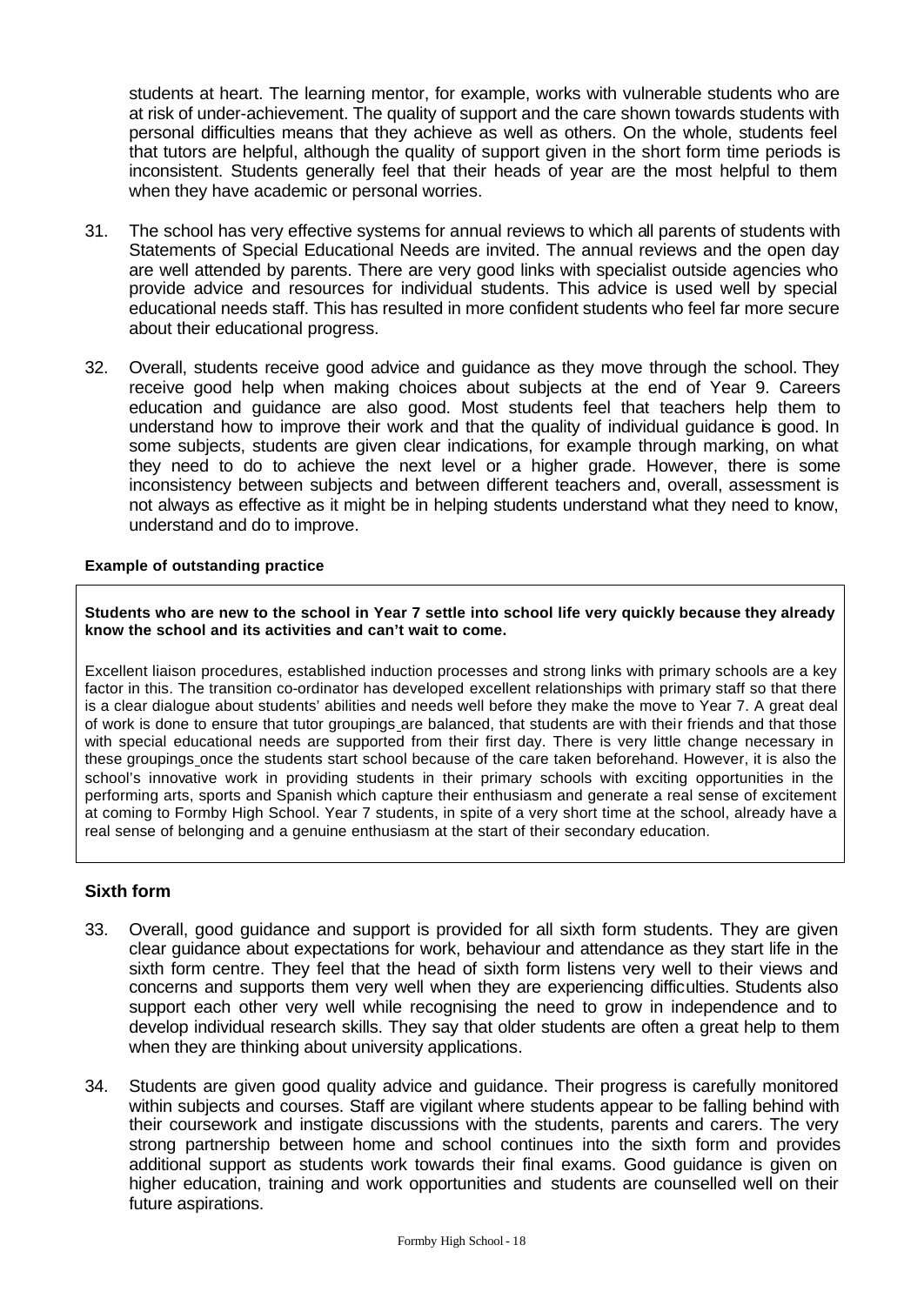## **Partnership with parents, other schools and the community**

There are **very good** links with parents, who have very positive views of the school. Links with other schools and colleges and with the community are **excellent.** 

## **Main strengths and weaknesses**

- Parents are very pleased with the school and all it provides for their children.
- Communication with parents is good overall, although the quality of written reports is not as good as it could be.
- The school has excellent and innovative partnerships with other schools and colleges and the community and is highly regarded by them.

- 35. Parents are very pleased with the progress that their children make as a result of good teaching and high expectations. They praise the way in which new students are helped to settle at school and feel that the school is very well led and managed. They are delighted with the impact that the school's provision for performing arts has on students' confidence and achievement and are very proud of the school's reputation in the local area.
- 36. Some parents, however, have mixed views about the quality of information provided. They feel that there is positive and easy communication with staff and that discussion about their children's progress, whether informal or at consultation meetings, is very constructive. However, some parents do not feel that written reports are as helpful as they could be. They are confused by the grading system, say that there is inconsistency in the quality of information between subjects and that they are not given enough guidance on how their children need to improve their work. The school recognises this as an area for improvement and is considering ways to improve the quality of its academic reporting so that parents and students are better informed. As a result of a questionnaire, it has also identified in its school improvement plan the need to more regularly seek the views of parents.
- 37. The school makes excellent use of its links and partnerships with other schools and colleges to enrich the curriculum for students, provide staff with very good opportunities to share and develop expertise and to raise the school's status. Links with primary schools are particularly strong and there are many excellent opportunities, through its outreach programme, for students and staff to work together. The performing arts and the school's status as a specialist Arts college play a central role in widening the school's links both locally, nationally and abroad and serve to enhance the school's very good reputation in the local area. Links are very strong with agencies available to support students with special educational needs. The school is highly active in seeking new and innovative ways of extending its work. Links with Creative Partnerships, local industry and commerce and with a neighbouring high school strengthen and enrich the curriculum for students of all ages. The school plays a very important role in the community. Its facilities are used extensively by local groups for adult education, music and drama throughout the year. These activities are viewed by students as a valuable addition to the high quality of education already provided for them during the school day.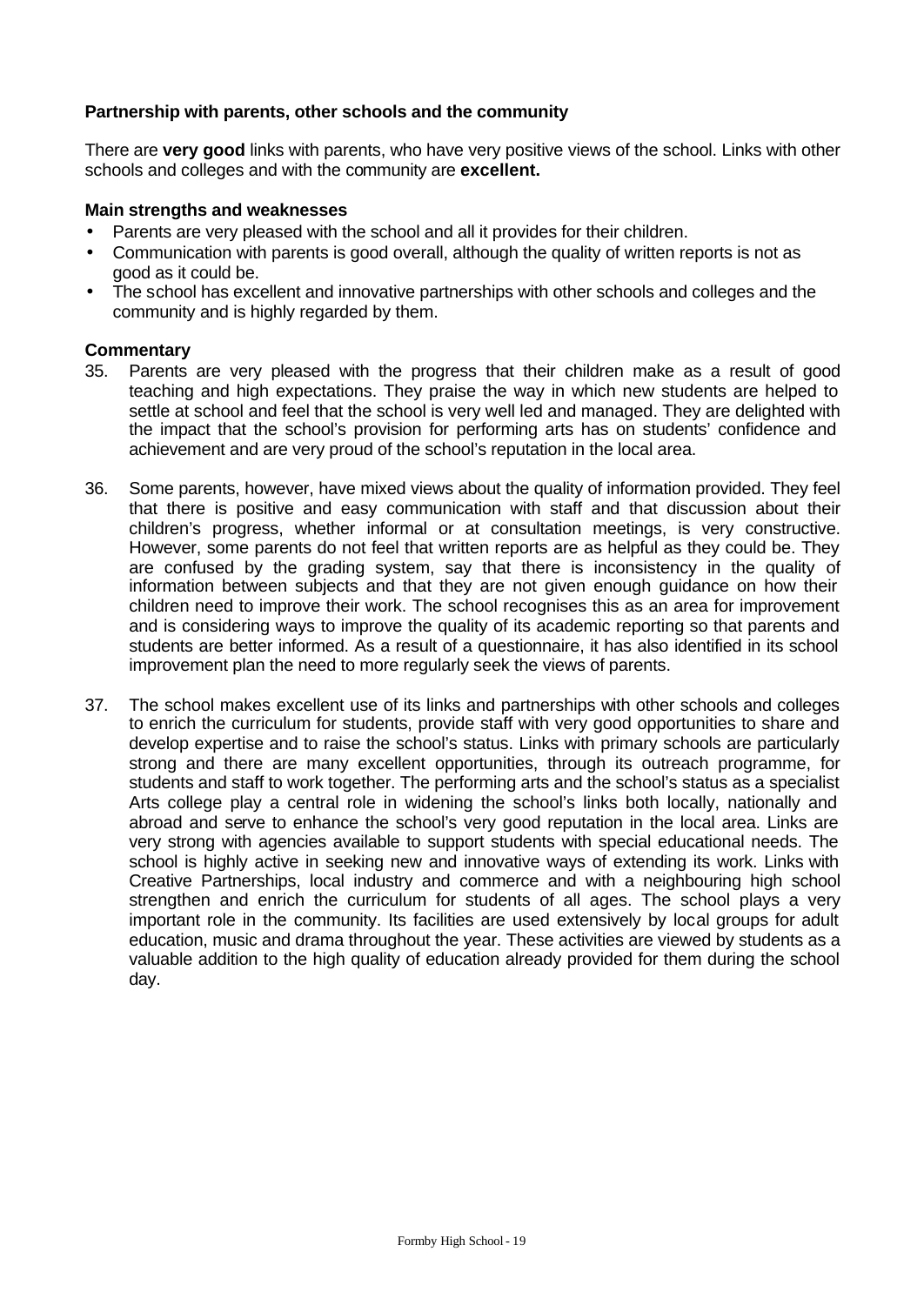## **LEADERSHIP AND MANAGEMENT**

Leadership and management are **very good**. The leadership of the headteacher is **excellent**. Governance is **very good**.

#### **Main strengths and weaknesses**

- The excellent headteacher sets clear goals for school improvement.
- Senior managers form a very effective team, making very good use of their complementary skills and expertise.
- The very good governance focuses the school's work on improvement.
- The very good management of key staff supports a calm, harmonious atmosphere in which students work well.
- Leadership and management in the provision for students with special educational needs is excellent.
- Financial management is excellent and helps the school to make the best use of its resources.
- Alternative provision for students who are not capable of taking advanced courses is not sufficient.

#### **Commentary**

#### **Main school**

- 38. The headteacher shows a clear and unremitting drive for improvement, which permeates the whole school. The work of senior managers, governors and other key staff is dedicated to this end, which unifies and focuses the work of all. The school is innovative and was awarded specialist Performing Arts College status recently, working collaboratively with another high school in the same local authority. As a result of this and other links, such as Creative Partnerships, standards are rising steadily and the school is building a very good reputation in the local community. The school provides a caring and welcoming environment and is rated very highly by students and parents alike.
- 39. The senior management team is a close-knit group whose range of experience and expertise enables them to play a major part in improving standards and who provide very good leadership and management. Clearly delegated responsibility means the drive for improvement is passed on to middle managers who play an important role because of their very good leadership and management skills. Departmental success is analysed carefully and future development needs outlined. The school has very good plans in place to raise standards in Years 10 and 11 and the sixth form and to address weaknesses identified in the curriculum. Teaching and learning are very well monitored. Very good staff development, supported well by local education authority curriculum personnel, has played a significant part in raising standards, in curriculum innovation and in the co-operative ventures in which the school is involved. Rigorous recruitment procedures ensure new appointments to the school are high quality and contribute to the rising standards.
- 40. Leadership of special educational needs is excellent. This represents a clear improvement on the findings at the last inspection and this leadership has ensured that the support for students with special educational needs is much more consistent across subjects. The special educational needs co-ordinator has brought the provision for special educational needs in line with national requirements. Individual education plans for students with special educational needs now provide clear, challenging but achievable targets against which their progress can be monitored. These are brought up to date regularly by discussions between the students and learning support assistants.
- 41. Roles within the special educational needs area are clear and the effectiveness of the work of learning support assistants is monitored well. A strong and dedicated team of assistants provides very good quality information to subject teachers, most of whom use this effectively to respond to individual needs and this response is particularly thorough in English, mathematics and design and technology.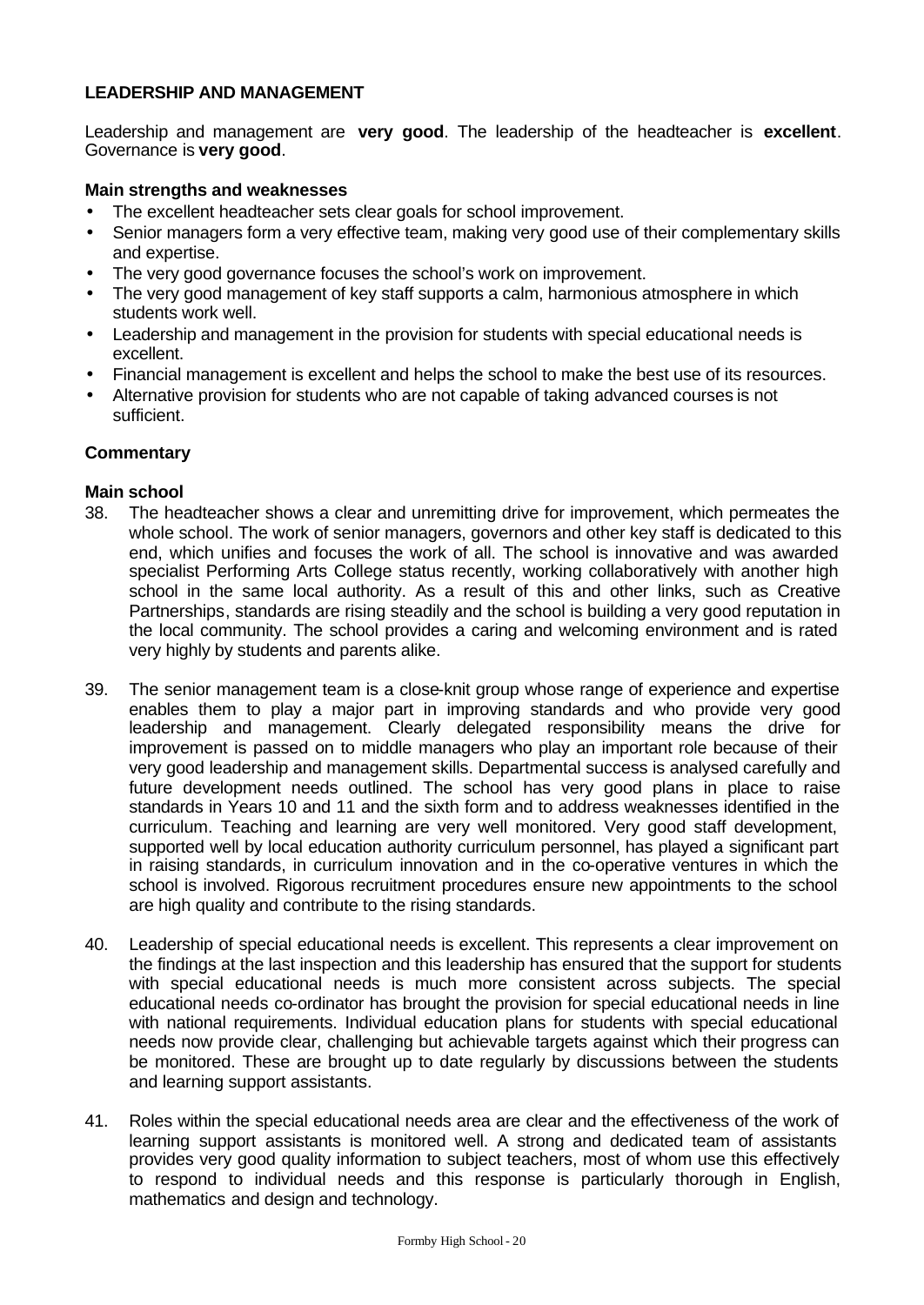42. Financial planning and management are excellent and have enabled the school to develop significantly since the last inspection. The school has worked hard to seek additional funding, for example, achieving Performing Arts status and being selected as one of the schools in the Creative Partnerships Merseyside initiative. These additional funds, along with the core budget, are used very well to raise standards and expand the wider experiences of the students. The governors and senior management, supported by the expert and very experienced bursar, ensure that financial resources are targeted at well-identified priorities. Principles of best value are followed very well and the school is well supported by the local education authority with good information so that they are able to compare their spending with similar schools and others in the authority. The school provides very good value for money.

## **Financial information**

## *Financial information for the year April 2003 to March 2004*

| Income and expenditure $(E)$ |           | Balances (£)                        |         |  |
|------------------------------|-----------|-------------------------------------|---------|--|
| Total income                 | 3,386,330 | Balance from previous year          | 108,407 |  |
| Total expenditure            | 3,381,000 | Balance carried forward to the next | 113,737 |  |
| Expenditure per student      | 3,918     |                                     |         |  |

43. Governance of the school is very good and governors take their roles and responsibilities seriously. They take great pride in the school and in its improving reputation in the local community and work very effectively with the headteacher, sharing his aspirations, celebrating success and challenging disappointing outcomes. The system of link governors attached to school departments shows potential though at the present time it is under-developed. The governing body is made up of individuals who have a broad range of experiences and expertise both in the public sector and the business community.

## **Sixth form**

- 44. The leadership and management of the sixth form are very good. Housed in new, purposebuilt accommodation the sixth form is developing its own identity within the school, though the qualities of care and concern for others are still strongly in evidence. Students coming to the sixth form from other schools report a warm and friendly welcome, which helps them to settle in very quickly. The head of the sixth form, along with tutors, has generated a strong sense of community.
- 45. There are good plans in hand to develop the sixth form further and ensure standards are maintained and improved. A very good collaborative venture with a neighbouring high school provides a wider variety of study opportunities at A-level. There are, however, insufficient courses available at the school for students who have not reached the higher grades at GCSE or who have achieved well in the alternative courses on offer in the main school. Plans are in hand to provide more formal partnerships between the school and other providers so that all students who wish to remain at the school can be better served. The school, in conjunction with the local education authority, has undertaken a detailed analysis of the expenditure and income of the sixth form and this indicated that the sixth form is cost effective. Both the main school and the sixth form incomes contribute to the balances rightly kept for further planned priorities.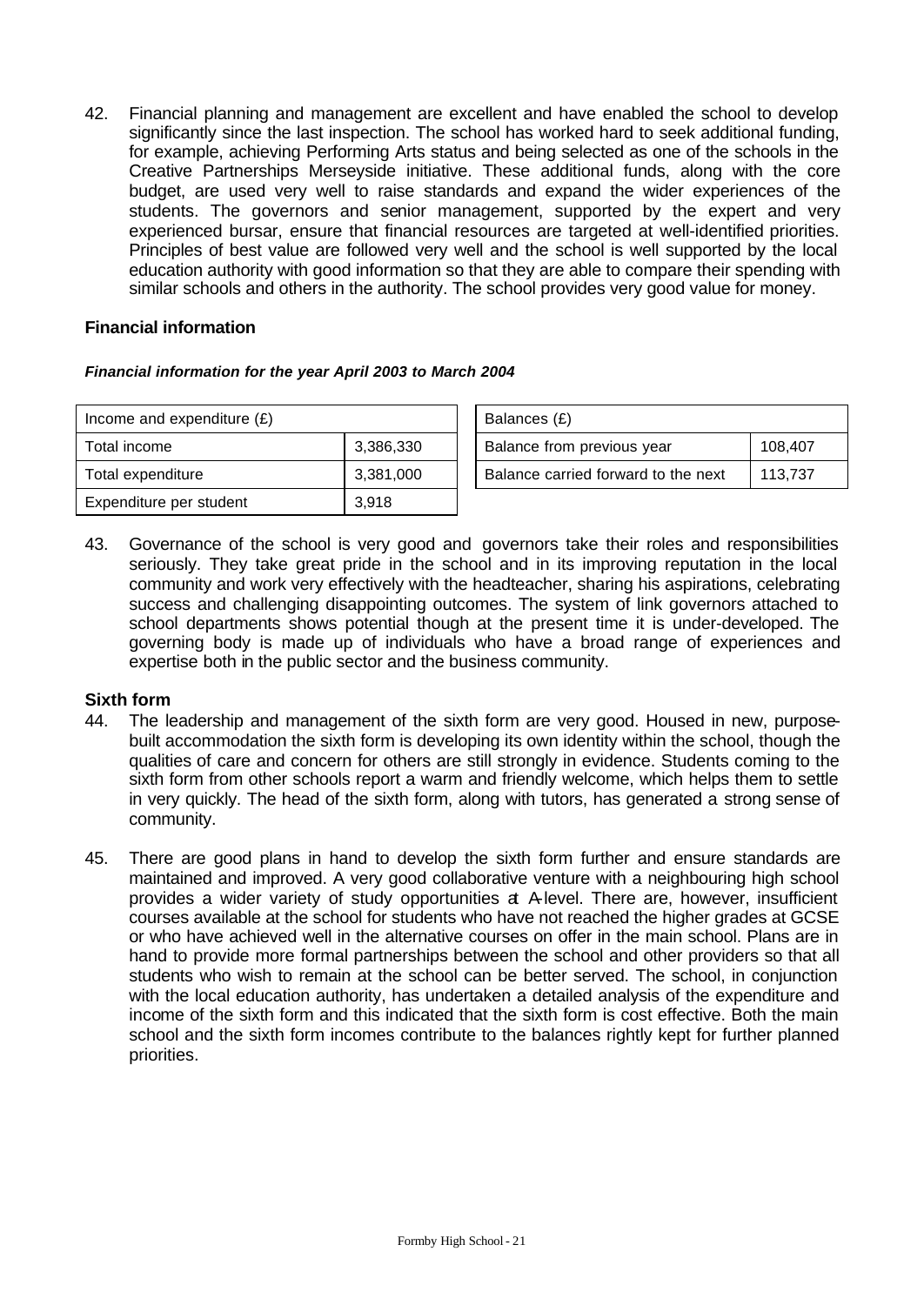## **OTHER SPECIFIED FEATURES**

#### **Work-related learning**

The effectiveness of the school's provision for work-related learning (WRL) is **satisfactory**; it meets statutory requirements.

#### **Main strengths and weaknesses**

- The Work Experience programme was awarded a Merseyside Quality Award (ROQA) in July 2003.
- There exists a very well co-ordinated and managed Careers programme in Years 7 to 11.
- There is a good service level agreement and working partnership with Connexions.
- The school has made good flexible provisions of two days per week for a small number of students.
- A descriptive rather than analytical audit has been carried out.
- The school's timetabled vocational programme is only for low ability students giving WRL a low status.

- 46. Students are generally reaching average standards in the vocational subjects offered by the school and they are generally motivated to learn about work. Those interviewed showed a satisfactory understanding of aspects of the workplace such as health and safety, local employment and changes happening in the world of work. There are five students who are on designated WRL programmes for one or two days a week. One of these, a male, had been on placement at a private nursery and demonstrated benefits well, such as increased maturity and increased motivation whilst in school. On a monthly basis he was helped to review his learning by his employer using the NVQ framework. This programme is of good quality and is targeted effectively at students who are less well motivated. However, the range of vocational courses available for all students is limited which gives the false impression that these courses are not relevant for the majority of students.
- 47. Arrangements for development and evaluation are satisfactory. The school's programme for WRL is being carefully planned in accordance with national guidance. An audit of subjects' contributions to WRL has been undertaken. In the audit all subject areas have identified curriculum activities that explore the way in which business enterprises operate but the audits have not evaluated the quality or impact of the provision. The school is now engaged in the production of an action plan to implement a comprehensive WRL programme to meet national requirements and to ensure that WRL is adequately monitored, evaluated and recorded as WRL learning outcomes are not reported fully in students' progress files.
- 48. The school's provision for work experience is very good. In July 2003 this work experience programme was approved by the Merseyside Recognition of Quality Award (ROQA). Students maintain a comprehensive work experience diary and reflect well upon the learning and satisfactorily record the benefits they have gained. Students display skills and attitudes that are valued in the workplace, such as reliability, trustworthiness and conscientiousness very well indeed. Teachers ensure that students are well prepared before a work placement, well monitored while they are there and well debriefed afterwards to maximise the value of the time spent out of class. This work experience matches well the needs and aspirations of the majority of students.
- 49. Students have good careers guidance, including individual interviews through the Connexions service. Those Year 11 students interviewed said they were happy with the support they were receiving. They are guided well both about progression to post-16 and about future careers. The teaching of careers education seen during the inspection was satisfactory or better, with teachers showing good knowledge and understanding of employers' requirements that enabled them to conduct question and answer sessions with confidence.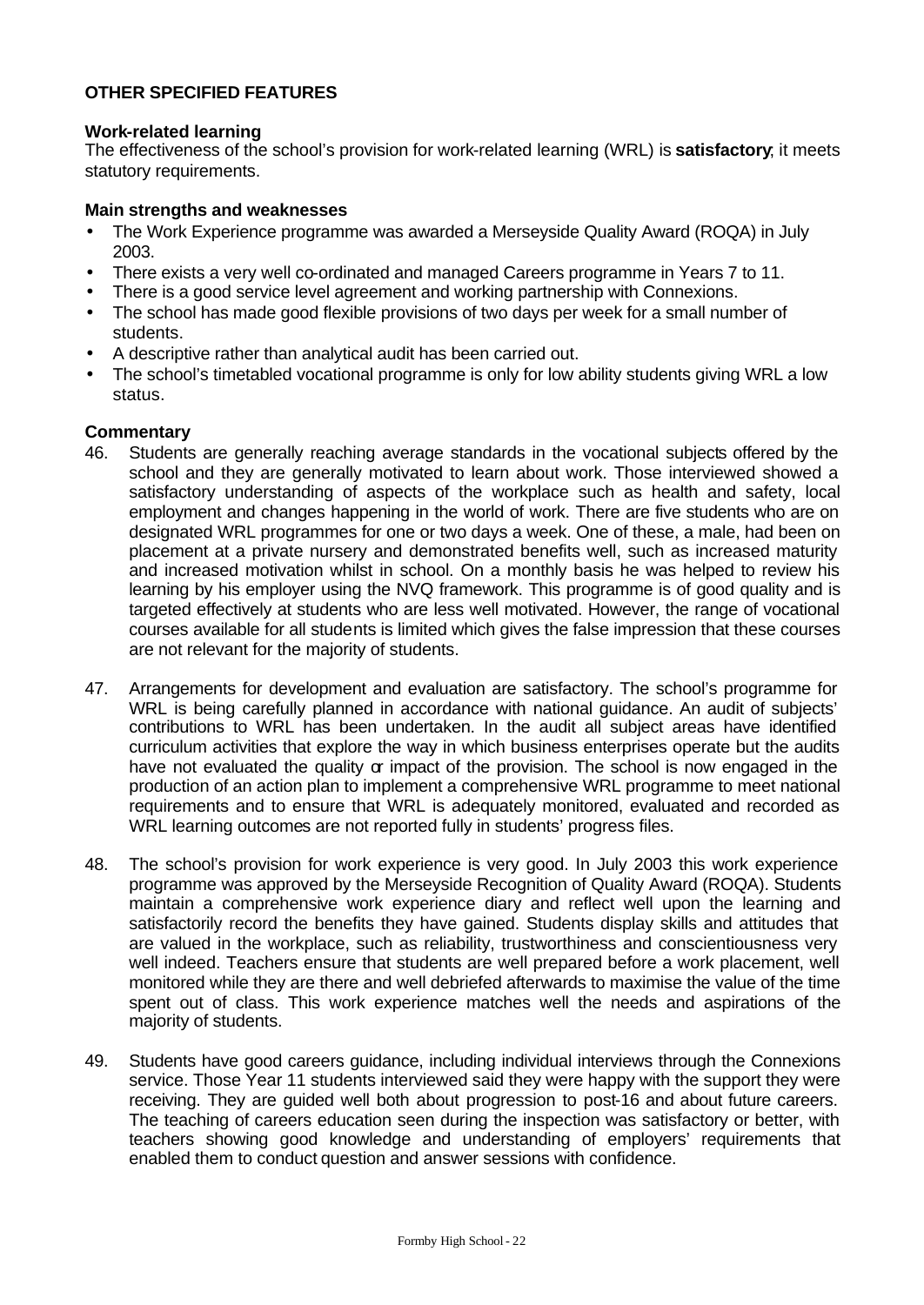50. WRL is well led by the co-ordinator who is well supported by a member of the school's senior leadership team and works closely with the subject leader for careers education. The school is developing a policy and strategy for implementing WRL. There have been very good initiatives developed involving professional writers and comedians with partners such as Creative Partnerships Merseyside and involvement of the student council in re-negotiating the school's catering contract.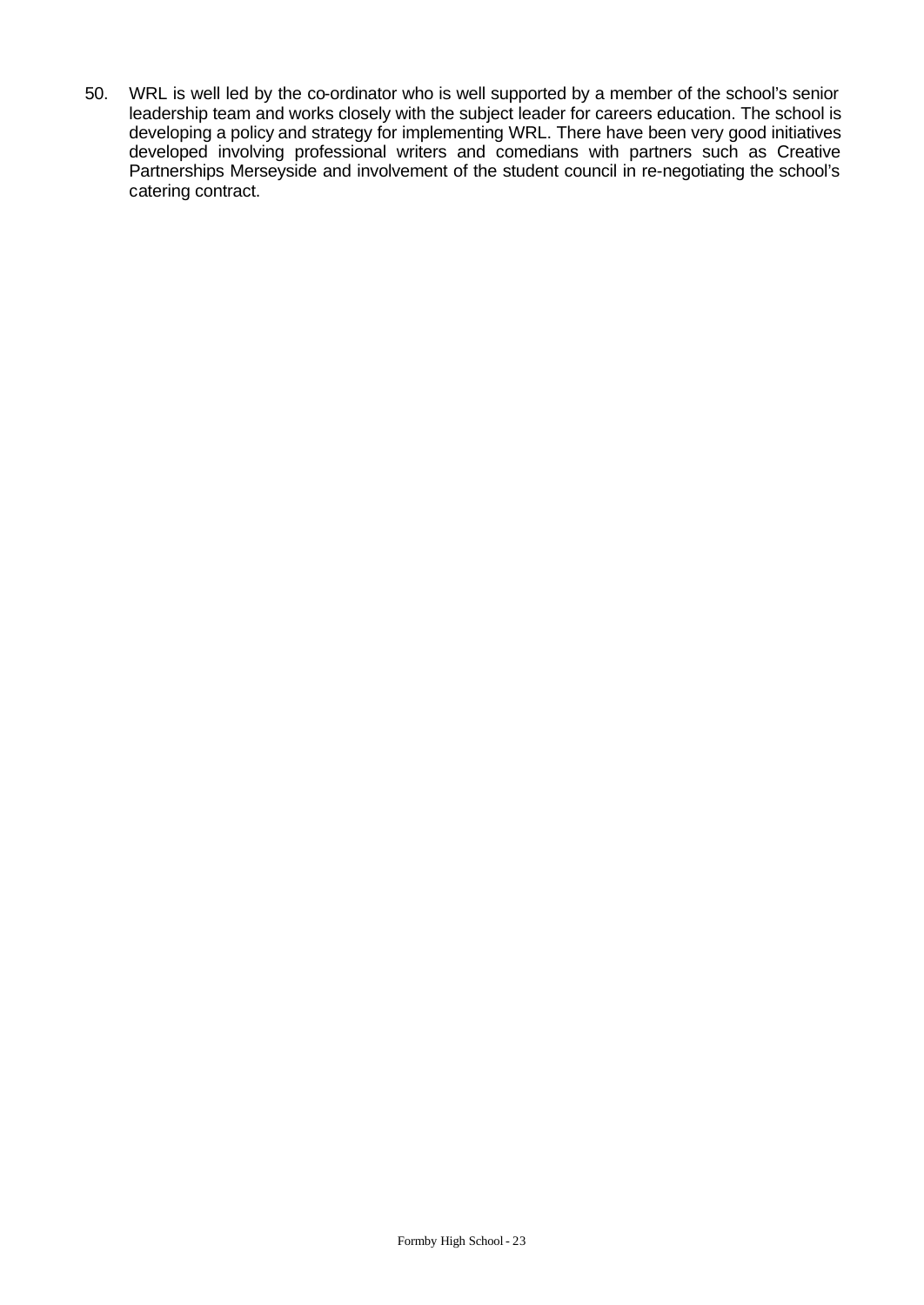# **PART C: THE QUALITY OF EDUCATION IN SUBJECTS AND COURSES**

## **SUBJECTS IN KEY STAGES 3 and 4**

## **ENGLISH AND MODERN FOREIGN LANGUAGES**

## **English**

Provision in English is **very good.**

#### **Main strengths and weaknesses**

- Standards at the end of Year 9 are well above average.
- Teaching is challenging and well planned and ensures all students achieve well.
- Students have very positive attitudes and work hard in lessons.
- Students with special needs are taught very well.
- Leadership is excellent and management of staff and students is very effective.
- Display work in classrooms is outstanding.

#### **Summary of key inspection judgements:**

| Judgement                                                     | Year 9        | Year 11       |
|---------------------------------------------------------------|---------------|---------------|
| Standards of work seen during the inspection                  | Well<br>above | Above average |
|                                                               | average       |               |
| Achievement: whether the standards students reach are as high | Very good     | Good          |
| as they should be                                             |               |               |
| Attitudes of students to their work                           | Very good     | Good          |
| Quality of teaching                                           | Very good     | Very good     |
| Quality of learning                                           | Very good     | Very good     |
| Quality of curriculum leadership                              | Excellent     |               |
| Management of the department                                  | Excellent     |               |
| Improvement since the previous inspection                     | Very good     |               |

- 51. In the national tests at the end of Year 9 results in 2003 were well above the national average and in the previous two years they were above and well above average. At GCSE in 2003 results in English language and literature were above the national average, although literature results were not as strong as in some other subjects.
- 52. On entry to the school standards are above average, although there are variations from year to year. Standards in speaking and listening and reading are stronger than writing in Year 7. At the start of Year 9 students can talk confidently about the books they are reading and listen attentively. They read out loud with increasing confidence and competence. The quality of their writing improves significantly both in terms of its accuracy and the interest of its content. In Years 10 and 11 high attainers can read, evaluate and discuss well a range of increasingly sophisticated books and write imaginatively and accurately about a range of topics. Middle attainers develop good advanced reading skills and lower attainers improve well their reading and writing. Although girls achieve higher standards than the boys, this is less so than in most schools. Students with special educational needs make very good progress, as do the small number of students with English as an additional language. In Years 10 and 11 students are starting to make very good progress, especially high attainers and those with special educational needs.
- 53. Students are achieving very well. Teaching is never less than good and is often very good and sometimes excellent. In an excellent Year 9 lesson on *Macbeth* low attaining students responded well because there was a range of well-planned learning activities managed very well by the teacher and the teaching assistant. The pace of learning was brisk and students developed a good understanding of the plot and characters. Throughout the school boys and girls respond very well because they are expected to work hard and teachers have high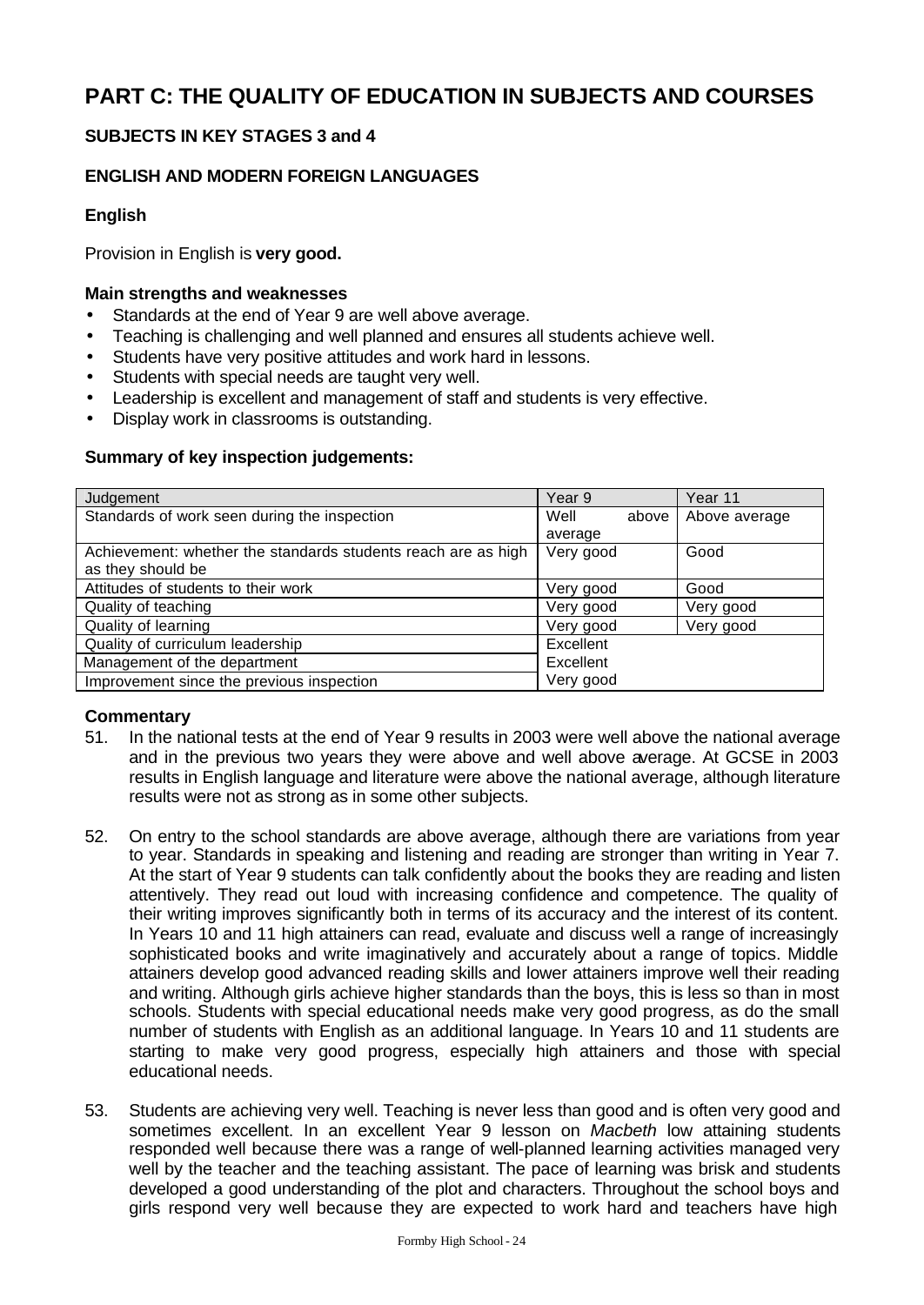expectations for them. The National Strategy for Literacy is being used most effectively and is having an impact on raising standards. In a very good Year 11 lesson high attaining students discussed in an intelligent and mature way how they could raise their grades from an A to an A\*. The quality of teacher presentations and challenging questioning of students are strengths across the department. Teachers set a lot of work for their students and mark their work conscientiously with detailed comments on how to improve. Students across the school are well aware of what they need to improve and the grades they are capable of achieving. In a small number of lessons learning could be improved further if students were given more opportunities for individual work and to use ICT in lessons.

54. The head of department provides dynamic leadership and management. She has a very good understanding of what the priorities are for the department's development. The two new members of staff have been successfully introduced to a close-knit team. Schemes of work cater well for students of differing levels of attainment and the quality of learning resources is very good. Classrooms are alive with stimulating material and this is used well to support and celebrate students' learning so that display work in all classrooms is outstanding and the department organizes a wide range of quality extra-curricular activities. Professional writers are used very effectively to develop students' writing skills. There is good promotion of students' spiritual, moral, social and cultural development. Improvement since the last inspection is very good. Unsatisfactory teaching has been eradicated and standards have improved significantly across the school, especially in Years 7 to 9. This is a department which has the capacity to improve even further.

#### **Language and literacy across the curriculum**

55. Standards in literacy across the school are **good**. There is a good range of enrichment opportunities to develop literacy. Most subjects use word walls effectively and the student planner has a section of subject specific vocabulary which is referred to by teachers. The National Literacy Strategy has been implemented very well and there is evidence of good practice throughout the school. In design and technology students have good opportunities for extended writing and in ICT and performing arts they develop good speaking and listening skills when they work in groups. The English department develops well students' skills in reading.

## **MODERN FOREIGN LANGUAGES**

Provision in French is **good.** Provision in Spanish is **good.**

#### **Main strengths and weaknesses**

- The subject leaders show drive for improvement and have a strong sense of direction.
- Improved teaching is significantly raising standards, especially in Years 7 to 9.
- Teachers have very good levels of subject knowledge and proficiency and plan thoroughly.
- Teachers ensure very good productive working relationships that promote very good attitudes.
- Students are not always aware of how they can improve and have insufficient opportunities to develop independent learning skills in order to further raise standards.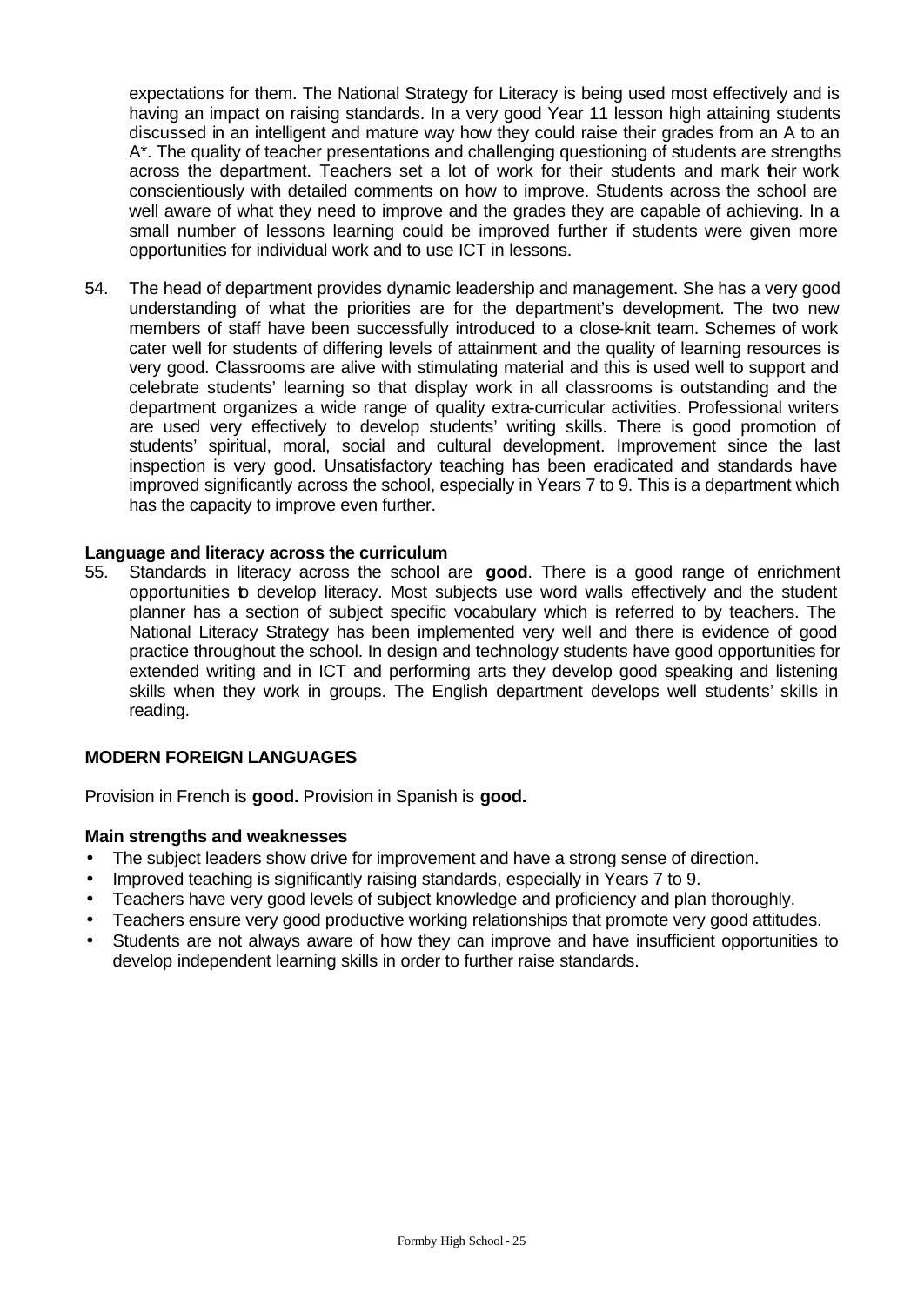#### **Summary of key inspection judgements:**

| Judgement                                             | Year 9                         | Year 11       |
|-------------------------------------------------------|--------------------------------|---------------|
| Standards of work seen during the inspection          | Above average                  | Above average |
| Achievement: whether the standards students reach are | Good                           | Good          |
| as high as they should be                             |                                |               |
| Attitudes of students to their work                   | Very good                      | Good          |
| Quality of teaching                                   | Good                           | Good          |
| Quality of learning                                   | Good                           | Good          |
| Quality of curriculum leadership                      | French very good, Spanish good |               |
| Management of the department                          | French very good, Spanish good |               |
| Improvement since the previous inspection             | Good                           |               |

- 56. In 2003 GCSE results in French were above average for grades A\*-C and broadly in line with national expectations in Spanish. Girls attained better than boys. Students performed better in French than in many other subject areas in the school. Recent results' trends show that these standards are improving. Standards of work seen during the inspection in Years 10 and 11 were above average in French and slightly above average in Spanish. Achievement is therefore good given the standards of attainment at the end of Year 9. Standards in teacher assessments at the end of Year 9 in 2003 were above average and recent trends show that these standards are improving. Standards of work seen were above average with Year 9 students confident in the use of past tense talking about their recent holiday activities. Girls' written work is better than that of boys, but boys' oral contribution to some lessons is better than that of girls. At the end of Year 9, achievement is good given the limited experience in these subjects students have when they enter the school in Year 7.
- 57. Teaching and learning are good. The substantial majority of teaching seen in Years 10 and 11 is good or better, with some very good teaching seen in both French and Spanish. Very good teaching is characterised by high yet realistic expectations of student performance. A wide range of activities engage students in their own learning, making them less reliant upon the teacher as sole stimulus. The significant majority of teaching in Years 7 to 9 is good or better. This teaching was very well prepared and thought through with high levels of energy and enthusiasm evident, brisk pace, extensive and highly appropriate use of target language and outcome related learning objectives against which learning can be assessed. Opportunities for independent learning are developing, but the limited range of resources readily available sometimes limits teaching and learning strategies. The recent installation of a computerised language laboratory is already offering more opportunities for students to work independently. Assessment for learning is good and fast developing with students beginning to understand at what level they are and how to improve.
- 58. Curriculum leadership and management are good in Spanish and very good in French. Recently appointed subject leaders have high aspirations and expectations, setting very good role models for staff and students. There is excellent morale with good support systems in place in terms of daily management and continuous professional development, although subject leaders lack opportunities for the exchange of good and effective practice through peer observation and co-coaching. The raising of students' achievement is supported well by an increase in participation in foreign visits, extra-curricular activities and a flourishing penfriends scheme. Improvement since the previous inspection is good.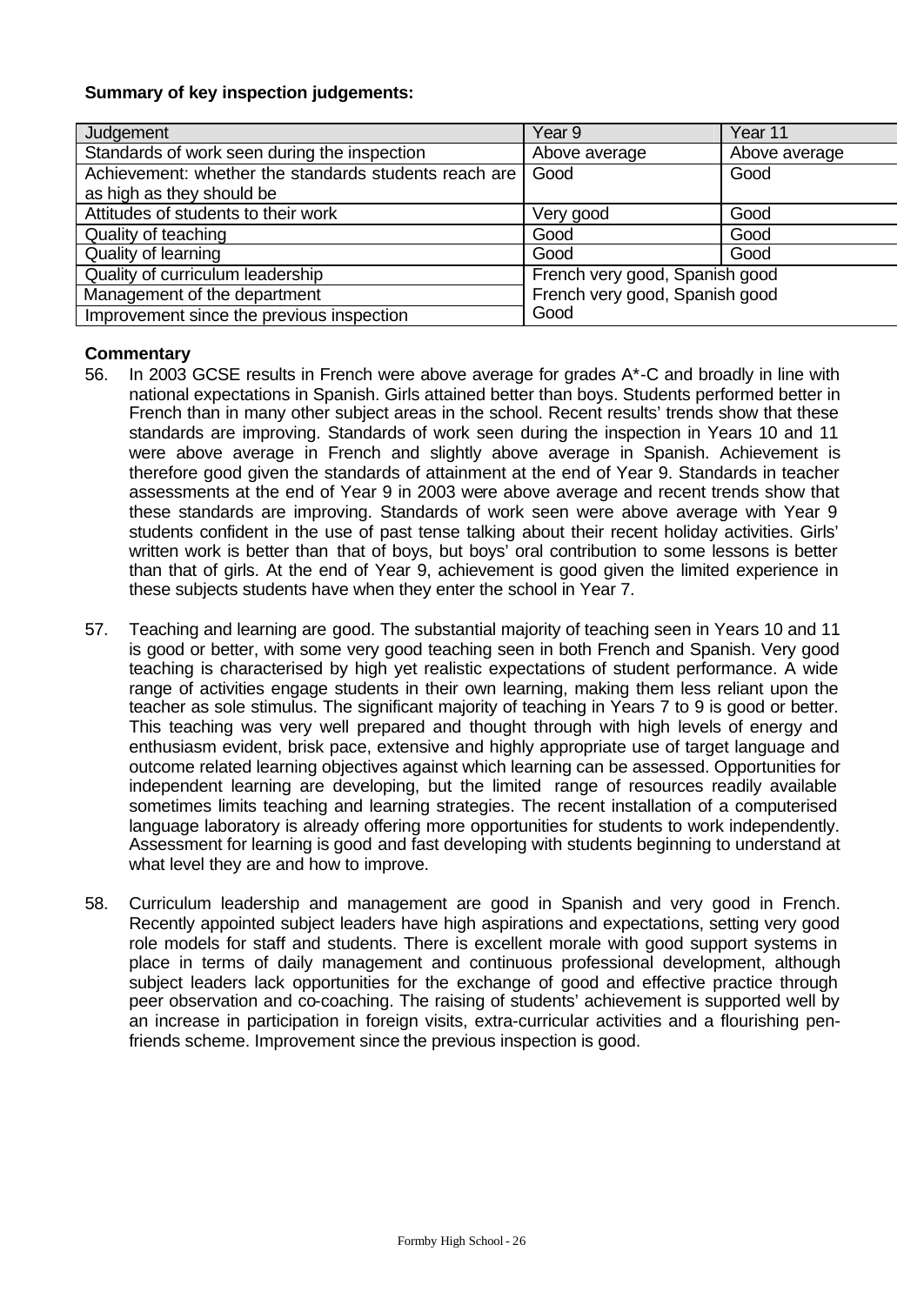## **MATHEMATICS**

Provision in mathematics is **very good.**

#### **Main strengths and weaknesses**

- Standards are well above the national average.
- Very good vision and clarity of leadership is provided by the head of department.
- Teachers are very secure and confident in their subject knowledge.
- Implementation of the Key Stage 3 Strategy has been highly effective.
- The assessment and marking of work does not always make clear what students need to do to improve.
- There are insufficient opportunities for students to use information technology.

#### **Summary of key inspection judgements:**

| Judgement                                             | Year <sub>9</sub> | Year 11    |
|-------------------------------------------------------|-------------------|------------|
| Standards of work seen during the inspection          | Well above        | Well above |
|                                                       | average           | average    |
| Achievement: whether the standards students reach are | Very good         | Good       |
| as high as they should be                             |                   |            |
| Attitudes of students to their work                   | Very good         | Very good  |
| Quality of teaching                                   | Very good         | Very good  |
| Quality of learning                                   | Very good         | Very good  |
| Quality of curriculum leadership                      | Very good         |            |
| Management of the department                          | Very good         |            |
| Improvement since the previous inspection             | Very good         |            |

- 59. In 2003 standards attained in national tests at the end of Year 9 were well above the national average, although below the average for schools with similar prior attainment levels. Results for 2004 were exceptionally good and well above the previous year's published national averages for similar schools. Boys' attainment was better than that of the girls. Results have been consistently above the national average and the upward trend is above that seen nationally. In work seen during the inspection, students' attainment by the age of 14 is well above national expectations. Achievement is very good in all ability sets.
- 60. In 2003 the percentages of students obtaining a GCSE grade A\* to C and those obtaining grade A\* to G were both well above the national average. The performance of girls was better than that of the boys. In work seen during the inspection student attainment by the age of 16 is well above national expectations and achievement is good when prior attainment levels are taken into account.
- 61. Teaching is very good overall with many examples of very good or excellent practice. The great majority of students are motivated by the enthusiasm of their teachers and willingly contribute to class discussion and questioning. Relationships between students and teachers are very good and students behave very well. Excellent use has been made of the National Numeracy Strategy in the drive to raise standards at all levels.
- 62. In the most successful lessons teachers are very aware of prior attainment levels and set work that is suited to the abilities of the students in the group. Students in the top ability sets achieve very well. Students with special educational needs make equally good progress as a result of their teachers' high expectations, good classroom management skills and effective use of learning assistants. Despite improvements since the last inspection, it remains the case that there are insufficient opportunities for students to use ICT to develop mathematical skills and so raise attainment. Students' prior attainment is used as a basis for planning work and its use as a tool for setting targets and monitoring progress is evident in most classes; further development is planned in order to include all teaching groups. The marking of students' work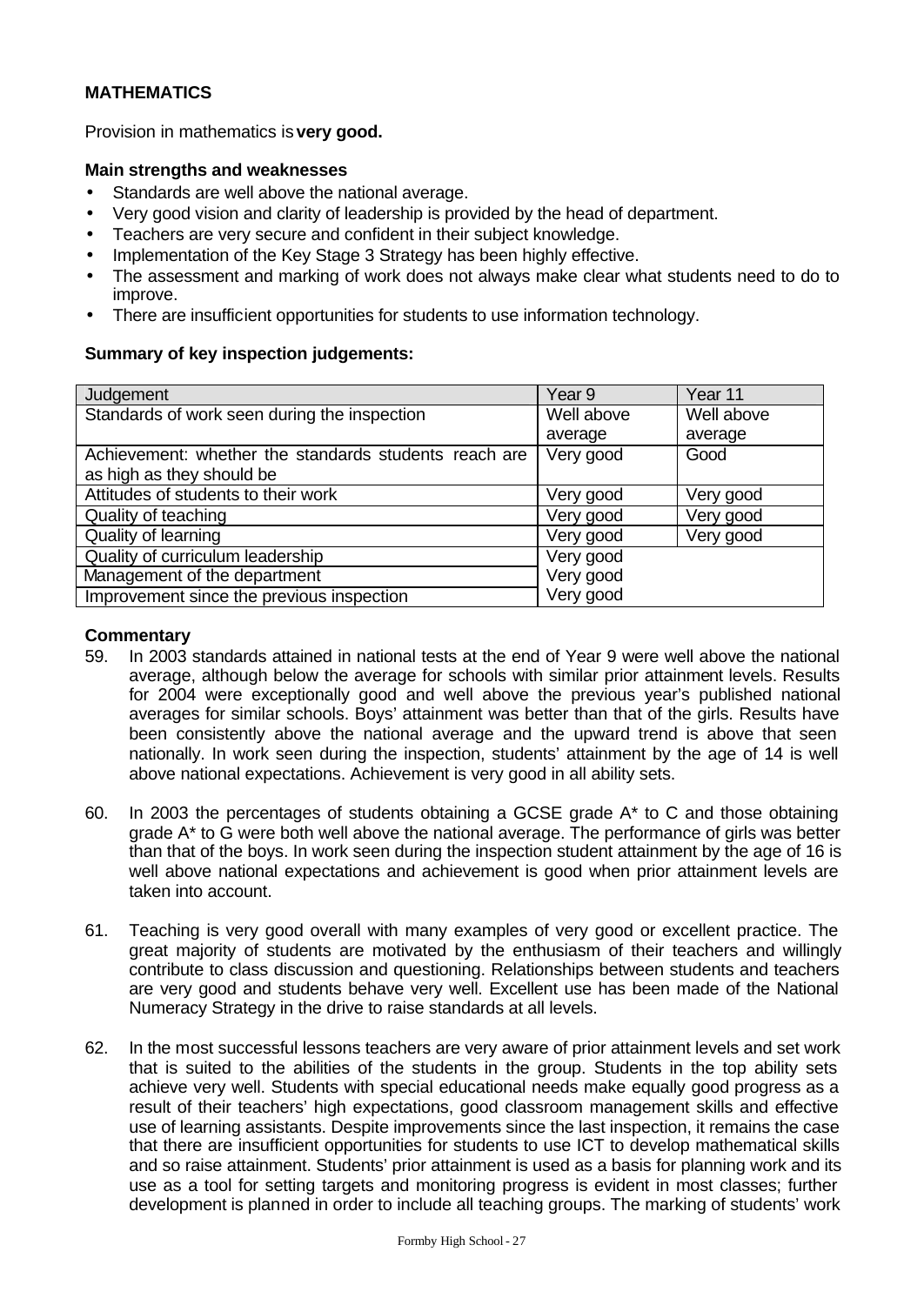is satisfactory, although there is insufficient use of written comments and diagnostic assessment that would help students to improve future performance. This has rightly been identified as an area for development along with maintaining acceptable standards of presentation.

63. Leadership and management of the department are very good. The head of department has a clear vision for improving standards. She is a very good role model for other teachers and has high expectations of all students. Considerable efforts have been made to create a good working environment and the quality of display in the classroom and on the corridor is very good. Improvement since the last inspection has been very good.

#### **Mathematics across the curriculum**

Use of mathematics across the curriculum is **good.**

64. Students are applying their numeracy skills well in most subject areas. In geography coursework, for example, students make good use of their mathematical skills as they analyse, represent and interpret data. In physical education, students measure heartbeats, draw graphs and interpret data. In art, students show an understanding of perspective and are able to work to scale. Within science all students are able to measure and weigh with accuracy whilst the more able students display skills in algebra as they form and solve equations.

## **SCIENCE**

Provision in science is **good.**

#### **Main strengths and weaknesses**

- Very good leadership is raising standards.
- Good teaching promotes good learning and good achievement.
- Some accommodation is in poor condition and hinders learning.
- Very good attitudes help students to learn well.
- Excellent links with primary schools aid continuity of students' work when they start secondary school.
- Teachers' marking gives insufficient help to students on how they can improve and sub-standard work is not corrected so gaps persist in students' knowledge.

#### **Summary of key inspection judgements:**

| Judgement                                             | Year <sub>9</sub> | Year 11       |
|-------------------------------------------------------|-------------------|---------------|
| Standards of work seen during the inspection          | Above average     | Above average |
| Achievement: whether the standards students reach are | Good              | Good          |
| as high as they should be                             |                   |               |
| Attitudes of students to their work                   | Very good         | Very good     |
| Quality of teaching                                   | Good              | Good          |
| Quality of learning                                   | Good              | Good          |
| Quality of curriculum leadership                      | Very good         |               |
| Management of the department                          | Good              |               |
| Improvement since the previous inspection             | Good              |               |

#### **Commentary**

65. Results of national tests for Year 9 students in 2003 were well above average compared to national and similar schools' averages, but very low compared to the average for students with similar prior attainment. Standards have improved steadily since 1999 at a faster rate than the national increase. Unvalidated results for 2004 show this improvement is maintained. Results in the GCSE separate sciences, biology, chemistry and physics, were above the national averages for those subjects in 2003, though the proportion of the very highest grades A\*-A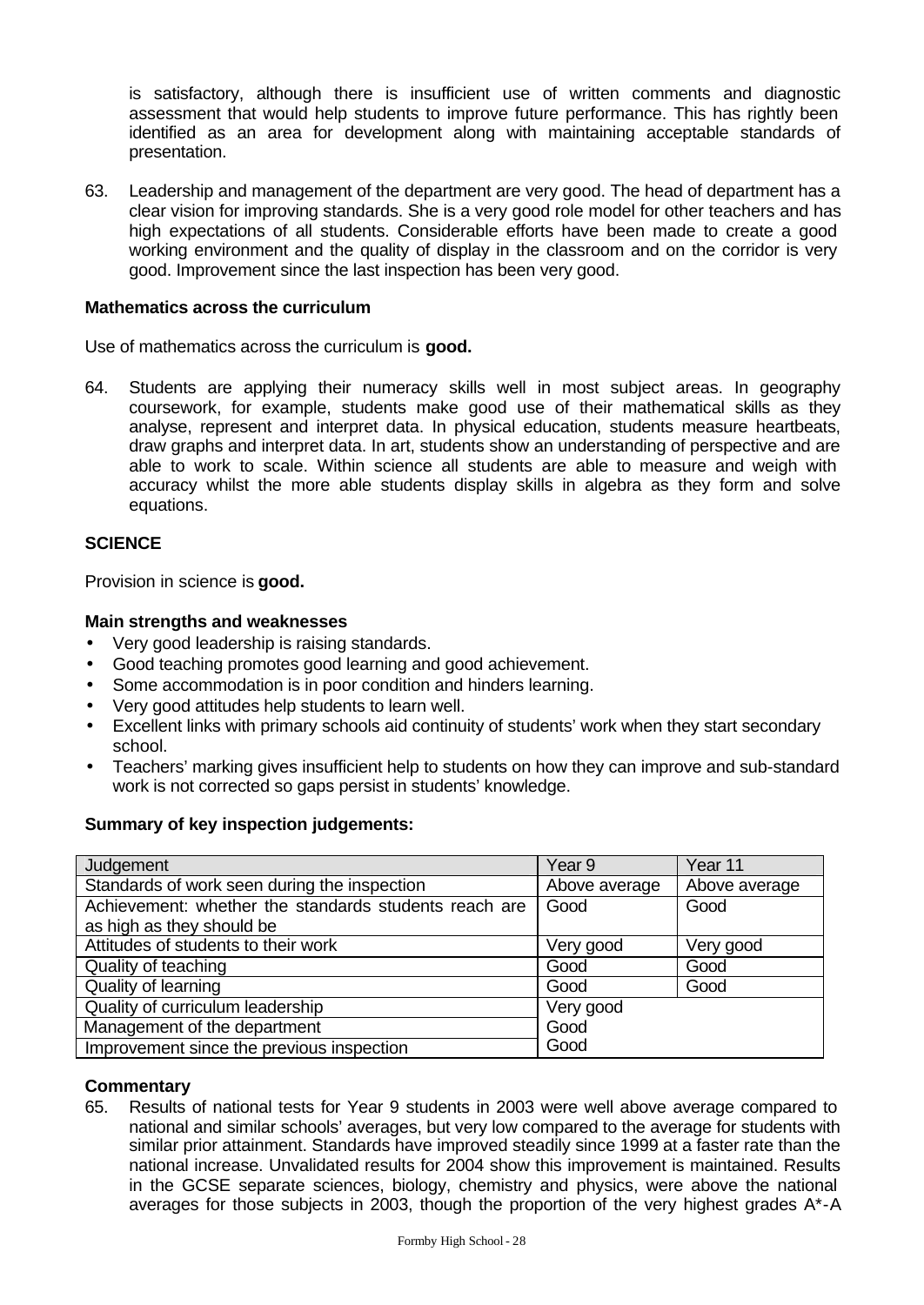was lower. Results in the Dual Award science examinations in 2003 were below the national average but overall standards are above average. Unvalidated results for 2004 are similar to those for 2003.

- 66. Inspection findings are that the standard of students' work is above average by Year 9 and Year 11. Boys' results have been higher than those for girls for several years. Because of the very good work started in the primary schools, students settle in to their studies very quickly and make rapid progress. Students studying separate science subjects in Year 11 are well motivated and work to high standards. Students' achievement is good. They enter school with above average standards, make good progress to the end of Year 9, when they are above average and improve further to the end of Year 11. This is good achievement for the current Year 11 students because this group of students were close to average when they were in Year 9. Because behaviour and relationships are so good, teachers waste little time maintaining discipline so lessons are productive as a result.
- 67. Teaching and learning are good. Lessons are well planned. The best are brisk and include a variety of activities which maintain students' interest and make learning effective. Teachers give clear instructions so students work safely and carefully in experimental sessions. Wellstructured lessons aid learning for all and those students with special educational needs progress at the same rate as their class because support staff and teachers give good quality support. Teachers are not sufficiently critical of sub-standard work with graphs and diagrams and their marking does not always explain what students need to do to improve their standards. In addition, missing work or errors are not subsequently corrected so gaps persist in students' knowledge.
- 68. Leadership and management are very good. There is a clear drive to continue the improvement in standards. The curriculum is evolving well to provide for students at all levels of attainment. Much work has been done to assess students' performance and to inform parents about it regularly. Day-to-day organisation is very good and teachers and laboratory technicians are well deployed. Some accommodation is dismal and worn and provides a poor environment for study. Improvement since the previous inspection is good.

## **INFORMATION AND COMMUNICATION TECHNOLOGY**

Provision in information and communication technology (ICT) is **good.**

#### **Main strengths and weaknesses**

- The provision of computer hardware and software is very good and continuing to improve.
- Students achieve well due to good teaching and effective leadership and management.
- Links with partner primary schools are very good and support student transfer well.
- Marking and teacher assessment is not used consistently to help students evaluate and improve their work.
- The use of ICT to support learning across the curriculum is very good.
- There is a lack of differentiation in planning and teaching for the most able students.
- Technical support and network management are very good.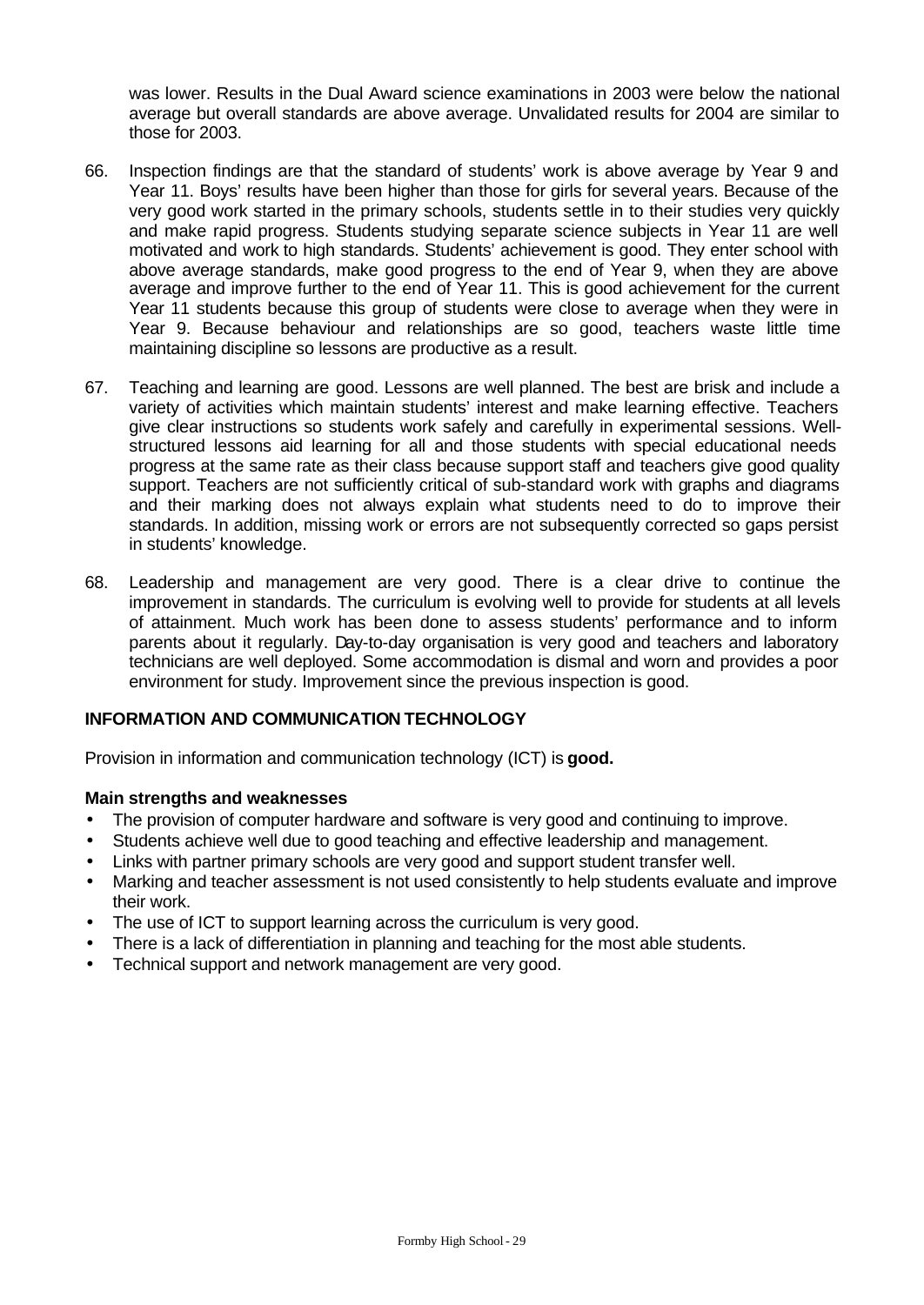## **Summary of key inspection judgements:**

| Judgement                                             | Year 9        | Year 11       |
|-------------------------------------------------------|---------------|---------------|
| Standards of work seen during the inspection          | Above average | Above average |
| Achievement: whether the standards students reach are | Good          | Good          |
| as high as they should be                             |               |               |
| Attitudes of students to their work                   | Very good     | Very good     |
| Quality of teaching                                   | Good          | Good          |
| <b>Quality of learning</b>                            | Good          | Good          |
| Quality of curriculum leadership                      | Very good     |               |
| Management of the department                          | Very good     |               |
| Improvement since the previous inspection             | Very good     |               |

- 69. Standards in ICT at the beginning of Year 7 are above average particularly with word processing and presenting information, although less well developed in control and using spreadsheets. A clear progression is evident in students' work and achievement is good. As a result, standards in all strands of ICT at the end of Year 9 are above average. They were well above national standards in 2003 and showed further improvement in 2004.
- 70. At the end of Year 11, standards were very high in 2003 in comparison to schools nationally and standards were generally above those achieved by students in other subjects. The unconfirmed 2004 results are broadly in line with national standards and lower than those for 2003. However, results from the two years are not directly comparable as students took GCSE ICT in 2004 rather than GNVQ Part 1, which was taken by the 2003 year group. The majority of students achieve well in Years 10 and 11, although no A\* grades were achieved in 2004, suggesting a lack of challenge for the most able students. The general standard of written work is above average. Practical assignments are carefully presented and organised and well annotated to show the stages in their development. The very small number of ethnic minority students is well supported by staff. Overall, teaching is good throughout the school, although a small amount of unsatisfactory teaching was seen in Year 8. Generally, lessons are well structured, energetically presented and challenging, without being over ambitious. Well produced computer driven presentations and paper resources are often used to support learning, and well managed, inclusive questioning is seen in some lessons.
- 71. Students generally make good progress with their practical assignments because they are well supported by good whole-class teaching and the individual help given by teachers during practical sessions. Students with special educational needs receive additional targeted support from teaching assistants in some lessons, but lessons are not always sufficiently well planned to help these individuals do well. Procedures for setting Year 9 and Year 11 targets and monitoring students' progress have improved markedly since the last inspection. The ICT co-ordinator has developed a very good tracking system, which enables the performance of students to be followed each year and underachievement to be identified and addressed. Marking and teacher assessment are satisfactory overall but standards vary in quality across the department and need to be made more consistent. At best, marking is linked to National Curriculum levels, written comments suggest improvements and next steps and students are given checklists with marking criteria to help them evaluate and improve their assignments.
- 72. The curriculum co-ordinator provides very good leadership and management. He has successfully implemented the Key Stage 3 National Strategy and has developed ICT as a core subject in Years 10 and 11, introducing both GCSE and full GNVQ courses to match the needs and interests of students. He has also developed strong links with partner primary schools and very good strategies now exist to ease student transfer and assure continuity of learning. Teaching staff show commitment and have good subject knowledge. However, some also have major teaching commitments in other areas and there is, consequently, a lack of formal opportunities for staff to meet and share good practice. Improvement since the last inspection has been very good.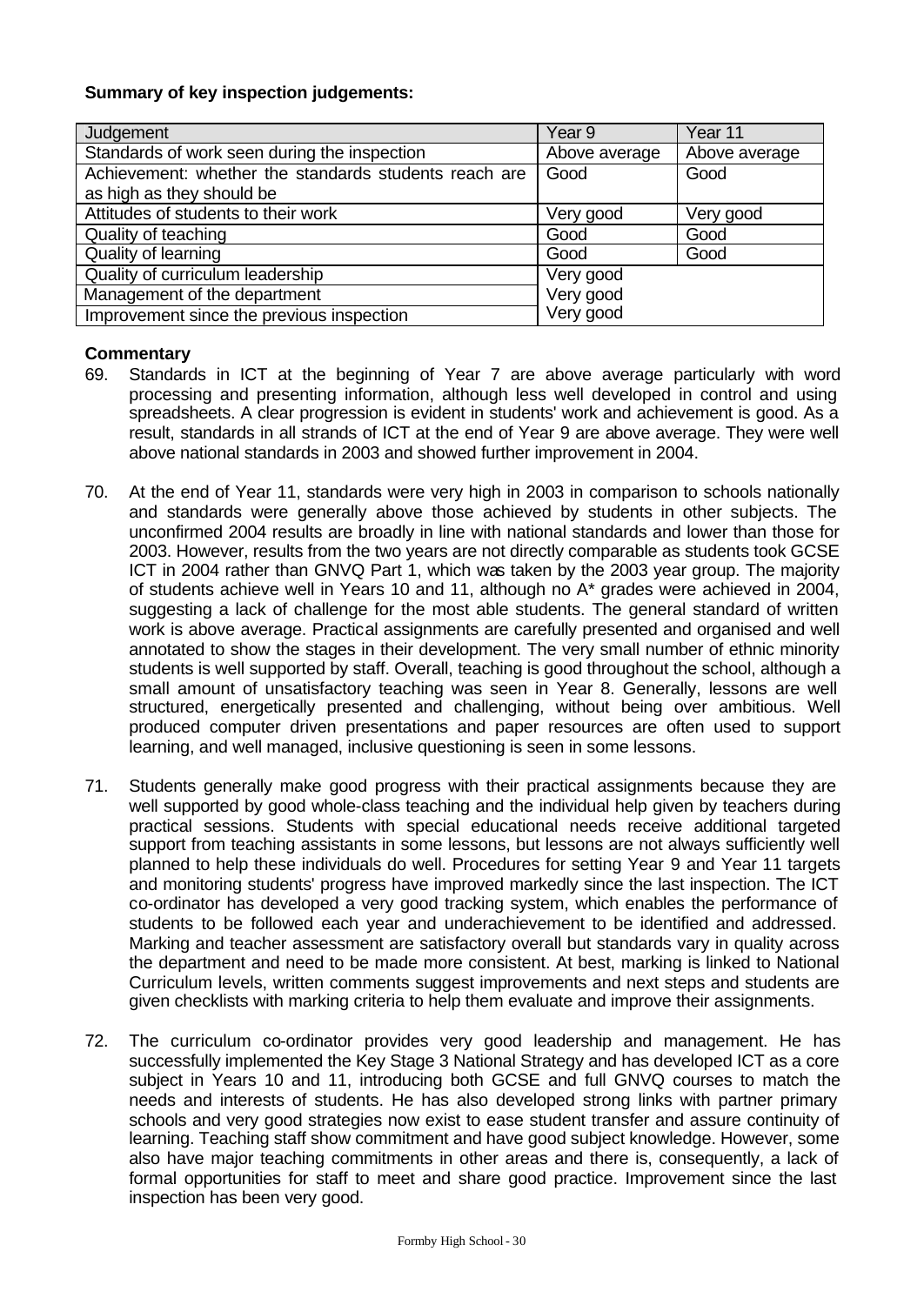## **Information and communication technology across the curriculum**

Standards and use of ICT across the curriculum are **good** with some very good features.

73. The provision of computer hardware and software around the school has greatly improved since the last inspection. Many classrooms now have interactive whiteboards or beam projectors, which are being well used. In many departments, such as geography, mathematics, music and science, they enhanced whole class teaching and students' involvement in lessons. Word processing and internet research are used routinely across the school to improve the presentation of students' coursework and support learning. Some departments make very good use of specialist software and hardware. Music students for example, use a variety of software for composition and for sound recording and editing. In science, computers are used to log experimental data and present simulations of scientific theories such as radioactive decay. However, there are still insufficient opportunities for all students to use ICT to aid their learning in mathematics and English

## **HUMANITIES**

## **History**

Provision in history is **good.**

#### **Main strengths and weaknesses**

- Standards are well above average as a result of good teaching.
- Very positive attitudes and hard work enable students to achieve well.
- Assessment procedures in Years 7 to 9 do not always show what students need to do to improve.

#### **Summary of key inspection judgements:**

| Judgement                                                                          | Year 9       | Year 11    |
|------------------------------------------------------------------------------------|--------------|------------|
| Standards of work seen during the inspection                                       | Well above   | Well above |
|                                                                                    | average      | average    |
| Achievement: whether the standards students reach are<br>as high as they should be | Good         | Good       |
| Attitudes of students to their work                                                | Very good    | Very good  |
| Quality of teaching                                                                | Good         | Good       |
| Quality of learning                                                                | Good         | Good       |
| Quality of curriculum leadership                                                   | Good         |            |
| Management of the department                                                       | Satisfactory |            |
| Improvement since the previous inspection                                          | Good         |            |

- 74. Standards by Year 9 and Year 11 are well above average. The teacher assessments at the end of Year 9 have indicated consistently that both boys' and girls' attainment has exceeded national expectations, though the results for 2003 were overestimated as very high. Similar standards are evident in the work of students currently in Year 9. GCSE results in 2003 were above average and those for 2004, as yet unconfirmed, are in line with those reported nationally. These results represent a temporary decline from standards which had been consistently well above average and may be attributed to a period of instability in staffing. Under the leadership of a newly appointed head of department, standards seen during the inspection in Year 11 are again well above average as a result of good teaching.
- 75. Students' attainment in history on entry to the school is above average, though a significant number have underdeveloped historical skills. The progress made by the end of Year 9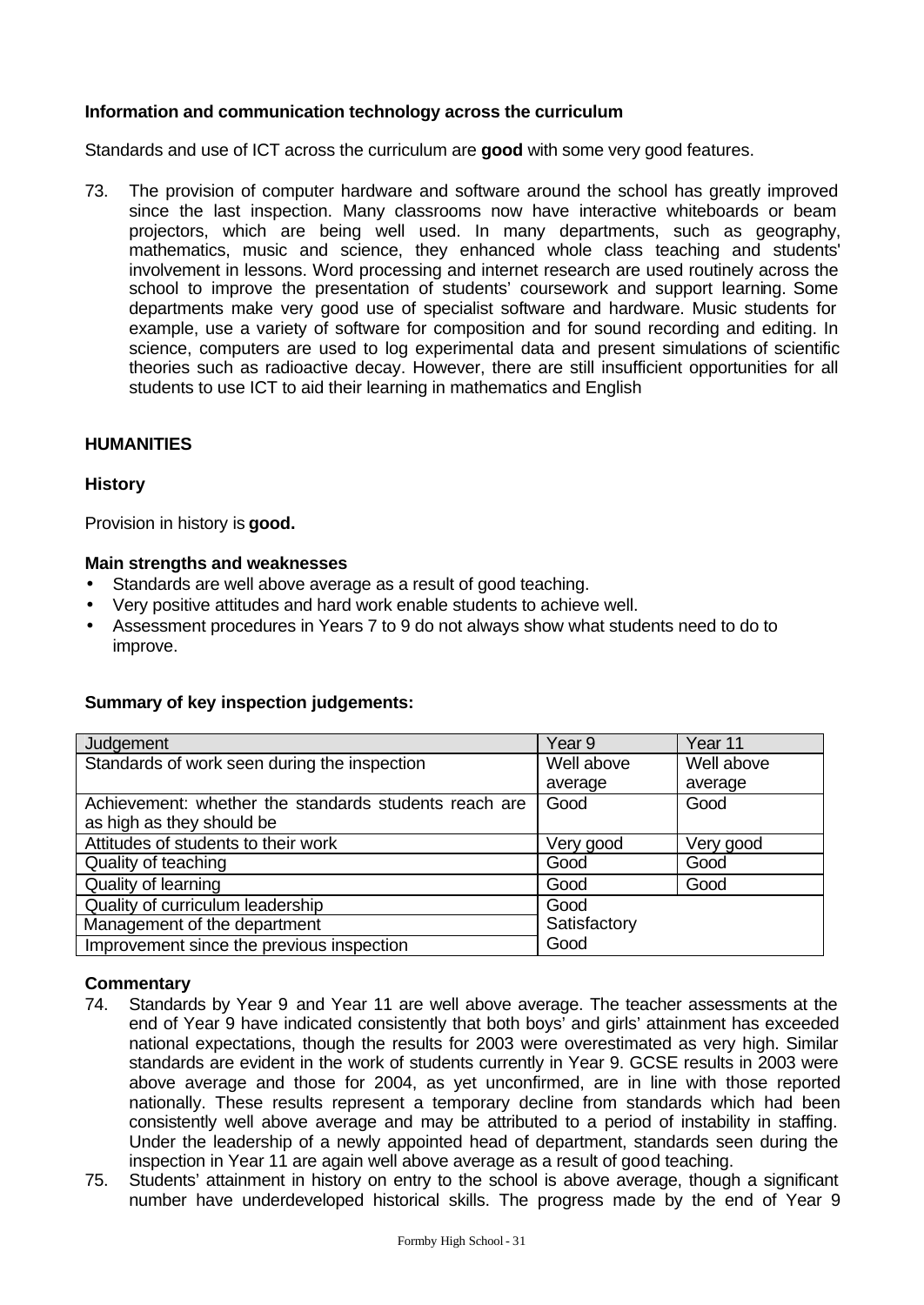represents good achievement. The great majority of students display good factual knowledge and write and talk accurately and fluently about the causes and effects of historical events and changes. Most are secure with chronology and can use information from a range of sources to support arguments. In Years 10 and 11 students continue to achieve well in applying these skills to the demanding development and depth of studies for the GCSE course, in which they are faced by a totally new and unfamiliar body of work.

- 76. Teaching is good overall and frequently very good. Teachers' expert subject knowledge, particularly that of non-specialists, is impressive and is evident in probing and targeted questioning. Students' understanding is developed well as they are required to elaborate and extend their responses. Teachers' obvious enthusiasm is transmitted to students, who show real interest in the subject and work very hard. They behave very well and work co-operatively in pairs and groups. Lessons are well planned with a variety of interesting and challenging tasks, which allow students of all abilities to move progressively in small, manageable steps towards clearly defined objectives. Some lessons, however, are rather too teacher-led with insufficient opportunities for students to learn independently and marking in Years 7 to 9 does not always clearly indicate what students need to do to improve their work.
- 77. Leadership of the department is good as it demonstrates the vision and determination to maintain history as a strong and viable subject. Management is satisfactory because while procedures for monitoring and evaluating work of the department exists they are not yet sufficiently rigorous or formalised particularly in the use of data and the monitoring of teaching. Clear and relevant priorities for improvement have been identified, principally the implementation for 2004 of new assessment tasks and procedures for Years 7 to 9. Since the previous inspection, standards and achievement in Year 9 are higher, all teaching is at least good and issues over non-specialists and lesson-planning have been addressed.

## **Geography**

Provision in geography is **very good.**

## **Main strengths and weaknesses**

- There is thorough and effective planning of resources for teaching and learning.
- Students achieve very well where teaching has clear objectives and in the very small number of lessons where this is not the case achievement is limited.
- Teachers and students use ICT very effectively.
- Good teamwork stems from clear leadership.
- There is good provision for students with special educational needs and the achievement of the highest attaining students is very good.
- Assessment is used well to respond to individual needs.

## **Summary of key inspection judgements:**

| Judgement                                             | Year <sub>9</sub> | Year 11    |
|-------------------------------------------------------|-------------------|------------|
| Standards of work seen during the inspection          | Above average     | Well above |
|                                                       |                   | average    |
| Achievement: whether the standards students reach are | Good              | Very good  |
| as high as they should be                             |                   |            |
| Attitudes of students to their work                   | Good              | Good       |
| Quality of teaching                                   | Good              | Very good  |
| Quality of learning                                   | Good              | Very good  |
| Quality of curriculum leadership                      | Very good         |            |
| Management of the department                          | Very good         |            |
| Improvement since the previous inspection             | Good              |            |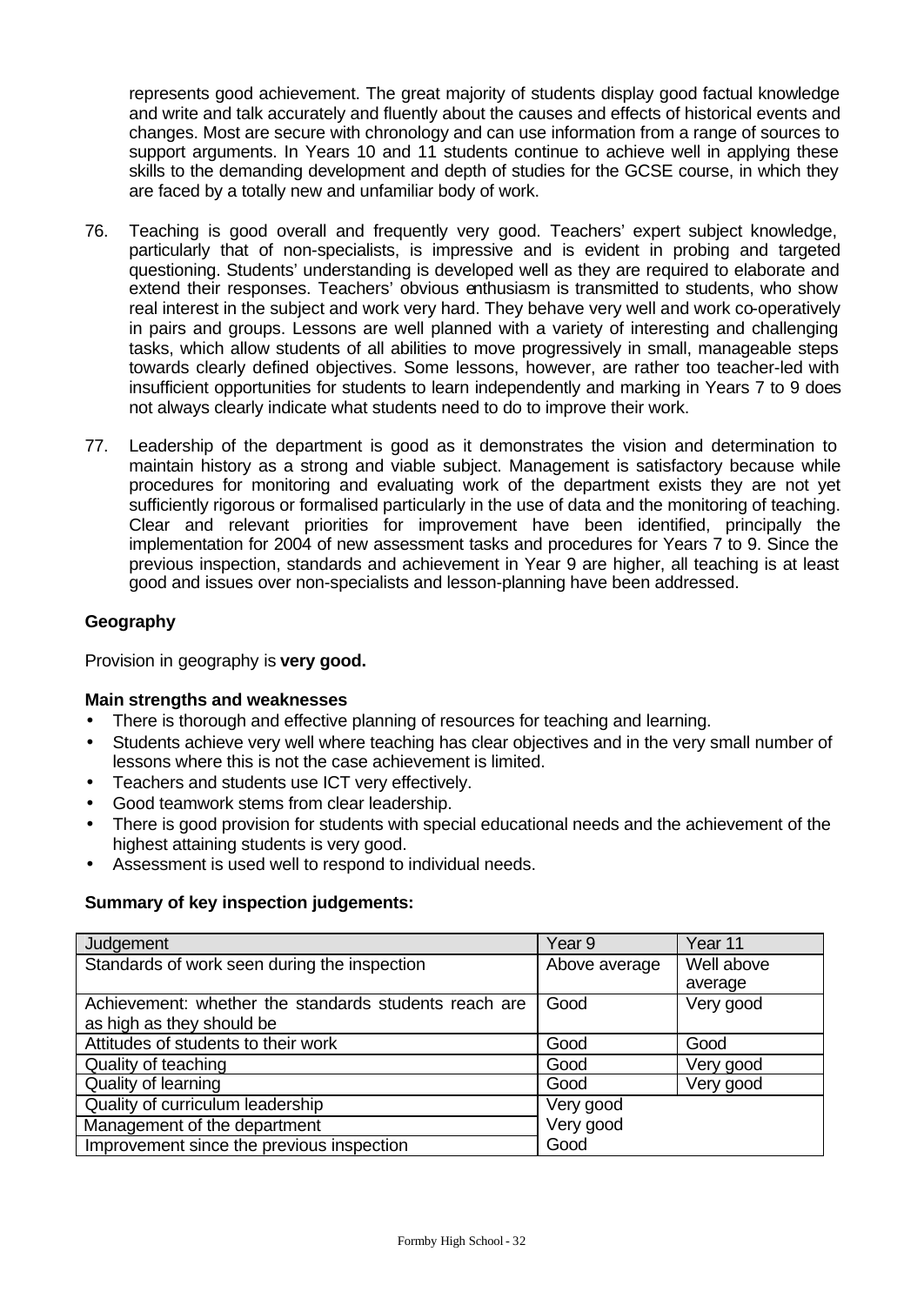## **Commentary**

- 78. Teacher assessments show that standards at the end of Year 9 in 2003 were well above national averages. Standards at GCSE level in 2003 were well above national averages but broadly in line with results obtained in other subjects. Although standards at GCSE level in 2004 are lower than in 2003, they are still above national averages. Standards in lessons across the age range are above average overall but better in Years 10 and 11 than in Years 7 to 9.
- 79. Students achieve well in lessons in Years 7 to 9 and very well in Years 10 and 11 because teachers plan thoroughly by structuring tasks carefully to enable students of all abilities to do as well as they can. Students with special educational needs achieve well because teachers work closely with teaching assistants to ensure that the resources provided work successfully and are improved if necessary. The achievement of gifted and talented students is very good. Extra tasks are provided in most lessons to ensure that these students can attain a higher level. Teachers have high expectations and lessons proceed at a good pace. Consequently, students enjoy the subject and are very positive about it.
- 80. Overall, teaching and learning are both very good, although in a small minority of lessons there is satisfactory and unsatisfactory teaching and learning. Where teaching is very effective, lessons are prepared using a wide variety of resources. Very good use is made of interactive whiteboards to present information and to provide useful material for discussion. This helps to engage students' interest. The assessment of students' work is thorough because it is carried out regularly and is carefully structured. Comments on students' work are constructive and, as a result, most students understand how they can improve. Teachers encourage students to discuss work in groups, for example marking pieces of coursework done by others. This helps to improve their understanding of their own levels and the levels that they are aiming for. They are willing to listen to others' points of view. However, in these very good lessons there is always part of a lesson where the pace changes appropriately and students become engrossed in their own written work. Where lesson objectives are not made clear and the review of previous learning is dealt with inadequately, students become uncertain of their task and there is a very limited understanding and progress.
- 81. Leadership is very good because teachers are encouraged to adapt lessons and to explore more suitable schemes of work in order to suit a wide variety of learning styles. Staff support each other well and jointly produce resources for learning and assessment. Management is very good because the department is self-evaluative, monitors performance data very well and makes changes where necessary. The leadership engenders very good staff-student relationships through extensive out of class support and fieldwork activities. This has already resulted in the popularity of the subject increasing at GCSE. The quality of the provision in geography has improved well since the last inspection.

## **Religious education**

Provision in religious education is **very good.**

## **Main strengths and weaknesses**

- There is a high quality of teaching and wide variety of approaches used.
- Students develop a very good range of skills and a deep understanding of world faiths.
- The leadership and dedication of the head of department have ensured outstanding improvement since the last inspection.
- The students enjoy religious education and recognise its relevance to their lives.
- The schemes of work and marking policy require refinement in order to ensure they are consistently followed.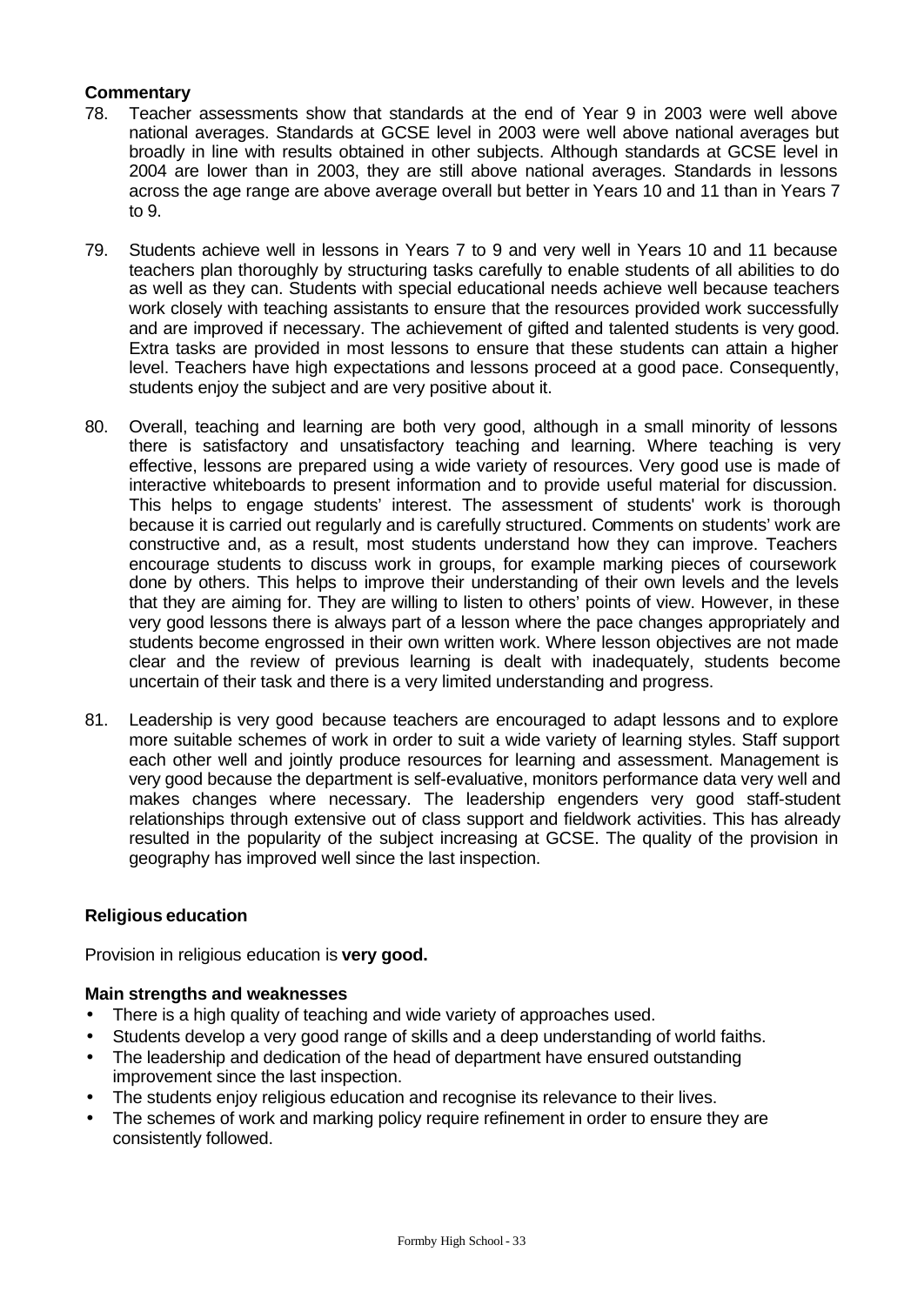## **Summary of key inspection judgements:**

| Judgement                                                                          | Year <sub>9</sub> | Year 11    |
|------------------------------------------------------------------------------------|-------------------|------------|
| Standards of work seen during the inspection                                       | Well above        | Well above |
|                                                                                    | average           | average    |
| Achievement: whether the standards students reach are<br>as high as they should be | Very good         | Very good  |
| Attitudes of students to their work                                                | Very good         | Very good  |
| Quality of teaching                                                                | Very good         | Very good  |
| Quality of learning                                                                | Very good         | Very good  |
| Quality of curriculum leadership                                                   | Very good         |            |
| Management of the department                                                       | Very good         |            |
| Improvement since the previous inspection                                          | Excellent         |            |

- 82. Standards by the end of Year 9 are well above the expectations of the locally agreed syllabus. Short course GCSE results in 2003 were well above national expectations. In lessons seen and work analysed, overall achievement is very good. Teachers' very effective use of a wide variety of methods within well-planned and brisk lessons ensures that students can express their views confidently and sensitively within an inclusive ethos. Teachers have excellent subject knowledge and highly developed skills.
- 83. Students with special educational needs achieve very well and the most able students are challenged and extended using accelerated learning approaches. Structured group-work and creative approaches enable the students to refine their oral and listening skills. Strong links with other departments and the stimulating use of ICT by the head of department enhance learning. In Year 7 thinking skills were introduced using an interactive whiteboard and effectively applied to a task about world religions. Homework is used well to extend and to reinforce learning. Students reflect on their learning and this self-evaluation is effective. In one Year 11 lesson, students were able to articulate their feelings and concerns about suffering and death. A Year 9 class explored the life of the Buddha and the idea of enlightenment in depth and demonstrated outstanding maturity of thought and analysis. Students' progress is tracked across the department and a sound marking policy is in place but inconsistently implemented. Very good links with primary schools are developing and religious education plays an important role in induction. The students enjoy religious education and have a respect for the rights and beliefs of others. Religious education work contributes significantly to the social, moral, spiritual and cultural development of students.
- 84. Outstanding improvement has been made since the last inspection, particularly in terms of the introduction of short course GCSE and A-level religious studies and the achievement of students in Years 7 to 9 and Years 10 and 11. The head of department leads the department very well. She has a clear vision for the future development of the department and is now supported by a very good team. The department is well managed. Resources are very good, although the religious education rooms are in need of improvement to facilitate the range of teaching methods and to enhance opportunities for reflection.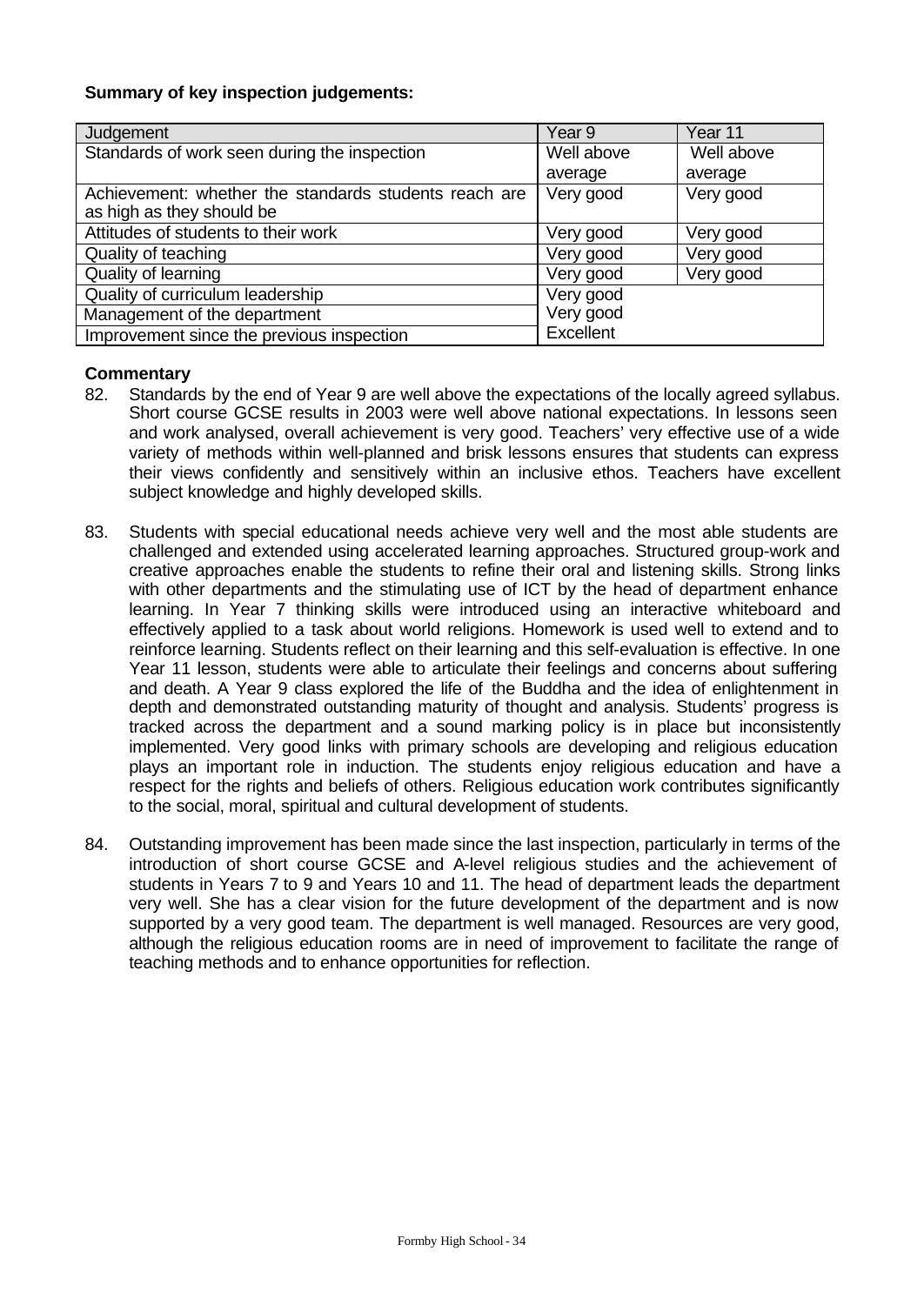## **TECHNOLOGY**

## **Design and technology**

Provision in design and technology is **good.**

## **Main strengths and weaknesses**

- The overall quality of teaching and learning is good and sometimes very good through good lesson planning and feedback to students.
- Students achieve good standards at the end of Year 9.
- The work of the department is well monitored by the subject leader who has a clear ethos of high expectations in work and behaviour.
- Assessment is well established to monitor students' attainment and progress against National Curriculum levels across Years 7 to 9 and in GCSE grades in Years 10 and 11.
- There is a common approach to planning schemes of work for Years 7 to 9, ensuring continuity and progression in learning and teaching.
- Some of the accommodation is inadequate for teaching parts of the subject.
- There are insufficient facilities to use computer-aided design and manufacture within the department.

## **Summary of key inspection judgements:**

| Judgement                                             | Year <sub>9</sub> | Year 11 |
|-------------------------------------------------------|-------------------|---------|
| Standards of work seen during the inspection          | Above average     | Average |
| Achievement: whether the standards students reach are | Good              | Good    |
| as high as they should be                             |                   |         |
| Attitudes of students to their work                   | Good              | Good    |
| Quality of teaching                                   | Good              | Good    |
| Quality of learning                                   | Good              | Good    |
| Quality of curriculum leadership                      | Good              |         |
| Management of the department                          | Good              |         |
| Improvement since the previous inspection             | Good              |         |

- 85. Teacher assessments show that standards achieved by students at the end of Year 9 in 2003 are well above national expectations. Inspection findings show that standards are above average and achievement is good. In all the design areas, students gain a good breadth of experience using a wide range of practical skills and materials. There is a good focus on producing quality products. GCSE results overall in 2003 are similar to national averages and this is good achievement for the students involved. Inspection findings are that standards are average and achievement is good. Folios are good and graphically well presented with many students making good use of ICT. Students have a good experience of existing products to extend their design thinking skills and to support the development of ideas.
- 86. The quality of teaching and learning is good overall and sometimes very good. Where lessons are good or better they are planned well, expectations are high and there is good review of learning with students. Teachers have a good working relationship with students and this contributes to their good motivation, enjoyment and progress in lessons. Students with learning difficulties are supported well and also make good progress. Gifted and talented students are identified and there is good provision to meet their learning needs with extension activities.
- 87. The leadership and management of the department are good with a clear ethos of high expectations in work and behaviour. There is good teamwork throughout the department. Schemes of work in Years 7 to 9 are efficiently planned to ensure all students progress well with their learning. Cross-curricular themes, for example literacy, numeracy and the use of ICT are covered well in planning. Assessment practice is well established across Years 7 to 9 and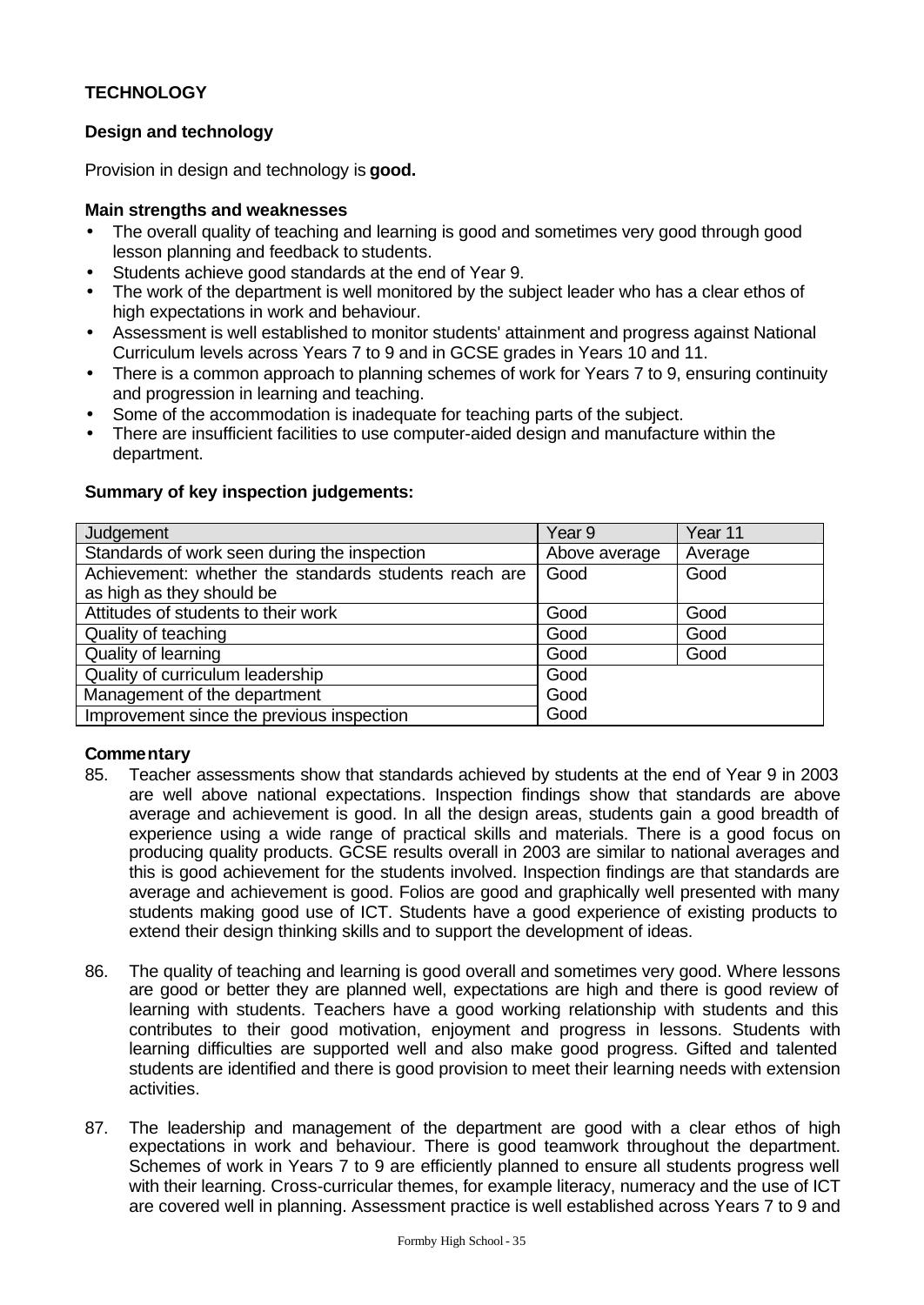collated data is used effectively to monitor students' attainment and progress against National Curriculum targets. In Years 10 and 11, assessment is thorough and provides constructive information to students, including actions for improvement. The work of the department is monitored well by the head of department and development planning is good and focused on, improving provision and raising standards.

88. Workshop accommodation for design and technology is good. But the two rooms for the teaching of food technology are very dated and both are in need of refurbishment. The resources for teaching and learning are good but there are insufficient facilities for computeraided design and manufacture for use within the department. Display is of a good standard and very effectively used as a resource for teaching through using examples of work produced by students to show high expectations of quality, content and presentation. Improvement since the last inspection has been good. The department has effectively addressed issues from the previous inspection and there is now a comprehensive development plan in place and good provision for students with learning difficulties.

## **VISUAL AND PERFORMING ARTS**

89. The school has secured specialist performing arts college status. It works in partnership with a local high school and primary schools to present a comprehensive programme of learning activities. The school provides experiences in drama, dance and music which are available to all students. Music was inspected in depth and the work of drama and dance sampled.

## **Art and design**

Provision in art and design is **excellent.**

#### **Main strengths and weaknesses**

- Standards by the end of Year 9 are high. By the end of Year 11 they are very high.
- The department promotes consistently high standards of achievement.
- Very high applied subject expertise supports the excellent teaching and learning.
- Leadership and management are excellent and support the teachers' high level of expertise.
- The accommodation is unsatisfactory, but used very well.
- The tutorial style of teaching promotes excellent attitudes.

## **Summary of key inspection judgements:**

| Judgement                                             | Year <sub>9</sub> | Year 11   |
|-------------------------------------------------------|-------------------|-----------|
| Standards of work seen during the inspection          | Well above        | Very high |
|                                                       | average           |           |
| Achievement: whether the standards students reach are | Very good         | Excellent |
| as high as they should be                             |                   |           |
| Attitudes of students to their work                   | Excellent         | Excellent |
| Quality of teaching                                   | <b>Excellent</b>  | Excellent |
| Quality of learning                                   | <b>Excellent</b>  | Excellent |
| Quality of curriculum leadership                      | <b>Excellent</b>  |           |
| Management of the department                          | Excellent         |           |
| Improvement since the previous inspection             | Very good         |           |

#### **Commentary**

90. On entry to the school, students' standards in art and design are average. Students very quickly make progress and they achieve very well and by the end of Year 9 their standards are high. By Year 11 their achievement is excellent and they attain very high standards. Over many years GCSE examination results have been consistently high or very high and are now very high. Overall, standards have improved since the last inspection and the subject is one of the highest performing subjects in the school. Work in progress is very well supported by the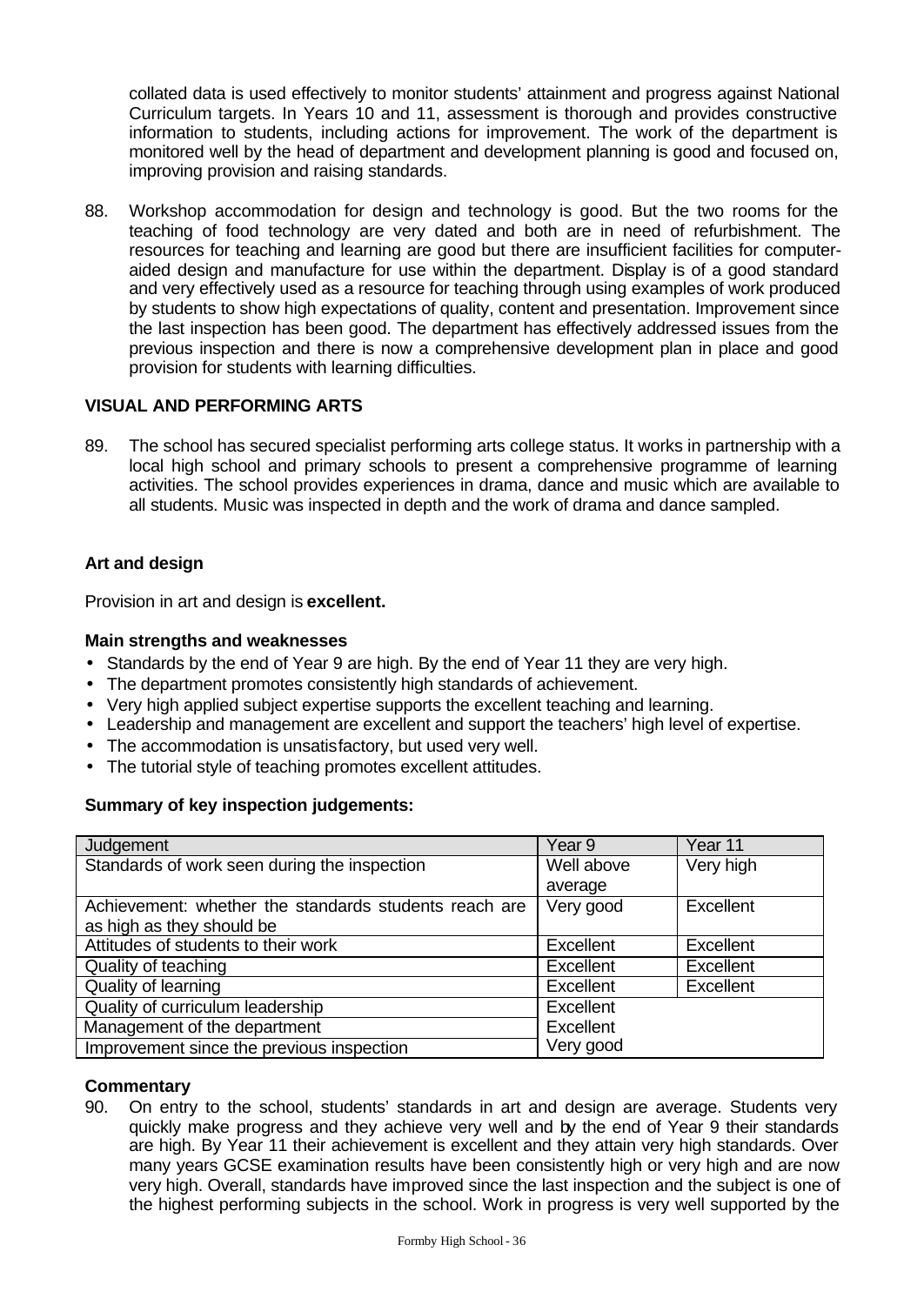very good attention the teachers give to developing the students' technical skills and the command of the media they use. Very good attention is given to cultural aspects. The inclusion of all students is excellent. There are very good links with artists and visits into the community and across the world. These give the students very good opportunities to explore work related matters.

- 91. The quality of teaching and learning has improved since the last inspection and is now excellent overall. Excellent teaching is characterised by the very high level of subject expertise supported by very thorough planning and assessment matched to the students' individual needs. Challenge, expectation and the encouragement and engagement of students are excellent. The adoption of a tutorial style of teaching where students are taught in small groups or on a one-to-one basis very effectively supports high achievement and promotes excellent attitudes to the subject. Assessment is very good. Targets are shared with students and they are very clear as to what to do next to improve. Homework is very well set and its completion is tracked.
- 92. The excellent leadership and management by the subject leader and the excellent teamwork and collaboration between the two teachers allow them to fully utilise their high level and range of qualifications. Their expertise and qualifications impact very well on the very wide range of the students' work and extra-curricular activities. Overall, the accommodation is unsatisfactory. It is cramped and there is insufficient storage space. The two available rooms have to be used for the very wide range of two- and three-dimensional work in progress. The teachers make very good use of the existing accommodation and very effectively celebrate the very high standards of the students' work with exciting two-dimensional and threedimensional displays in the designated art rooms and around the school. Resources are good and good use is made of a wide range of ICT resources. Students effectively use their literacy and numeracy skills. Improvement since the last inspection is very good.

## **Dance**

93. Standards in dance in Years 10 and 11 are very high with all students achieving very well. Teaching and learning are very good. The specialist teachers have excellent subject knowledge which they use enthusiastically and creatively in lessons. Relationships with students are mature and productive leading to highly focused and challenging lessons where very good progress is made. Students work co-operatively with each other and create new motifs using rhythms such as jazz and composing sequences using Laban notation. The leadership and management of dance are very good. Extra-curricular dance is excellent, where a weekly master class for talented students is held. Groups work hard to create performances for the school and community and an ambitious group is preparing to take their performance on a tour of China.

#### **Drama**

94. During the inspection three drama lessons were sampled. In the lesson observed in Year 9, standards were below average. GCSE results are above the national average. Although teaching is good overall, there are variations in its quality. When teaching is focused with clear learning objectives and a wide range of learning activities, achievement is good and students enjoy their lessons. In Year 11, students can confidently interpret texts, develop good skills in speaking and listening and can evaluate their own work and that of fellow students very well. Students explore important issues such as unwanted pregnancies with considerable maturity and sensitivity. The department is managed well by an enthusiastic teacher and there are good schemes of work. The quality of extra curricular work is very good and all staff are generous in the time they give to these activities. The department has the facilities and expertise to improve further and ensure high quality teaching and learning across the school.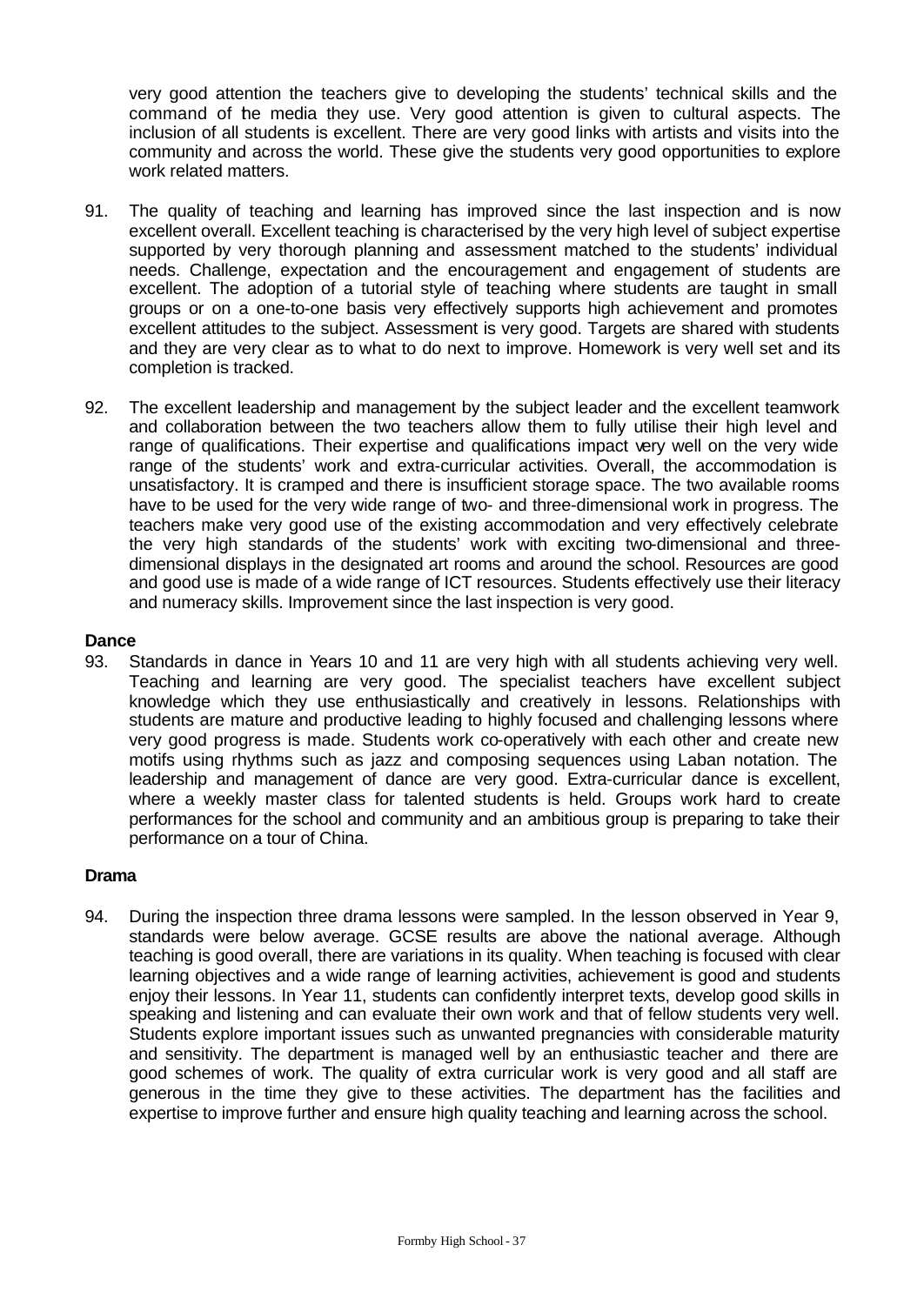## **Music**

Provision in music is **excellent.**

## **Main strengths and weaknesses**

- The very high standard of teaching encourages students to learn really well.
- The very good curriculum and the excellent range of extra-curricular activities provides students with an exciting range of musical opportunities.
- Standards in GCSE are well above average but there are no A\* grades.
- Because lessons are well-planned relationships are first rate.
- The excellent range of accommodation and resources enhances the work of the department.

## **Summary of key inspection judgements:**

| Judgement                                             | Year <sub>9</sub> | Year 11    |
|-------------------------------------------------------|-------------------|------------|
| Standards of work seen during the inspection          | Well above        | Well above |
|                                                       | average           | average    |
| Achievement: whether the standards students reach are | Very good         | Very good  |
| as high as they should be                             |                   |            |
| Attitudes of students to their work                   | Excellent         | Excellent  |
| Quality of teaching                                   | Very good         | Very good  |
| Quality of learning                                   | Very good         | Very good  |
| Quality of curriculum leadership                      | Excellent         |            |
| Management of the department                          | Excellent         |            |
| Improvement since the previous inspection             | Very good         |            |

- 95. The 2003 and 2004 teacher assessments for students aged 14 were well-above average, as were the GCSE results for those aged 16. All students gained higher grades but no A<sup>\*</sup> grades were achieved and this is a departmental target for the future. There is no significant difference between the work of boys and girls. At the end of Years 9 and 11 the standards seen are well above average. Many students enter Year 7 with well-developed musical skills and the very good teaching develops these skills very well so that there is very good achievement throughout both key stages. The large range of workshops, performances, foreign visits and world music events attract many students and encourage participation. Students of all abilities achieve very well and talented students play a leading part in these activities. The vibrant musical life of the school contributes well towards the personal development of all students.
- 96. The teaching in Years 7 to 9 is very good overall and teachers inspire students to do their best. Assessment is good and students' self-assessment reinforces how well they are progressing. Very good teaching in Years 10 and 11 ensures that all students achieve very well. Because of the emphasis on a wide range of musical experiences, students have a secure background that raises their standard of learning. Performing arts college funding has been used very well to provide excellent accommodation and resources, including a professional quality technology suite and students make very good use of these facilities to extend their learning and achievements.
- 97. The leadership is outstanding and there is a clear vision of where the department is going. The head of department has many good ideas that drive the subject forward. The very strong links with the local education authority music service and the local training college have a very beneficial effect on the development of music. Departmental management is very strong and ensures that teachers and trainee teachers are well-supported. There has been very good improvement since the previous inspection.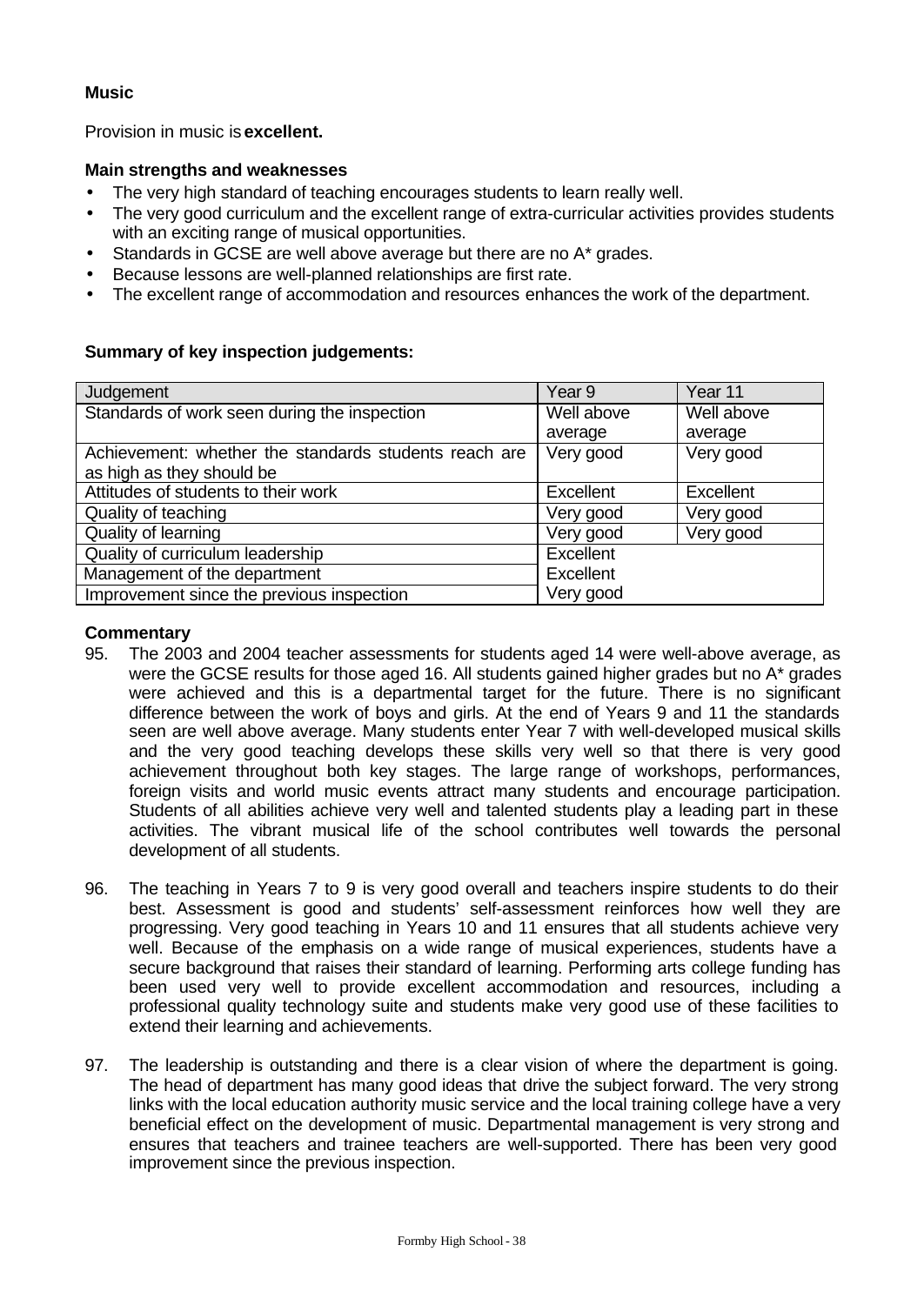## **PHYSICAL EDUCATION**

Provision in physical education is **very good.**

#### **Main strengths and weaknesses**

- Teachers have excellent subject knowledge.
- Attitudes of students to their work are very good.
- Relationships between staff and students are supportive and encouraging.
- Extra-curricular provision is very good.
- Standards are above those nationally.
- The head of department leads by example and sets high standards.

#### **Summary of key inspection judgements:**

| Judgement                                             | Year <sub>9</sub> | Year 11    |
|-------------------------------------------------------|-------------------|------------|
| Standards of work seen during the inspection          | Well above        | Well above |
|                                                       | average           | average    |
| Achievement: whether the standards students reach are | Very good         | Very good  |
| as high as they should be                             |                   |            |
| Attitudes of students to their work                   | Very good         | Very good  |
| Quality of teaching                                   | Very good         | Very good  |
| Quality of learning                                   | Very good         | Very good  |
| Quality of curriculum leadership                      | Very good         |            |
| Management of the department                          | Very good         |            |
| Improvement since the previous inspection             | Very good         |            |

#### **Commentary**

- 98. Standards are well above average at the end of Year 9 and well above average at the end of Year 11 in physical education. Standards at GCSE are above those found nationally. Overall achievement of students is very good throughout the school. Students with special educational needs make very good progress because of the use of student or teacher demonstration to make instructions clear. More able students are given additional work to ensure they perform to the best of their ability during lessons and in out of school activities. Overall, all groups of students achieve very well because they are challenged and motivated during lessons.
- 99. Teaching and learning are very good overall and are very good in some sports. Teachers have excellent subject knowledge, which is enthusiastically communicated during lessons. Relationships between staff and students are very good. This leads to a very good working atmosphere in lessons where the constant use of praise and encouragement ensures that all students are challenged to work to the best of their ability. Overall, learning is very good because students are encouraged to take responsibility for their own progress by leading and planning activities and evaluating their own performance.
- 100. The leadership and management of the department are very good. The department is well resourced and has clean and attractive accommodation. The new head of department has high aspirations and a vision for the future of physical education in the school. He motivates by example and has identified staff strength and areas for development and linked them to a staff development programme. Management is supportive and is focused on maintaining and improving the already high standards in the department. Extra-curricular sport and activities are a significant strength of the department. The school has achieved considerable success both with individual students and teams. The department has achieved the Sportsmark Award and is working well towards achieving Sportsmark Gold. Improvement since the last inspection is very good.

## **BUSINESS AND OTHER VOCATIONAL COURSES**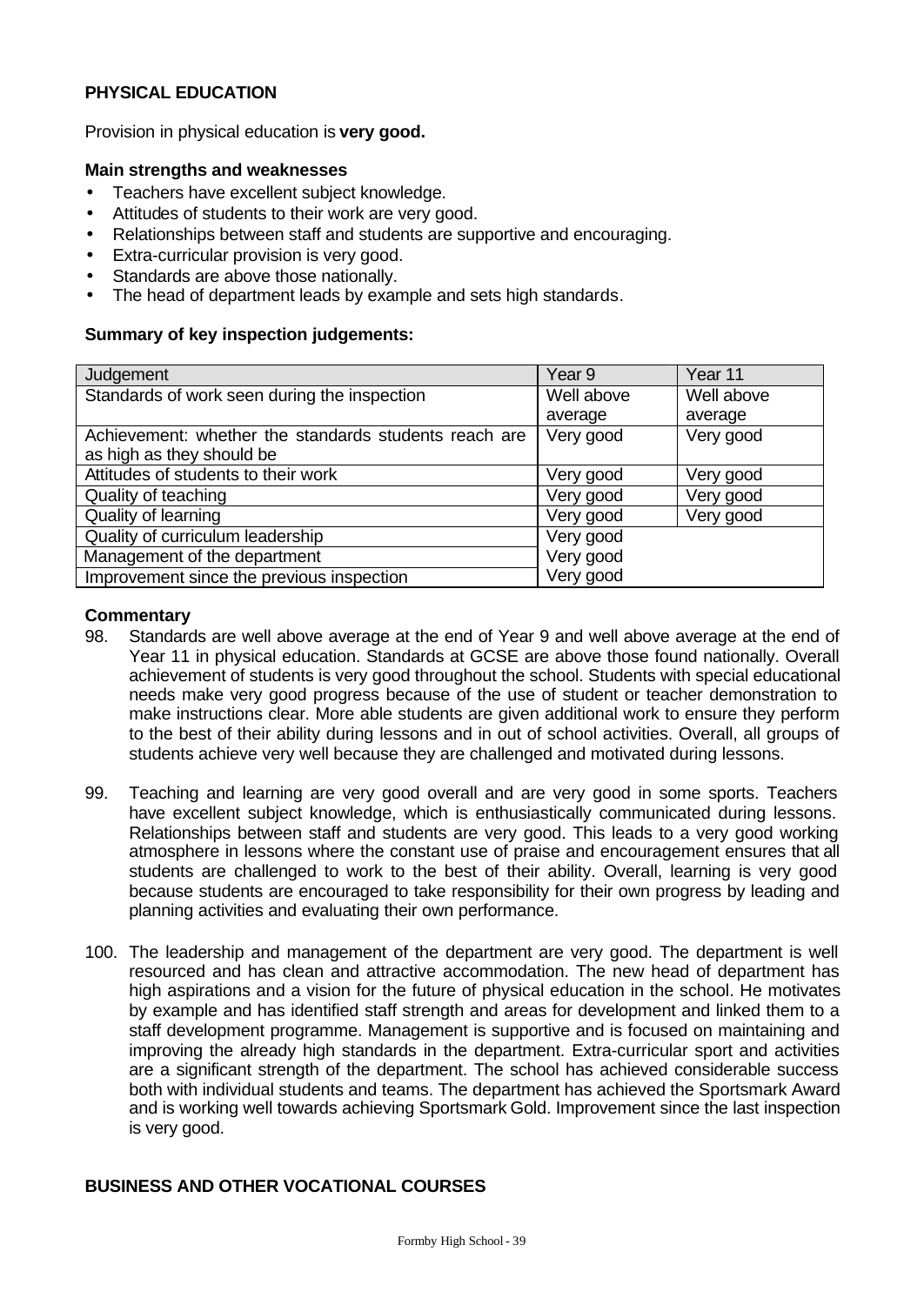## **Business Education**

Provision in business education is **satisfactory.**

#### **Main strengths and weaknesses**

- Although standards are well below average, students' achievement is satisfactory and in line with their prior attainment.
- Accreditation is inappropriate in that it does not recognise or reward students' achievement adequately.
- Teachers have ensured that good mutually respectful relationships are maintained.
- Some students in Year 11 are not engaged and their attitudes to learning are unsatisfactory.

## **Summary of key inspection judgements:**

| Judgement                                             | <b>Years 10/11</b> |
|-------------------------------------------------------|--------------------|
| Standards of work seen during the inspection          | Below average      |
| Achievement: whether the standards students reach are | Satisfactory       |
| as high as they should be                             |                    |
| Attitudes of students to their work                   | Y10Satisfactory    |
|                                                       | Y11Unsatisfactory  |
| Quality of teaching                                   | Satisfactory       |
| Quality of learning                                   | Satisfactory       |
| Quality of curriculum leadership                      | Unsatisfactory     |
| Management of the department                          | Satisfactory       |
| Improvement since the previous inspection             | n/a                |

- 101. In 2004 in GCSE at grades  $A^*$ -G there was a 100 per cent pass rate, although the number of students achieving grades A\*-C was well below average. However, these students performed as well in this subject as in other GCSEs for which they were entered. Standards of work seen in Years 10 and 11 during the inspection were below average. However, given the attainment levels of these students in core subjects, their achievement is satisfactory.
- 102. Teaching and learning in Years 10 and 11 are just satisfactory. Teachers have good subject knowledge and competence and establish good rapport with students, which supports good constructive working relationships at times. Attainment is hindered by some Year 11 students' lack of commitment to coursework completion to the highest standards. Students' attitudes to learning in Year 11 are a major factor for unsatisfactory improvement in their achievement, as are the dominant demands of boys within the group. Teachers' lower expectations and the slow pace in lessons do not always ensure active student engagement in learning. There is limited use of assessment to inform students of targets and next steps to improvement so that students do not always fully understand how they can improve. Work in Year 10 presents a better picture as students are more responsive to the teaching they receive so that overall learning and achievement are satisfactory.
- 103. Curriculum leadership is unsatisfactory but management is satisfactory. The subject leader bears responsibility for GNVQ co-ordination and key skills co-ordination as well as leadership of the business education area. His leadership in Years 10 and 11 is not satisfactory. Although there is clarity of vision of business education as a valuable course for all students, there is little clarity about how performance might be improved for those who currently opt for the course. Data is monitored and patterns reviewed but insufficient action has been taken to consider the more vocational alternatives to the GCSE course to improve the provision to meet these students' needs. The current accreditation for Year 10 and Year 11 courses is unsatisfactory as it does not optimise student achievement. The subject leader is knowledgeable and provides a good role model to students and staff through his prevailing good humour, patience and empathy. Business education was not inspected in the previous inspection.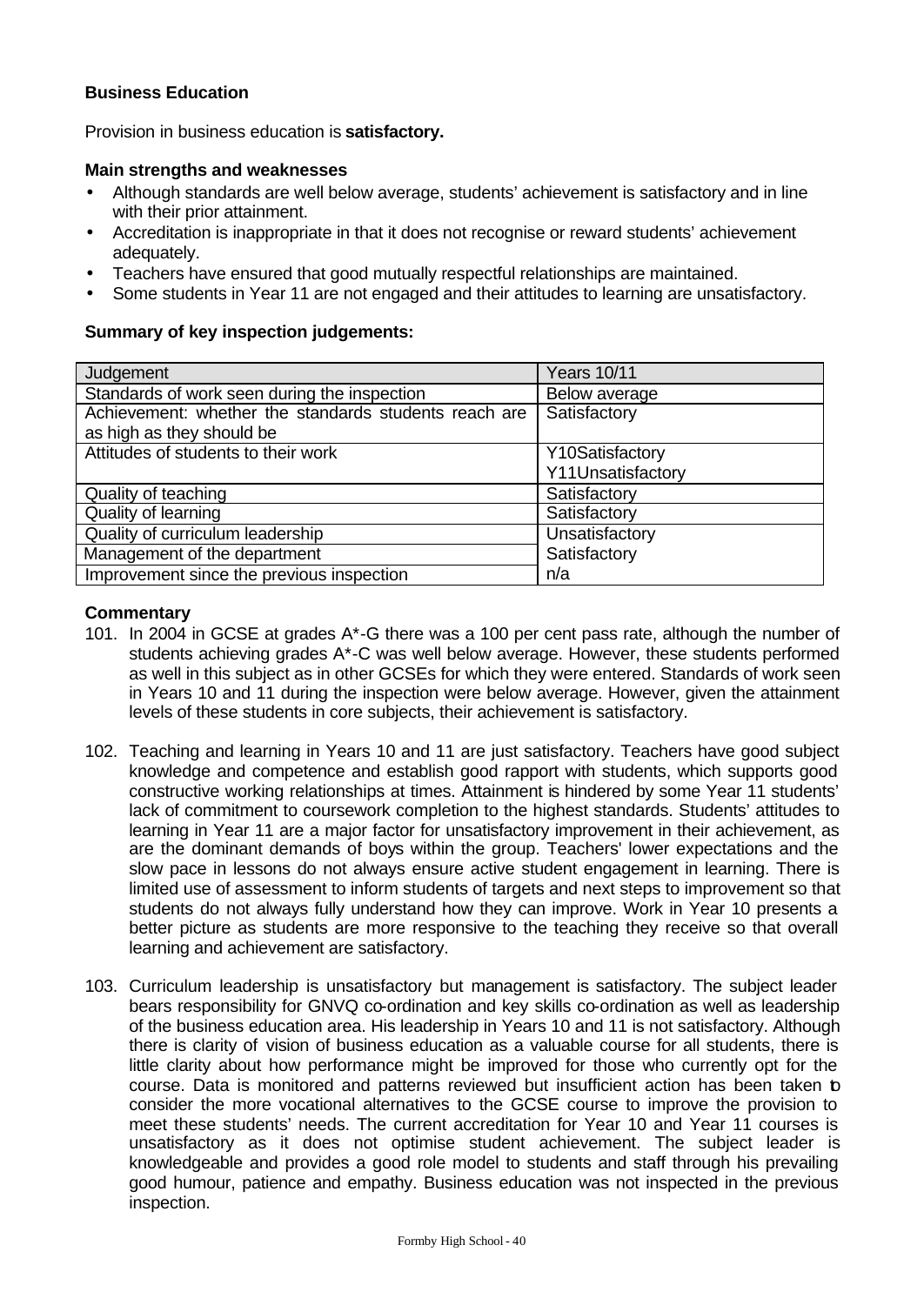## **PERSONAL, SOCIAL AND HEALTH EDUCATION AND CITIZENSHIP**

Provision in personal, social and health education and citizenship is **good**.

#### **Main strengths and weaknesses**

- The leadership of the co-ordinator is very good.
- There is an impressive programme to teach Religious and Values Education (RAVE).
- The students' attitudes and values towards each other, society at large and the school demonstrate a high level of understanding of the principles of citizenship.
- The time available for the delivery of this programme in Years 7 to 9 is limited so all students may not cover the course.
- The teacher assessments and reports made at the end of Year 9 in 2004 did not fully meet requirements for reporting citizenship.

- 104. The school's Religion and Values Education programme (RAVE) integrates well the teaching of personal, health and social education, citizenship and religious education. It provides a good framework for assemblies and the school's approach to providing a daily act of collective worship for all students through the thought for the day delivered in form tutor time.
- 105. The school has a well-developed personal, health and social education programme, delivered in the main by form tutors, in which all statutory requirements are met. In Years 7 to 9 the programme is allocated one period a week in addition to the form tutor time, part of which is used for assembly. Approximately half the lessons available over the year have a citizenship focus and the other lessons relate to personal, health and social education related issues. Good use is made of this time in Year 7 for small group discussions to support the students in settling into their new school. In Years 10 and 11 additional time is given to citizenship, careers education and personal, social and health education in a single fortnightly period. Overall the personal, health and social education lessons seen were good. Teachers have a good command of topics and students respond well with interest and maturity.
- 106. Due the timing of the inspection and the school's arrangement for the delivery of citizenship, very little evidence was available to inspect the subject in depth. It was possible to observe only one lesson with a clear citizenship focus and because of the timing of the inspection, there were no samples of students' previous work available. However, students interviewed were able to talk well about the principles of citizenship and give examples where they and the school were actively involved in local, national and international activities. In the lesson seen, teaching was satisfactory and gave students the opportunity to demonstrate above average standards in considering the role of different groups in challenging attitudes to racism.
- 107. The leadership of the subject co-ordinator has been very effective in drawing up detailed schemes of work, supported by suitable resources, and in undertaking a cross-curricular audit to identify the contribution of all subjects to citizenship. A large team of teachers is well supported by these schemes of work and lesson plans which effectively identify Active Citizenship Experiences (ACE). Satisfactory progress has been made in implementing an ambitious programme which meets the requirements of the citizenship curriculum. However, given the pressure on time, particularly in Years 7 to 9, current plans for monitoring are not sufficiently rigorous to ensure that all students will receive full entitlement and that inclusion of citizenship activities is consistently covered in ACE lessons planned across the curriculum. Extra-curricular activities contribute very well to the citizenship education of the large numbers of students who participate. In 2004 an overall assessment of students' achievement within the RAVE programme was made and reported on at the end of Year 9, but this did not give sufficient details of students' competences in citizenship. The plan for assessment at the end of the 2004/5 academic year fully meets requirements.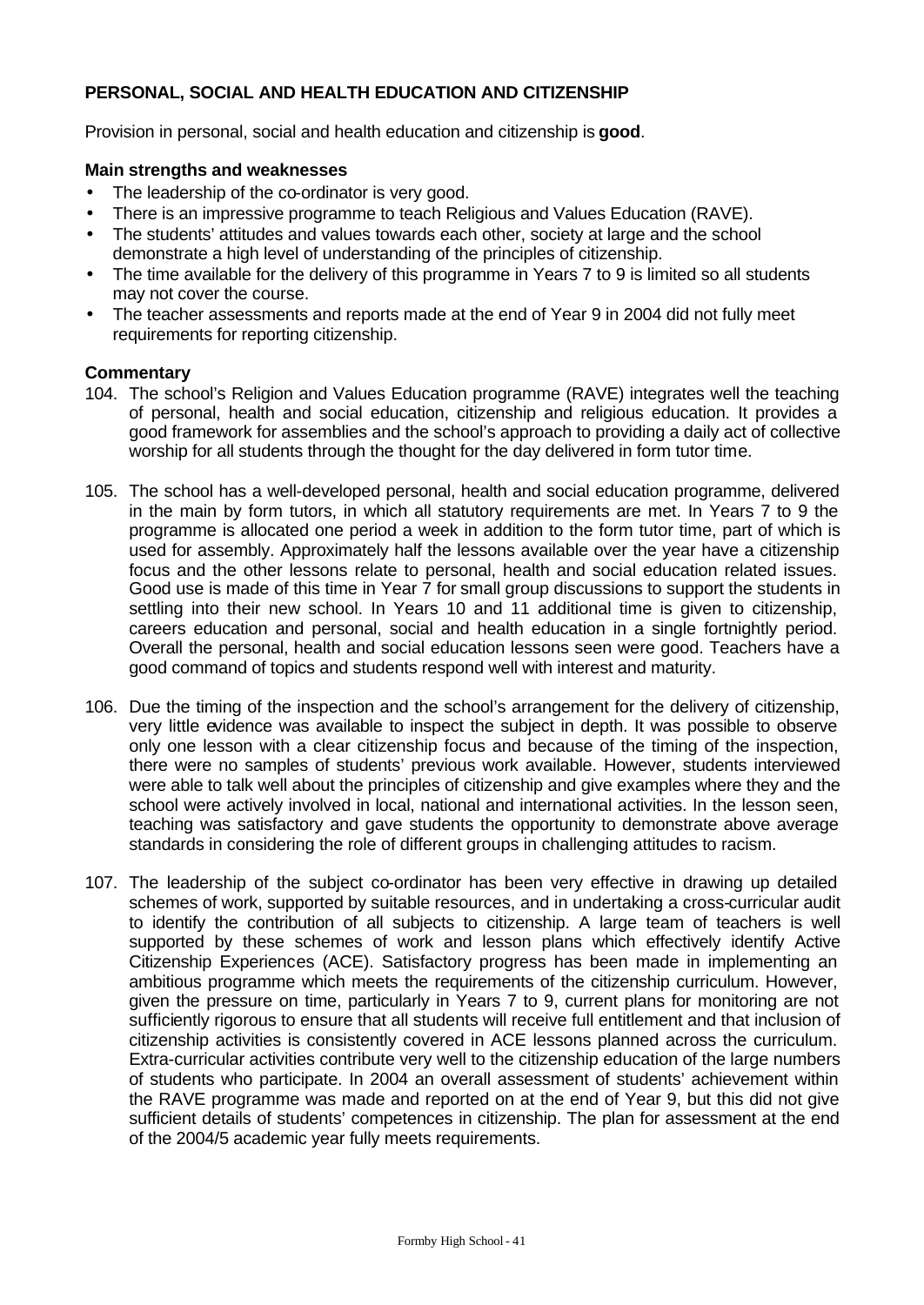## **SUBJECTS AND COURSES IN THE SIXTH FORM**

In the inspection, six subjects or courses were inspected and are reported on in detail. Work in other subjects and courses was sampled and contributed to the overall picture of teaching and learning in the school.

The table below shows entry and performance information for courses completed in 2003. *Level 3 GCE AS level courses*

| <b>Subject</b>               | <b>Number</b><br>entered | % gaining grades<br>A-E |         | % gaining grades<br>$A - B$ |         | Average point score |         |
|------------------------------|--------------------------|-------------------------|---------|-----------------------------|---------|---------------------|---------|
|                              |                          | School                  | England | School                      | England | School              | England |
| Art and design               | 11                       | 100                     | 98.6    | 54.5                        | 50.2    | 96.4                | 87.5    |
| Biology                      | 5                        | 100                     | 96.4    | $\mathbf 0$                 | 39.2    | 64                  | 78.6    |
| <b>Business studies</b>      | 8                        | 100                     | 98.7    | 12.5                        | 36.8    | 70.0                | 80.1    |
| Chemistry                    | 6                        | 100                     | 97.6    | 50.0                        | 49.0    | 90.0                | 84.9    |
| <b>Communication studies</b> | 3                        | 100                     | 99.4    | $\mathbf 0$                 | 37.8    | 66.7                | 82.1    |
| Drama                        | 10                       | 100                     | 99.5    | 30.0                        | 40.1    | 84.0                | 83.6    |
| English/English language     | 14                       | 100                     | 99.4    | 35.7                        | 36.3    | 80.0                | 80.9    |
| Design and technology        | 5                        | 100                     | 97.8    | 20                          | 35.0    | 76.0                | 77.9    |
| General studies              | 27                       | 96.3                    | 94.7    | 22.2                        | 31.0    | 67.4                | 73.1    |
| Geography                    | $\overline{7}$           | 85.7                    | 98.7    | $\mathbf 0$                 | 44.5    | 62.9                | 84.0    |
| History                      | 11                       | 90.9                    | 99.0    | 63.6                        | 44.6    | 89.1                | 84.6    |
| Information technology       | 6                        | 100                     | 95.6    | 16.7                        | 24.6    | 66.7                | 69.5    |
| <b>Mathematics</b>           | 10                       | 100                     | 96.7    | 30.0                        | 55.6    | 74.0                | 88.8    |
| Music                        | 3                        | 100                     | 98.8    | 66.7                        | 38.9    | 93.3                | 81.1    |
| Other social studies         | $\overline{\mathbf{4}}$  | 100                     | 97.4    | 100                         | 42.7    | 105.0               | 81.8    |
| Physics                      | $\overline{2}$           | 100                     | 96.7    | $\mathbf{0}$                | 44.6    | 50.0                | 81.7    |
| Religious studies            | 1                        | 100                     | 98.8    | 100                         | 46.7    | 100                 | 85.6    |
| Sociology                    | 5                        | 100                     | 98.2    | 20.0                        | 44.3    | 76.0                | 83.6    |
| Spanish                      | $\mathbf{1}$             | 100                     | 98.3    | $\mathbf 0$                 | 50.2    | 40.0                | 86.9    |
| Sports/PE                    | 5                        | 100                     | 98.0    | 20.0                        | 30.9    | 60.0                | 75.2    |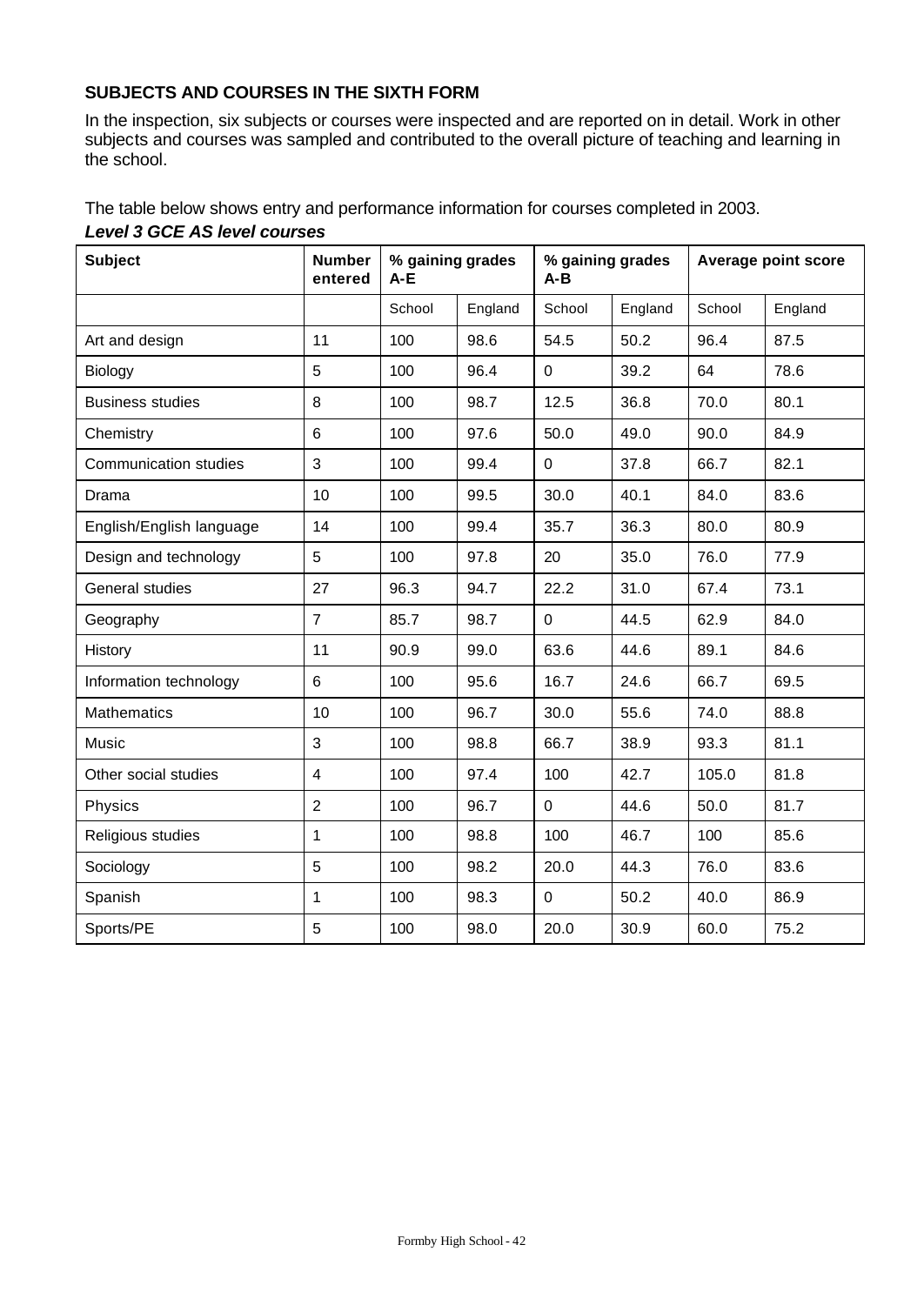| Level 3 GCE A level and VCE courses |  |  |
|-------------------------------------|--|--|
|-------------------------------------|--|--|

| <b>Subject</b>                  | <b>Number</b><br>entered | % gaining grades<br>$A-E$ |         | % gaining grades<br>A-B |         | Average point<br>score |         |
|---------------------------------|--------------------------|---------------------------|---------|-------------------------|---------|------------------------|---------|
|                                 |                          | School                    | England | School                  | England | School                 | England |
| Art and design                  | $\overline{2}$           | 100                       | 80.1    | 100                     | 23.7    | 60.0                   | 29.9    |
| Biology                         | 10                       | 20.0                      | 65.2    | $\mathbf 0$             | 11.2    | 5.0                    | 20.6    |
| <b>Business studies</b>         | 8                        | 75.0                      | 76.4    | 12.5                    | 16.3    | 18.8                   | 26.2    |
| Chemistry                       | $\overline{2}$           | 50.0                      | 72.7    | $\overline{0}$          | 23.8    | 15.0                   | 24.1    |
| <b>Communication studies</b>    | 1                        | 100                       | 86.4    | $\mathbf 0$             | 23.8    | 20.0                   | 32.0    |
| Drama                           | 3                        | 100                       | 86.5    | 33.3                    | 19.6    | 33.3                   | 30.6    |
| English/English language        | 3                        | 66.7                      | 82.9    | $\mathbf 0$             | 17.5    | 13.3                   | 28.7    |
| French                          | 1                        | 100                       | 78.2    | $\overline{0}$          | 18.9    | 40.0                   | 27.6    |
| Design and technology           | $\overline{2}$           | 100                       | 74.9    | 50.0                    | 15.1    | 40.0                   | 25.3    |
| General studies                 | 31                       | 48.4                      | 73.9    | 3.2                     | 17.8    | 12.3                   | 25.7    |
| Geography                       | 10                       | 40.0                      | 74.3    | $\mathbf 0$             | 19.8    | 10.0                   | 26.5    |
| History                         | $\overline{2}$           | 100                       | 80.7    | $\overline{0}$          | 19.5    | 20.0                   | 28.6    |
| <b>Mathematics</b>              | 6                        | 83.8                      | 61.9    | 16.7                    | 17.1    | 31.7                   | 22.1    |
| Other social studies            | 10                       | 80.0                      | 69.7    | 20.0                    | 16.7    | 25.0                   | 24.1    |
| Physics                         | $\overline{4}$           | 75.0                      | 68.6    | $\mathbf 0$             | 14.4    | 17.5                   | 22.7    |
| Sociology                       | 5                        | 100                       | 71.8    | 20.0                    | 18.4    | 28.0                   | 25.4    |
| Sports/PE                       | 1                        | 100                       | 73.2    | 0                       | 11.4    | 20.0                   | 23.1    |
| Leisure and recreation<br>(VCE) | 12                       | 66.7                      | 62.9    | $\mathbf 0$             | 10.2    | 38.3                   | 57.9    |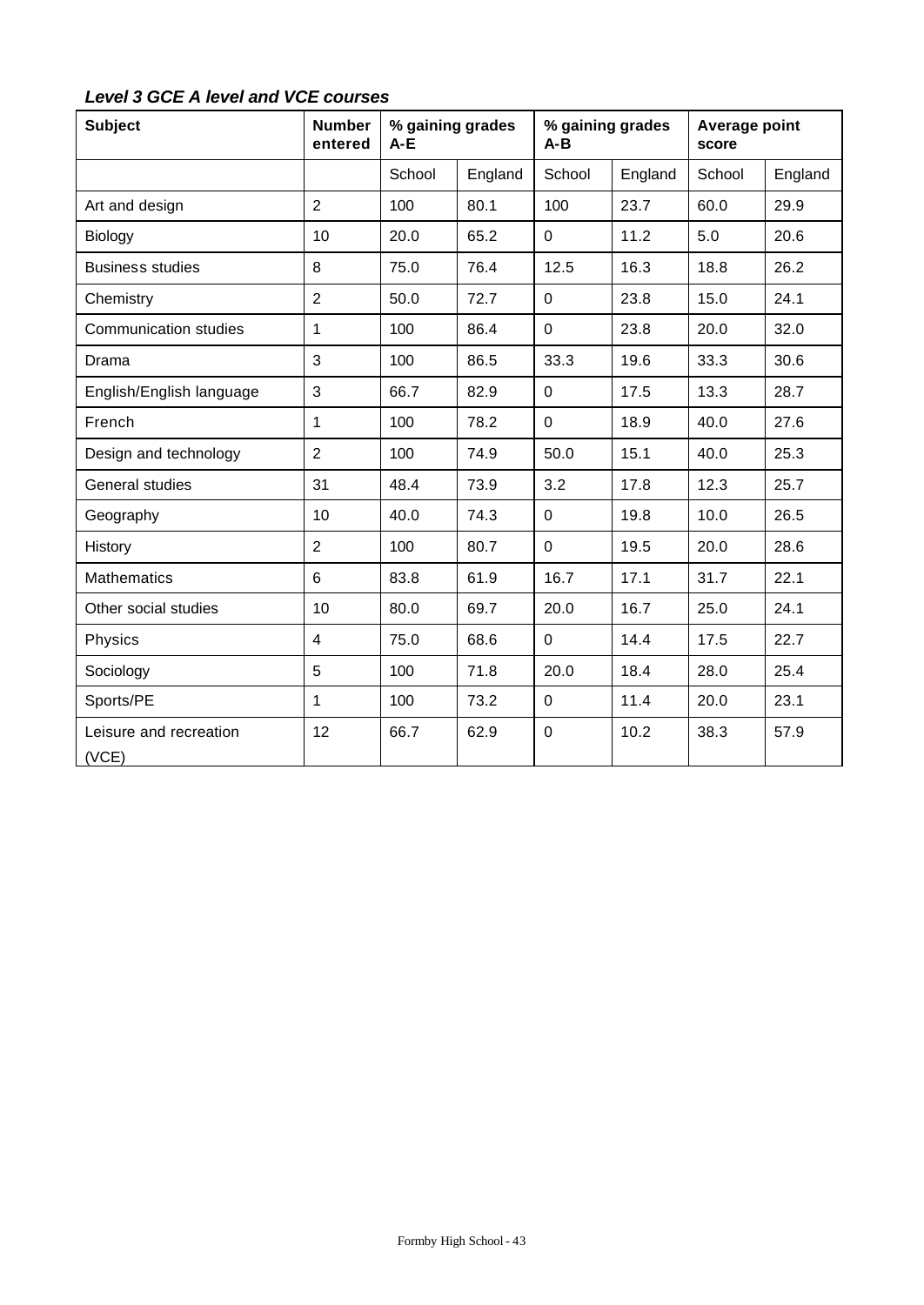## **ENGLISH, LANGUAGES AND COMMUNICATION**

## **English**

Provision in English is **very good.**

## **Main strengths and weaknesses**

- Students achieve well because of very well organised teaching.
- Students are very positive about the subject because they feel that they are doing well.
- The work is challenging for students at all levels of attainment.
- Teachers mark work well and give constructive feedback to students.

## **Summary of key inspection judgements:**

| <b>Standards</b>                   | Average   |
|------------------------------------|-----------|
| Achievement                        | Good      |
| Quality of teaching                | Very good |
| Quality of learning                | Very good |
| Leadership of the subject          | Excellent |
| Management of the subject          | Excellent |
| Progress since the last inspection | Good      |

- 108. Students achieve well because teaching is very good, stimulating, well organised and challenging. They are very positive about the subject and say that they are doing well because of the very high quality teaching. For the majority of students English is their third or fourth subject and they tend to concentrate on the subjects they are likely to study in higher education. Lessons are intellectually challenging and students are encouraged to form their own views and take responsibility for their learning. Most students are articulate and are prepared to exchange ideas in pairs or groups. Their presentations in lessons indicate good preparation at home and good understanding of the texts that they are studying.
- 109. Teachers focus on the analysis of texts with students learning to support their ideas by the use of quotation. All the sixth form teachers have very good subject knowledge and lessons are conducted at a good pace with considerable enthusiasm. Lessons are carefully planned with a good range of activities which sustain students' interest. Relationships within the teaching groups are very good with an ethos of mutual support. All students are expected to work hard at understanding difficult ideas and concepts. Students are given a lot of practice in writing different types of essays, including literary critical pieces. They develop a good understanding of the language and structure of different types of writers and their own personal writing improves as a result. In a Year 13 lesson on Chaucer, skilful teaching enabled students to make intelligent links between *The Merchant's Tale* and other literature they had studied. In Year 13 the majority of students can write fluently and understand a range of technical literary and linguistic terms.
- 110. Standards in the 2002 A-level and AS examinations were below average but improved in 2003 and were around the national average. Boys have done better than girls in the 2004 examinations. The proportion of students achieving the higher grades is below average. Standards in the current Year 13 at the start of the year are in line with the national average and this represents good achievement for some students with relatively low GCSE grades.
- 111. In the sixth form, teachers work together to ensure all aspects of the examination syllabus are covered well. The sharing of teaching ensures students experience a wide range of different approaches and ideas about texts. This is managed extremely well by the head of department and the other sixth form teachers. Preparation for examinations is thorough but not at the expense of encouraging students to read widely. Students understand the assessment schemes and know what to do to improve. Since the last inspection improvement has been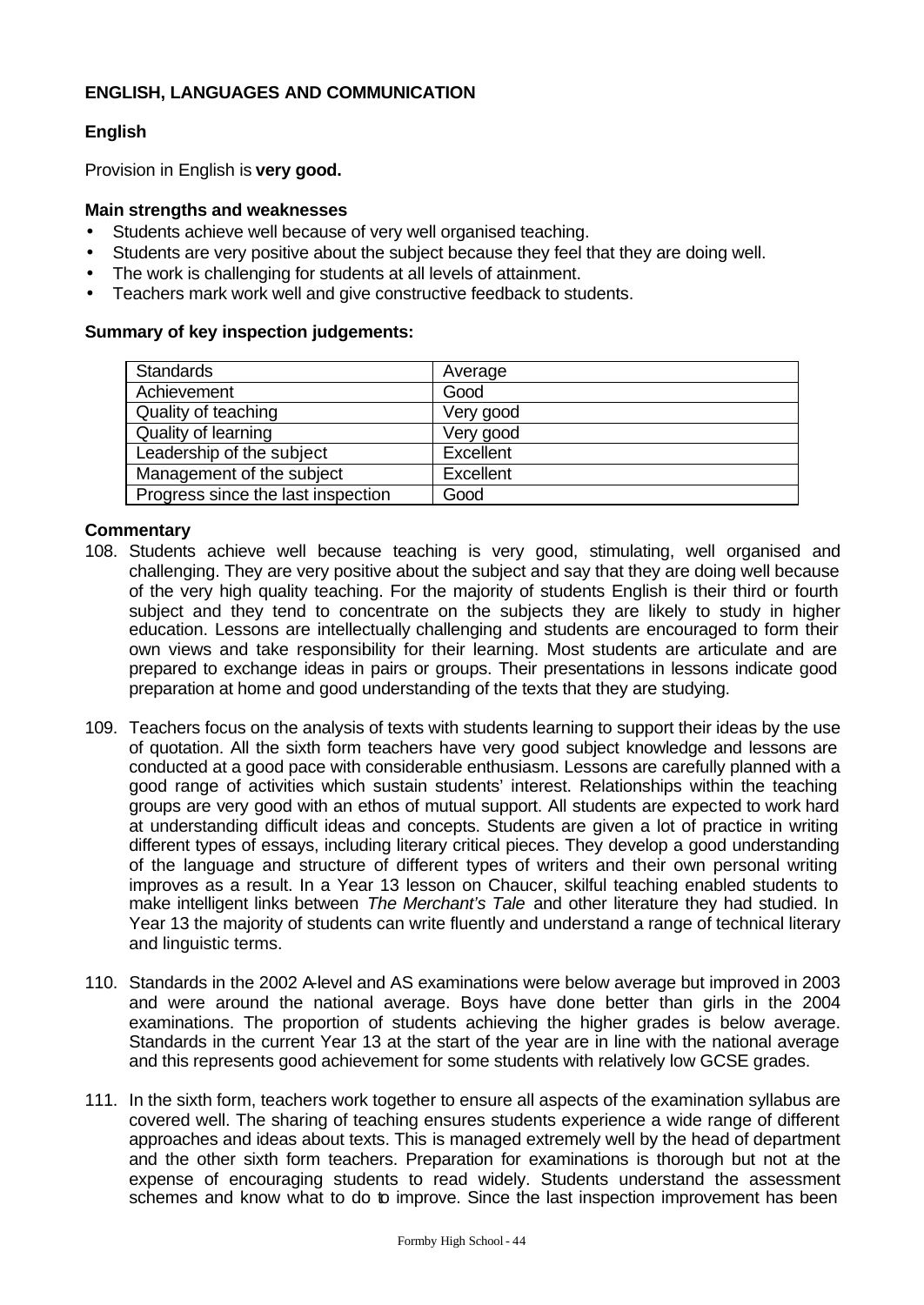good. Teaching is now very good and the quality of assessment and marking is a real strength.

## **Language and literacy across the curriculum**

112. Standards of language and literacy in the sixth form are **good**. Most students are confident speakers, listeners and writers. They use research methods well; for example, in product design students are gaining a good understanding of design and ideas are based on extensive research using a number of sources. In science, students make valuable contributions and discuss their ideas sensibly. In geography, students successfully synthesised information using a number of sources and produced detailed reports and students who are less willing to engage in discussions are also encouraged to contribute orally.

## **MATHEMATICS**

Provision in mathematics is **satisfactory.**

#### **Main strengths and weaknesses**

- There is a strong subject knowledge base provided by experienced teachers.
- There are very good relationships between students and teachers.
- There is insufficient constructive feedback linked to the marking of students' work.
- There are insufficient opportunities for independent learning.

#### **Summary of key inspection judgements:**

| Standards seen                     | Average      |
|------------------------------------|--------------|
| Achievement                        | Satisfactory |
| Quality of teaching                | Satisfactory |
| Quality of learning                | Satisfactory |
| Leadership of the subject          | Good         |
| Management of the subject          | Satisfactory |
| Progress since the last inspection | Satisfactory |

- 113. A-level results in 2003 were below the national average. Those students who were entered for AS level examinations in 2003 obtained results well above the national average. Students entered for A-level in 2004 included not only those with AS accreditation but also those who had chosen not to seek AS accreditation and A-level results for 2004 were similar to those for 2003. In work seen during the inspection achievement is satisfactory with student attainment at AS and A-level in line with national expectations based on their prior attainment.
- 114. Teaching in Years 12 and 13 is satisfactory. Teachers are very secure in their own subject knowledge and lessons are well planned with clear objectives that are conveyed to students. Some lessons are, however, teacher dominated and students do not actively take part in directing their own work so that they passively follow the work set. The marking of students' work is unsatisfactory. Students mark much of their own work and there is a lack of constructive written feedback from teachers that would help improve future performance. Very good working relationships exist between students and teachers, as a result of which students are comfortable when approaching their teachers to request help and guidance.
- 115. At sixth form level the recently appointed head of mathematics is providing good leadership. Management, now satisfactory, had been unsatisfactory with regard to the monitoring of assessment procedures and this has been identified as a priority for future development. Analysis of student performance has been established and now includes subject-specific value added measures to measure progress and set appropriate targets. Overall improvement since the last inspection is satisfactory.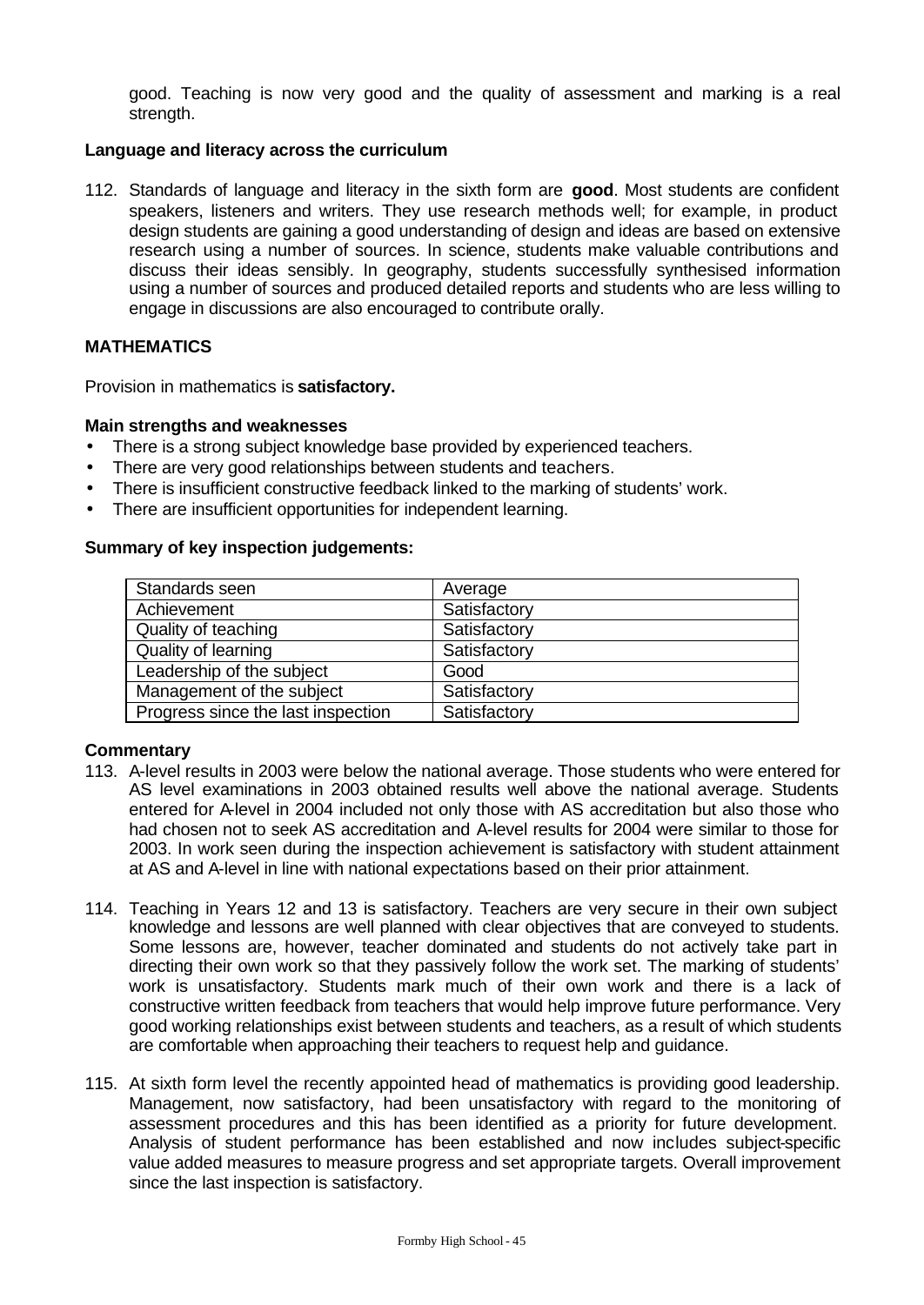## **Mathematics across the curriculum**

116. Students have **good** skills in using and applying mathematics across the curriculum; for example, in science students use a very wide range of scientific formulae competently. They manipulate equations, substitute numerical values and calculate results correctly. In geography, students use their mathematical skills to analyse, synthesise and present information.

## **SCIENCE**

#### **Physics**

Provision in physics is **good.**

#### **Main strengths and weaknesses**

- Teachers' very good subject knowledge helps students to learn well.
- Very good relationships and attitudes make lessons productive.
- An above average proportion of students fail to gain a grade.

#### **Summary of key inspection judgements:**

| Standards seen                     | Above average |
|------------------------------------|---------------|
| Achievement                        | Good          |
| Quality of teaching                | Good          |
| Quality of learning                | Good          |
| Leadership of the subject          | Good          |
| Management of the subject          | Good          |
| Progress since the last inspection | Good          |

- 117. Results in the GCE Alevel examinations in physics vary from year to year. In 2003 results were below average though they were a little above average in 2002. In both years the proportion of the highest grades A or B were below average but all students gained a grade. Unvalidated results for 2004 suggest they will be below average. However, in 2004 an above average proportion of students, about 1 in 4, failed to gain a grade. Results in the GCE AS level examinations fluctuate. In 2003 they were above average though without any of the highest grades. Unvalidated results for 2004 show that almost two-thirds of the students failed to gain a grade because their prior attainment was insufficient to enable them to fully meet the demands of the course.
- 118. The standard of students' work seen during the inspection is above average. Students in the upper sixth form use a very wide range of scientific formulae competently. They manipulate equations, substitute numerical values and calculate results correctly. Students in the lower sixth form had been in the school for only two weeks at the time of the inspection but by applying equations from their GCSE course made rapid progress in understanding how bodies fall under the influence of gravity.
- 119. Overall, teaching is good. The best lessons are brisk and well planned. Students make valuable contributions and discuss their ideas sensibly. The use of digital projectors adds interest and the department website provides students with valuable information about the subject and course. Teachers use questions well to allow students to recall previous knowledge, to apply it to new situations and draw logical conclusions. They show expert knowledge of their subject and answer questions competently. Students learn well. Their very good attitudes and very good relationships with their teachers play a significant part in making lessons effective. As a result of the good teaching and attitudes, students' achievement is good. In a very good lesson sampled in chemistry, students were carrying out calculations on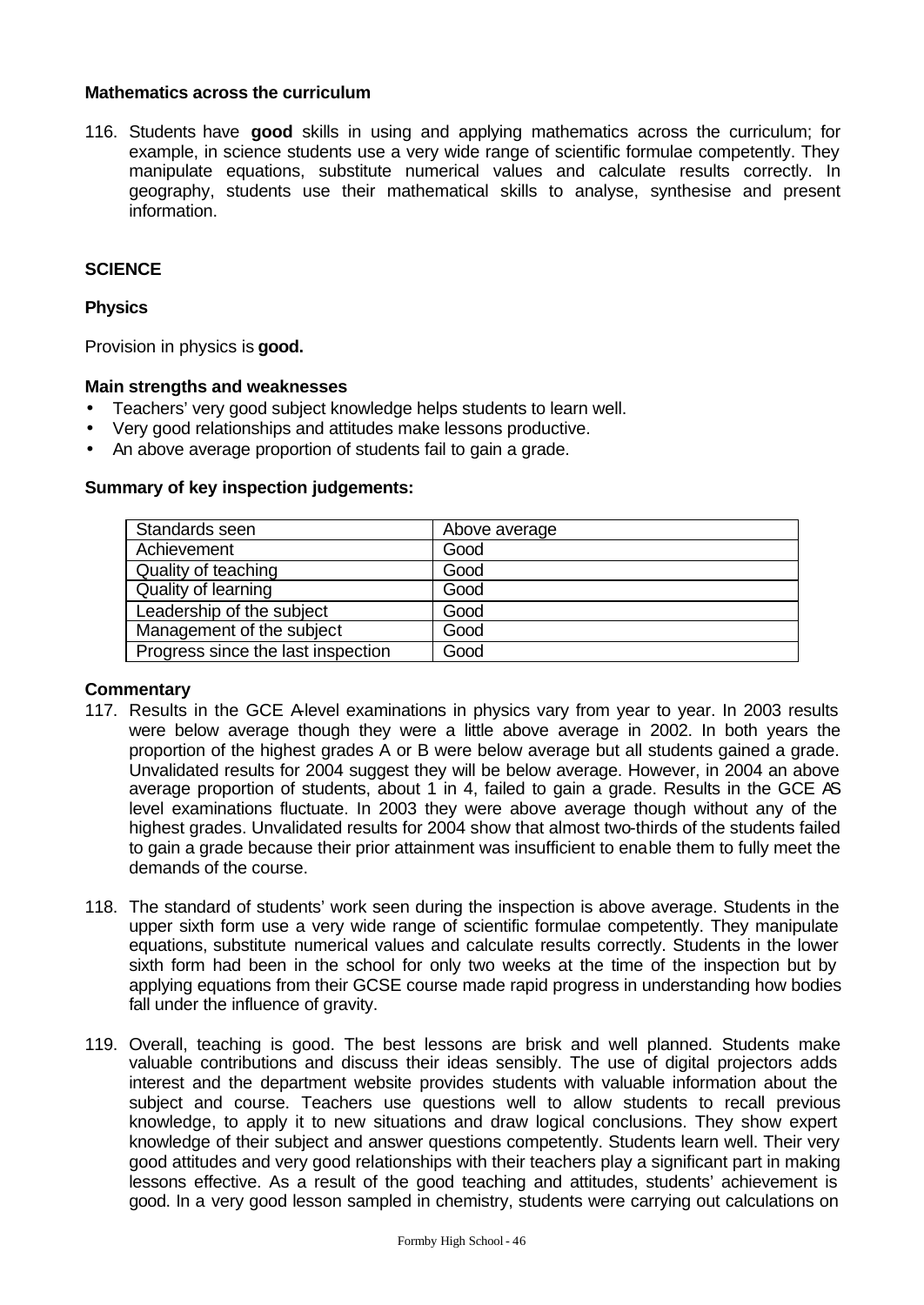equilibrium constants competently. In a very good lesson sampled in biology, students were learning about the resolution limits of light microscopes, about the structure of electron microscopes and the structure of human cheek cells.

120. Leadership and management are good. The teachers' work is monitored and organized effectively. Students' progress is well documented, they play an active part in assessing any areas of weakness and parents are regularly informed of progress made. However, last year insufficient attention was paid to ensuring that students' prior qualifications were sufficient for them to successfully embark on AS and A-level courses. Overall, improvement since the previous inspection is good

## **INFORMATION AND COMMUNICATION TECHNOLOGY**

Provision in information and communication technology (ICT) is **very good.**

#### **Main strengths and weaknesses**

- Very good leadership and management has greatly improved the quality of post-16 provision in recent years.
- Very good teaching enables students to extend and apply their learning and achieve very well.
- Excellent cost effective partnership arrangements give students a choice of vocational and more traditional A-level courses.
- High quality marking and assessment encourage students to evaluate and develop their work and gain confidence as independent learners.
- Very good relationships between staff and students foster learning and achievement.

#### **Summary of key inspection judgements:**

| Standards seen                     | Above average |
|------------------------------------|---------------|
| Achievement                        | Very good     |
| Quality of teaching                | Very good     |
| Quality of learning                | Very good     |
| Leadership of the subject          | Very good     |
| Management of the subject          | Very good     |
| Progress since the last inspection | Very good     |

- 121. In 2003 the attainment of A-level ICT students in Year 13 was broadly in line with the average for sixth forms nationally and was higher than in the previous year. The standards achieved by A-level computer studies students in 2003 were lower than those of the A-level ICT group. The 2004 AVCE results were not available at the time of the inspection. However, the school predicts a further rise in standards, with more students achieving A and B grades. The number of students taking ICT in the sixth form has risen steadily in recent years. There are currently 12 students taking the AVCE in Year 12 and 15 students in Year 13. There is a predominance of male students in both years. The number of students taking A-level computer studies is also rising, with six students opting for this course in 2004.
- 122. Standards of work seen are above average and students are achieving very well in Years 12 and 13. This is evident in their written work and in the progress they make in lessons. Extended pieces of writing, such as descriptions of design briefs, research on user requirements and assignment evaluations are generally well constructed and apposite. Coursework is well presented and organised. Students work in a focused and productive manner on practical assignments, supporting one another and showing increasing independence as learners.
- 123. Teaching is very good. A very good rapport exists between teachers and students, based on mutual respect. Teachers know their students well and have high expectations of them. They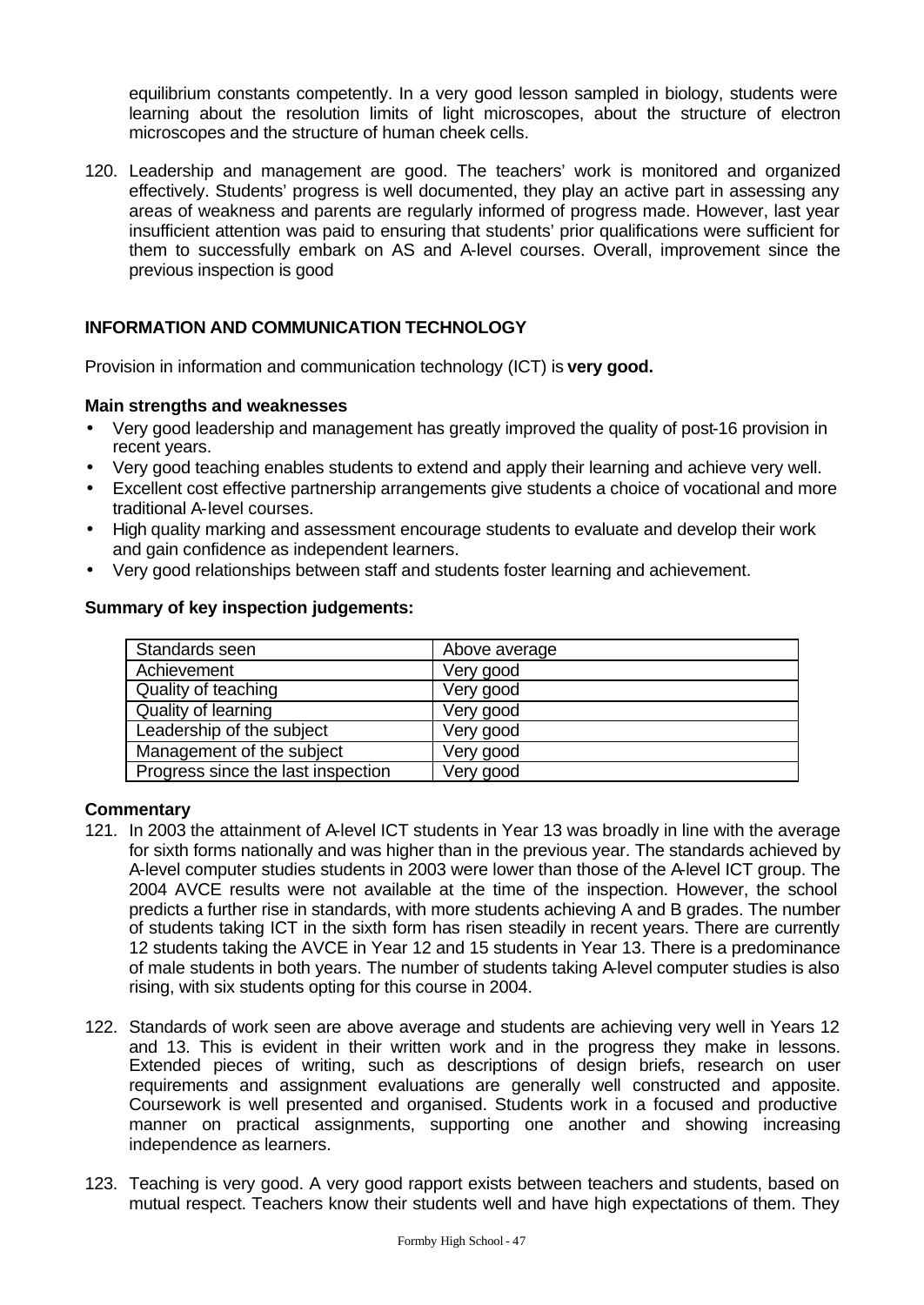are also aware of students' differing needs and tailor their support accordingly. Whole class teaching, often linked to homework and introductory practical tasks, is a very good feature of sixth form provision. Students develop a solid foundation of knowledge and skills, which is reinforced and extended through well chosen practical assignments. Students' work is marked regularly and teachers give good written and oral feedback. Assessment criteria are shared very effectively with students, who are actively encouraged to evaluate their own work and identify areas for improvement.

124. The leadership and management of ICT in the sixth form are very good. The co-ordinator has successfully led the implementation of the AVCE course, working with colleagues to develop resources and teaching schemes. The co-ordinator has also worked with colleagues to widen the range of ICT opportunities for all post-16 students and match them more closely to their needs and interests. The changes to A-level provision have already increased the numbers of students taking ICT in the sixth form. Provision for students opting to take computer studies has improved in recent years and is now excellent. The course is taught at a nearby secondary school in a new and very well equipped computer centre. The quality of teaching is very good and students taking the course deem it to be both challenging and enjoyable. Observations of teaching and learning, scrutiny of work and discussions with students suggest that the improvements in provision will also raise standards.

#### **Information and communication technology across the curriculum**

125. Students have **well developed** skills in the use of ICT within the subject and across the curriculum. For example, in product design, very good use is made of ICT in coursework folios for research and presentation. In science, digital projectors and the home grown science website are used to good effect by students to support their learning. In music technology, because students have regular use of a state of the art recording studio, their sequencing, recording and arranging skills improve.

#### **HUMANITIES**

126. Insufficient work was seen to make an overall judgement on history provision. One history lesson, however, was observed in which good teaching enabled students to achieve well in making presentations to explain events in the 1572 Dutch revolution. Standards were average. The sixth form history curriculum is under review and the acquisition of a wider range of textbooks as an aid to understanding historical interpretation is underway. However, it is too early to judge the impact of these changes.

#### **Geography**

Provision in geography is **very good.**

## **Main strengths and weaknesses**

- Teaching is stimulating, enthusiastic and consistently challenging.
- There is a strong focus on raising achievement.
- Very good use is made of information and communication technology.
- Students are involved in the assessment of their own work and this is highly effective in raising their levels of achievement.
- The department is organised efficiently.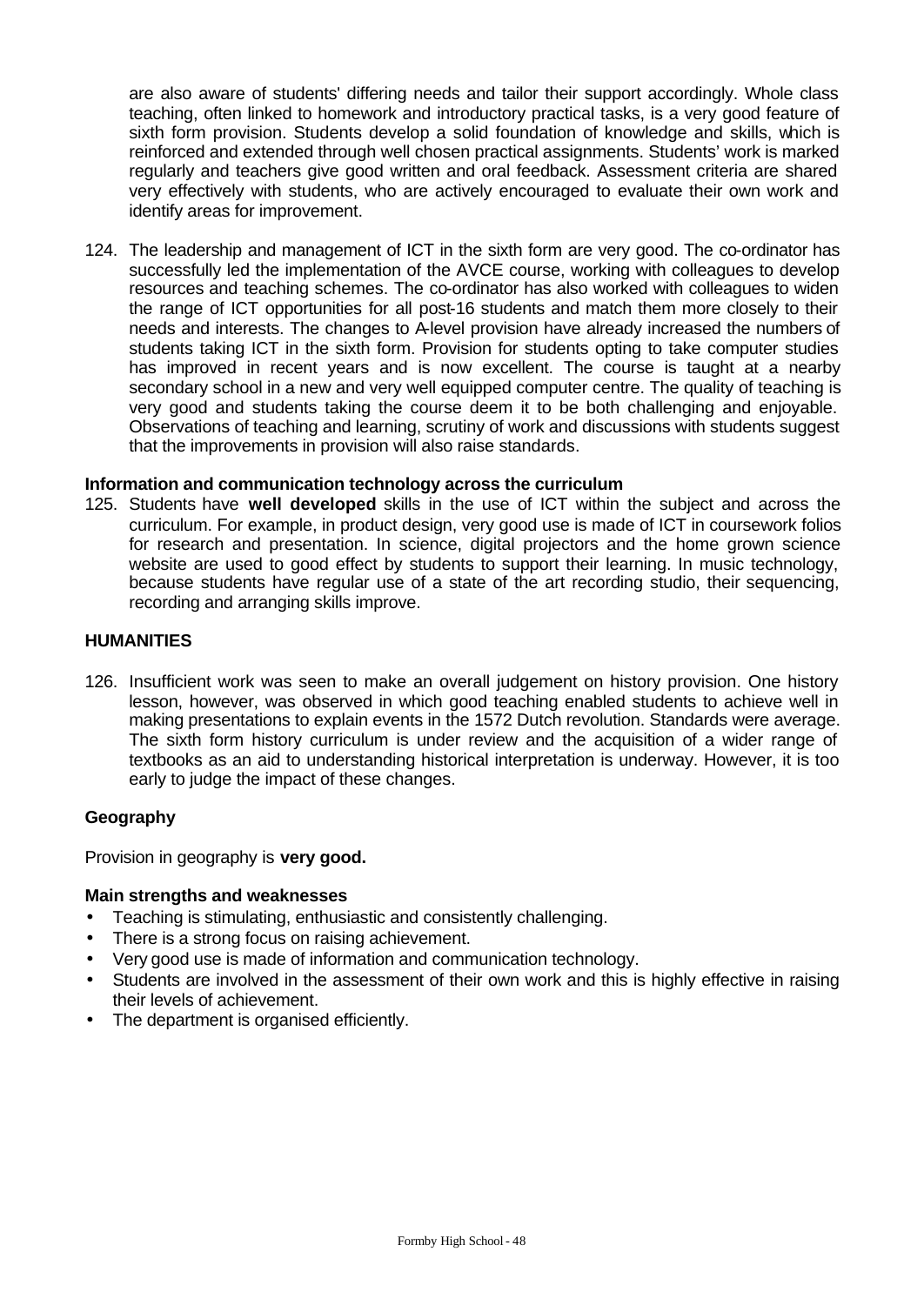#### **Summary of key inspection judgements:**

| Standards seen                     | Well above average |
|------------------------------------|--------------------|
| Achievement                        | Very good          |
| Quality of teaching                | Very good          |
| Quality of learning                | Very good          |
| Leadership of the subject          | Very good          |
| Management of the subject          | Very good          |
| Progress since the last inspection | Very good          |

## **Commentary**

- 127. Standards at A-level and AS level in 2003 were well below national averages. Standards at Alevel improved in 2004 but were still below national averages. However, at AS level in 2004 standards were above national averages. Standards of current Year 12 and Year 13 students are well above average and the achievement of these students is very good. Teaching and learning are very good. Well-planned and detailed classroom resources are used effectively to stimulate challenging questions from the students and they are actively engaged in their learning. They interact well with teachers and with each other in group discussions. Higher attaining students are encouraged to make further research, whilst students who are less willing to engage in discussions are also encouraged to contribute orally.
- 128. Teachers have a very good knowledge of their subject and a very good understanding of how students learn effectively and constantly strive to make lessons interesting and varied. Students are engrossed in their work and have very positive attitudes. They achieve very well in lessons because their understanding of complex issues improves. Time is used very productively but also allows for reflection at the end of a lesson. Teachers assess work thoroughly. In their marking, teachers draw attention to the strengths and weaknesses of written work and this helps students to improve their work. Students have a very good understanding of the levels they are working at and what steps they need to take to improve.
- 129. Leadership and management are very good because procedures for lesson planning and assessment are kept under review, performance data is monitored very well and changes are made where necessary. This is now resulting in improved standards in examinations. The quality of the provision in geography has improved very well since the last inspection because the very good standards of teaching and learning now ensure that students have a very good understanding of the modules within the demanding syllabus and there is an improved appreciation of the rigours of assessment at this level.

## **Religious education**

130. Insufficient work was seen to make an overall judgement on religious education provision. In the one religious education lesson seen standards were good and students achieved well because the good teaching supported good learning. For example, during the discussion by Alevel students of complex moral issues, they were able to refer effectively to ethical theories and to use scriptural references very well. However, the achievement of sixth form students as a whole is hindered by the limited scope of the religious education programme.

## **ENGINEERING, TECHNOLOGY AND MANUFACTURING**

## **Design and technology**

## **Product Design**

131. The work in product designed was sampled. In 2003 standards were above average for AS students at the end of Year 12 and for the A2 students at the end of Year 13. Inspection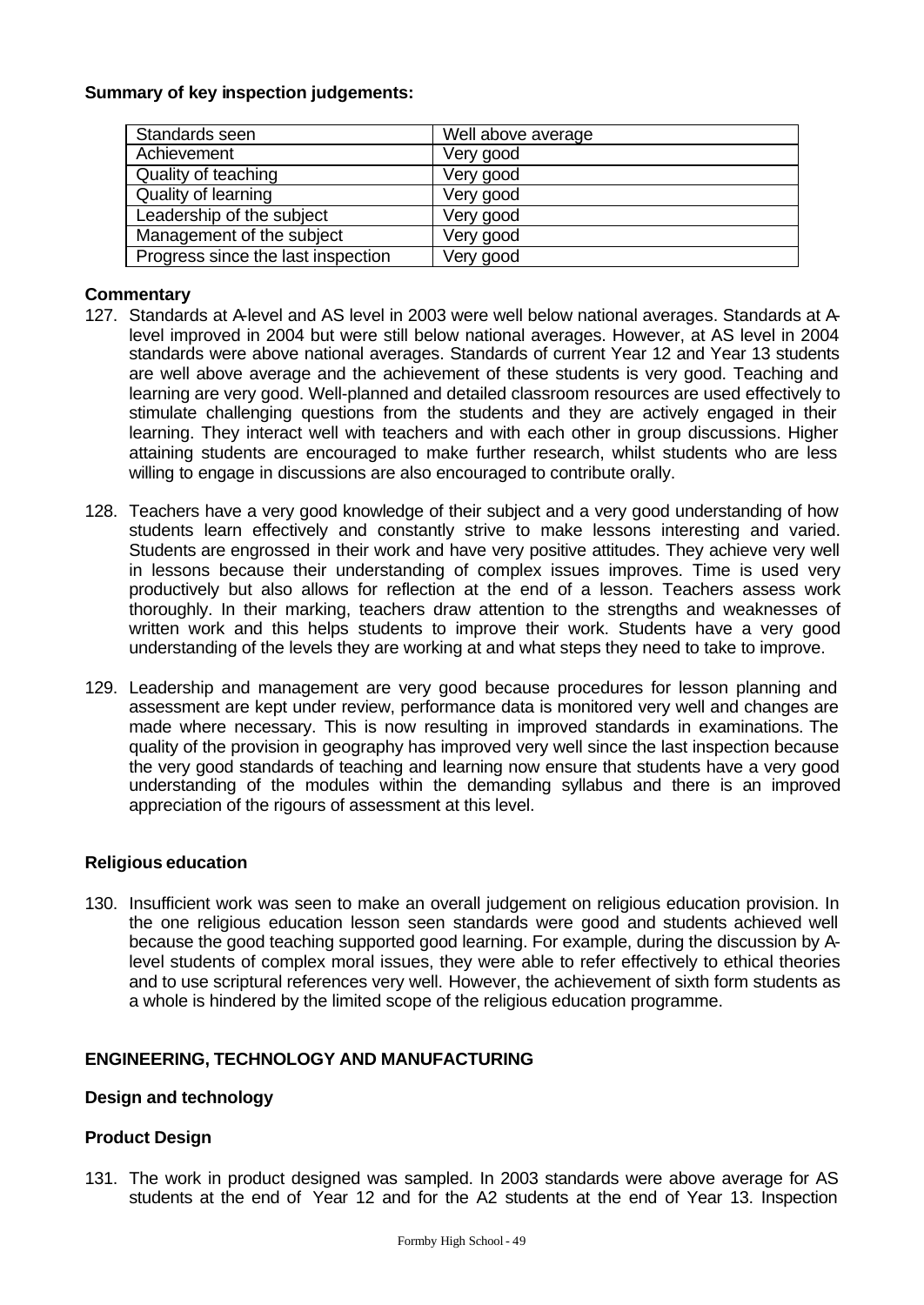findings show that standards are above average and achievement is good. The quality of teaching and learning is good and sometimes very good. Teachers' expectations are high and the work is challenging. At both AS and A2 level, students experiment and explore a range of design concepts leading to creative outcomes. Very good use is made of ICT in coursework folios for research and presentation. Students are gaining a good understanding of design and ideas are based on extensive research using a number of sources.

## **VISUAL AND PERFORMING ARTS AND MEDIA**

#### **Drama**

Insufficient work was seen to make an overall judgement on drama provision. One drama lesson was observed, however, in which very good teaching enabled students to achieve very well in interpreting part of a Joe Orton script. Standards observed were above the national average and learning was very good with students demonstrating very good skills in peer evaluation.

#### **Music and music technology**

Provision in music and music technology is **excellent.**

#### **Main strengths and weaknesses**

- The teaching is very good and encourages students to learn very well.
- Results in music technology are below expectation.
- Improving students' ability in the listening and analysing modules would help to raise standards.
- Students are highly motivated and their attitudes are excellent.
- The accommodation and resources are excellent.

#### **Summary of key inspection judgements:**

| Standards seen                     | Average   |
|------------------------------------|-----------|
| Achievement                        | Very good |
| Quality of teaching                | Very good |
| <b>Quality of learning</b>         | Very good |
| Leadership of the subject          | Excellent |
| Management of the subject          | Very good |
| Progress since the last inspection | Very good |

- 132. The AS and A2 music results in 2003 were above average and some students gained A and B grades. Whilst the A2 results in 2004 were again above average the AS results fell below average. Music technology is a relatively new subject and results were below average for both years as all of the courses are very inclusive and open to students of all abilities, some of whom find the demands of the course to be very challenging. Male students are in the majority and generally out-perform female students particularly in the technology courses.
- 133. Standards in work seen for both courses are broadly average. This is very good achievement considering that the subject attracts many students who have not done music before. Because all students take part in the exceptionally wide range of extra-curricular activities this adds value to their musical experience. Students speak highly of these courses and would recommend them to others. Six of the more talented A2 music students have recently won places in higher education to study music.
- 134. Teaching is very good and students improve their learning because lessons are challenging and well planned. Music technology students are very well-taught and because they have regular use of the recording studio their sequencing, recording and arranging skills improve. To enable the music students to develop their ability in performing and composing they are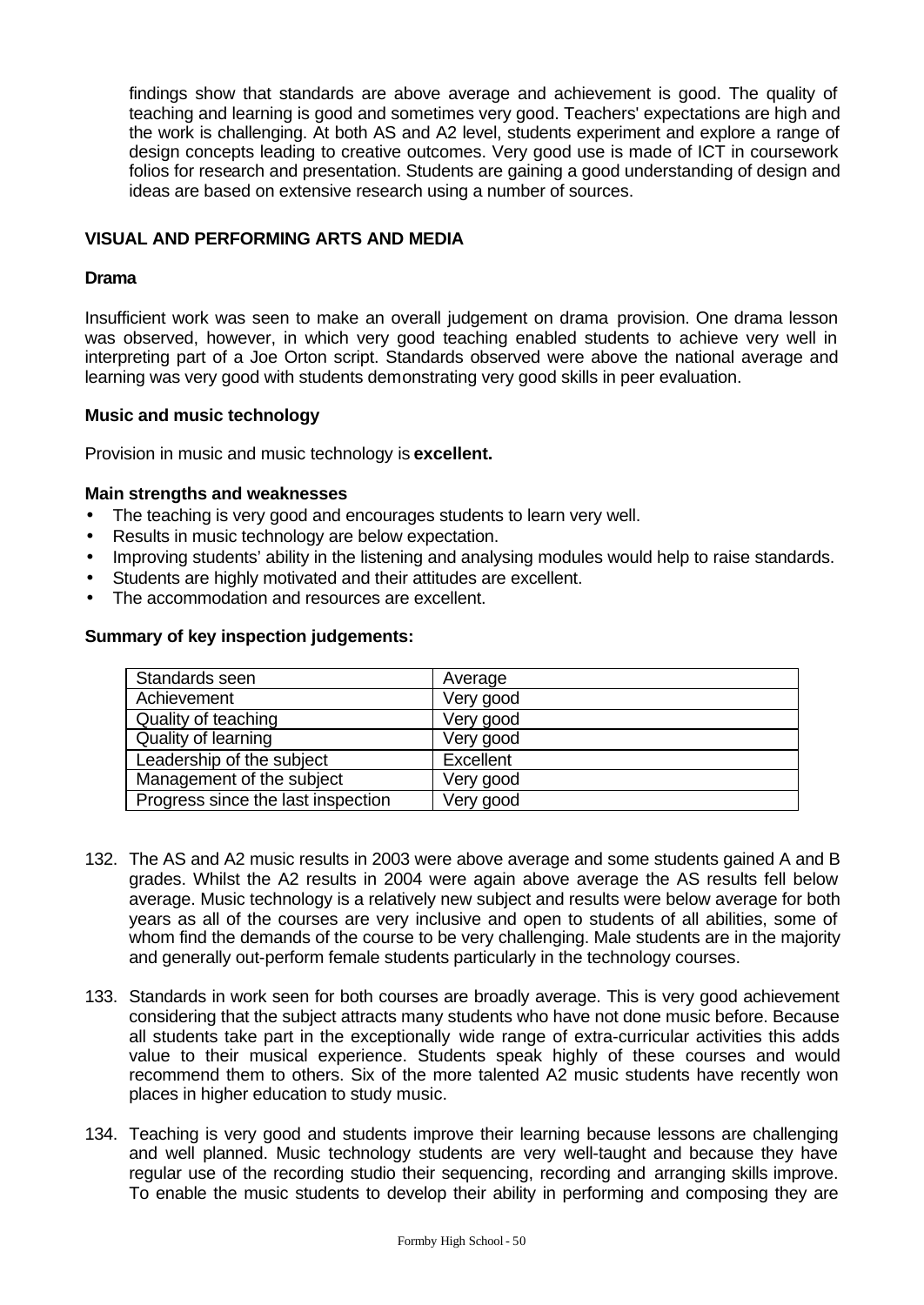taught to make critical judgements about styles and structures in musical developments. As many students find the listening and analysing module difficult, teachers work hard to improve aural skills and general musical knowledge. The work is regularly assessed to give students a good indication of their present performance and likely grades.

135. College placements and professional workshops widen students' horizons and strengthen their understanding of career possibilities within the music industry. Because of the high quality of the musical activities, students take part in performances at venues such as the Liverpool Philharmonic Hall and the Royal Albert Hall. This contributes well towards their personal development. The quality of leadership is first rate and dedicated to raising standards further. Management is strong and the thorough self-evaluation of the department has established the strengths and areas for improvement. The improvement since the previous inspection has been very good.